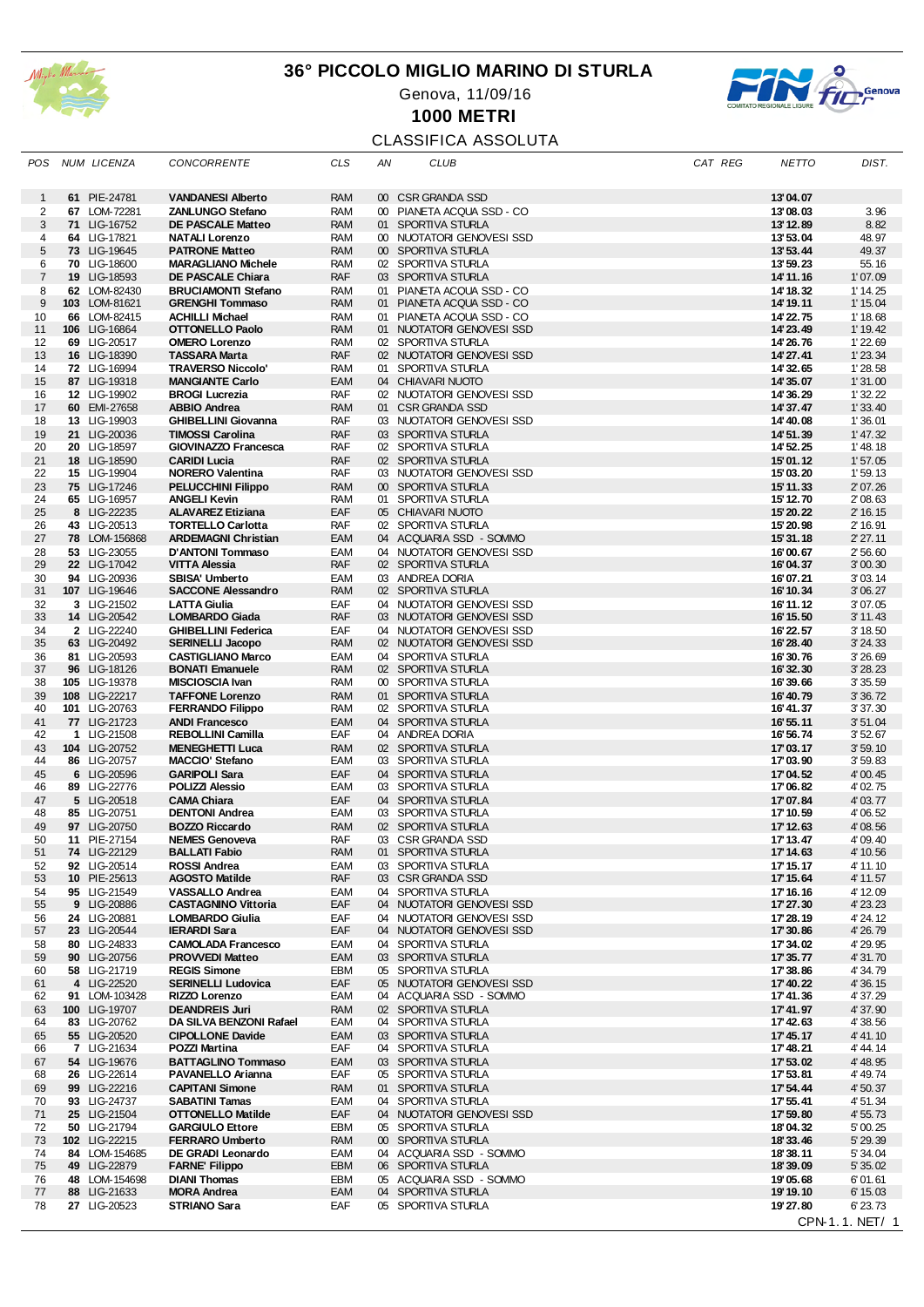| <b>POS</b> | NUM LICENZA   | <b>CONCORRENTE</b>          | <b>CLS</b> | ΑN | <b>CLUB</b>               | CAT REG | <b>NETTO</b> | DIST.     |
|------------|---------------|-----------------------------|------------|----|---------------------------|---------|--------------|-----------|
|            |               |                             |            |    |                           |         |              |           |
| 79         | 79 LIG-19650  | <b>BROLIS Fabio</b>         | <b>EAM</b> |    | 04 SPORTIVA STURLA        |         | 19'53.60     | 6' 49.53  |
| 80         | 28 LIG-22031  | <b>TOESCA Federica</b>      | EAF        |    | 05 NUOTATORI GENOVESI SSD |         | 19' 59.87    | 6' 55, 80 |
| 81         | 56 LIG-22617  | <b>MICELI Edoardo</b>       | <b>EBM</b> |    | 05 SPORTIVA STURLA        |         | 20'10.07     | 7'06.00   |
| 82         | 39 LIG-21721  | <b>STRIANO Agnese</b>       | <b>EBF</b> |    | 06 SPORTIVA STURLA        |         | 20' 13.74    | 7'09.67   |
| 83         | 38 LIG-22620  | <b>PASTROVICCHIO Sara</b>   | <b>EBF</b> |    | 06 SPORTIVA STURLA        |         | 20'34.24     | 7' 30.17  |
| 84         | 51 LIG-22613  | <b>LOVATI Mattia</b>        | EBM        |    | 05 SPORTIVA STURLA        |         | 20' 42.29    | 7' 38.22  |
| 85         | 47 LIG-24071  | DE LAURENTIIS Lorenzo       | EBM        |    | 06 SPORTIVA STURLA        |         | 20'51.54     | 7' 47.47  |
| 86         | 44 LIG-23662  | <b>AGOSTI Tiziano</b>       | <b>EBM</b> |    | 06 SPORTIVA STURLA        |         | 21'14.73     | 8' 10.66  |
| 87         | 45 LOM-181025 | <b>ARDEMAGNI Kevin</b>      | <b>EBM</b> |    | 06 ACQUARIA SSD - SOMMO   |         | 21' 18.51    | 8' 14.44  |
| 88         | 32 LOM-169267 | <b>DALCERRI Desire'</b>     | <b>EBF</b> |    | 06 ACQUARIA SSD - SOMMO   |         | 21' 19.46    | 8' 15.39  |
| 89         | 59 LOM-181032 | <b>SPOSINI Federico</b>     | <b>EBM</b> |    | 06 ACQUARIA SSD - SOMMO   |         | 21'21.80     | 8' 17.73  |
| 90         | 40 LIG-21893  | <b>VASSALLO Giulia</b>      | EBF        |    | 06 SPORTIVA STURLA        |         | 21'59.60     | 8' 55.53  |
| 91         | 29 LIG-23975  | <b>BIASOTTI Sofia</b>       | EBF        |    | 06 SPORTIVA STURLA        |         | 22' 29.64    | 9' 25.57  |
| 92         | 52 LIG-22616  | <b>MARI Michele</b>         | <b>EBM</b> |    | 06 SPORTIVA STURLA        |         | 22'38.81     | 9'34.74   |
| 93         | 57 LIG-22621  | <b>PISCIONERI Tommaso</b>   | <b>EBM</b> |    | 06 SPORTIVA STURLA        |         | 22' 42.98    | 9' 38.91  |
| 94         | 31 LIG-22615  | <b>CIPOLLONE Elisa</b>      | <b>EBF</b> |    | 07 SPORTIVA STURLA        |         | 24' 18.58    | 11' 14.51 |
| 95         | 37 LIG-22619  | <b>PARODI Elena</b>         | <b>EBF</b> |    | 07 SPORTIVA STURLA        |         | 24' 23.61    | 11' 19.54 |
| 96         | 35 LIG-22851  | <b>HEINEN Cecilia</b>       | <b>EBF</b> |    | 07 SPORTIVA STURLA        |         | 24' 58.49    | 11' 54.42 |
| 97         | 76 LIG-23661  | <b>TRICARICO Alessandro</b> | <b>EBM</b> |    | 06 SPORTIVA STURLA        |         | 26'06.58     | 13'02.51  |
| 98         | 34 LIG-22854  | <b>GAMBETTA Amelia</b>      | <b>EBF</b> |    | 07 SPORTIVA STURLA        |         | 26'07.31     | 13'03.24  |
| 99         | 36 LIG-23533  | <b>OMERO Chiara</b>         | <b>EBF</b> |    | 07 SPORTIVA STURLA        |         | 26' 15.53    | 13' 11.46 |
| 100        | 33 LIG-23663  | <b>DE PASCALE Anna</b>      | <b>EBF</b> |    | 07 SPORTIVA STURLA        |         | 26' 22.78    | 13' 18.71 |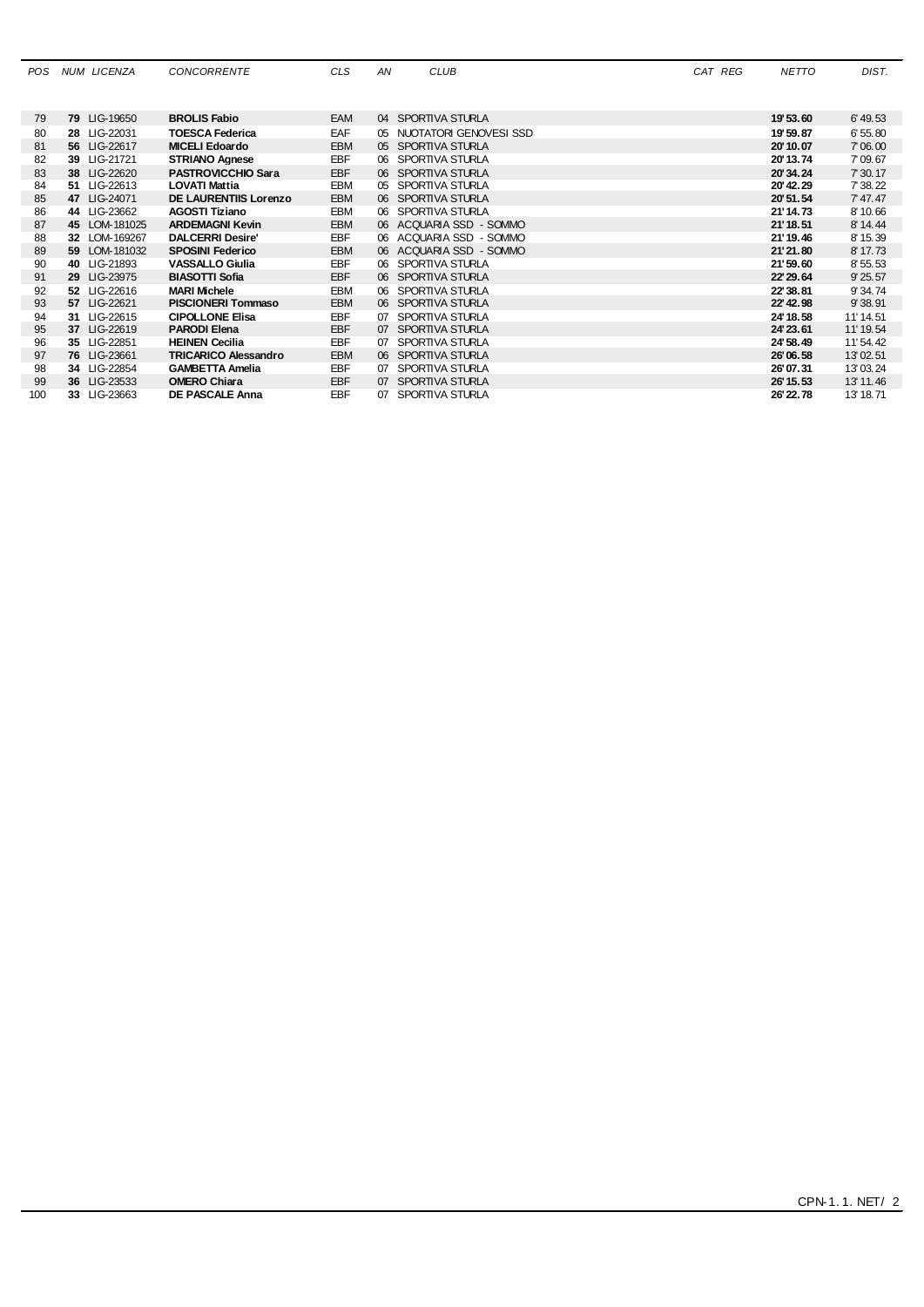

#### **36° PICCOLO MIGLIO MARINO DI STURLA**

Genova, 11/09/16



CPN-1.1. NET/ 1

**1000 METRI**

# CLASSIFICA PER SESSO

| POS            | NUM LICENZA                    | <b>CONCORRENTE</b>                                  | <b>CLS</b>               | ΑN | CLUB                                                   | CAT REG | NETTO                 | DIST.                |
|----------------|--------------------------------|-----------------------------------------------------|--------------------------|----|--------------------------------------------------------|---------|-----------------------|----------------------|
|                |                                |                                                     |                          |    | <b>FEMMINE</b>                                         |         |                       |                      |
|                |                                |                                                     |                          |    |                                                        |         |                       |                      |
| $\mathbf{1}$   | 19 LIG-18593                   | DE PASCALE Chiara                                   | <b>RAF</b>               |    | 03 SPORTIVA STURLA                                     |         | 14' 11.16             |                      |
| 2              | 16 LIG-18390                   | <b>TASSARA Marta</b>                                | <b>RAF</b>               |    | 02 NUOTATORI GENOVESI SSD                              |         | 14'27.41              | 16.25                |
| 3<br>4         | 12 LIG-19902<br>13 LIG-19903   | <b>BROGI Lucrezia</b><br><b>GHIBELLINI Giovanna</b> | <b>RAF</b><br><b>RAF</b> |    | 02 NUOTATORI GENOVESI SSD<br>03 NUOTATORI GENOVESI SSD |         | 14'36.29<br>14'40.08  | 25.13<br>28.92       |
| 5              | 21 LIG-20036                   | <b>TIMOSSI Carolina</b>                             | RAF                      |    | 03 SPORTIVA STURLA                                     |         | 14' 51.39             | 40.23                |
| 6              | 20 LIG-18597                   | GIOVINAZZO Francesca                                | <b>RAF</b>               |    | 02 SPORTIVA STURLA                                     |         | 14' 52.25             | 41.09                |
| 7              | 18 LIG-18590                   | <b>CARIDI Lucia</b>                                 | RAF                      |    | 02 SPORTIVA STURLA                                     |         | 15'01.12              | 49.96                |
| 8<br>9         | 15 LIG-19904<br>8 LIG-22235    | <b>NORERO Valentina</b><br><b>ALAVAREZ Etiziana</b> | <b>RAF</b><br>EAF        |    | 03 NUOTATORI GENOVESI SSD<br>05 CHIAVARI NUOTO         |         | 15'03.20<br>15' 20.22 | 52.04<br>1'09.06     |
| 10             | 43 LIG-20513                   | <b>TORTELLO Carlotta</b>                            | RAF                      |    | 02 SPORTIVA STURLA                                     |         | 15'20.98              | 1'09.82              |
| 11             | 22 LIG-17042                   | <b>VITTA Alessia</b>                                | <b>RAF</b>               |    | 02 SPORTIVA STURLA                                     |         | 16'04.37              | 1'53.21              |
| 12<br>13       | 3 LIG-21502                    | <b>LATTA Giulia</b><br><b>LOMBARDO Giada</b>        | EAF<br><b>RAF</b>        |    | 04 NUOTATORI GENOVESI SSD<br>03 NUOTATORI GENOVESI SSD |         | 16'11.12              | 1'59.96<br>2' 04.34  |
| 14             | 14 LIG-20542<br>2 LIG-22240    | <b>GHIBELLINI Federica</b>                          | EAF                      |    | 04 NUOTATORI GENOVESI SSD                              |         | 16' 15.50<br>16'22.57 | 2' 11.41             |
| 15             | 1 LIG-21508                    | <b>REBOLLINI Camilla</b>                            | EAF                      |    | 04 ANDREA DORIA                                        |         | 16' 56.74             | 2' 45.58             |
| 16             | 6 LIG-20596                    | <b>GARIPOLI Sara</b>                                | EAF                      |    | 04 SPORTIVA STURLA                                     |         | 17'04.52              | 2' 53.36             |
| 17<br>18       | 5 LIG-20518<br>11 PIE-27154    | <b>CAMA Chiara</b><br><b>NEMES Genoveva</b>         | EAF<br><b>RAF</b>        |    | 04 SPORTIVA STURLA<br>03 CSR GRANDA SSD                |         | 17'07.84<br>17' 13.47 | 2' 56.68<br>3' 02.31 |
| 19             | 10 PIE-25613                   | <b>AGOSTO Matilde</b>                               | <b>RAF</b>               |    | 03 CSR GRANDA SSD                                      |         | 17' 15.64             | 3'04.48              |
| 20             | 9 LIG-20886                    | <b>CASTAGNINO Vittoria</b>                          | EAF                      |    | 04 NUOTATORI GENOVESI SSD                              |         | 17'27.30              | 3' 16.14             |
| 21             | 24 LIG-20881                   | <b>LOMBARDO Giulia</b>                              | EAF                      |    | 04 NUOTATORI GENOVESI SSD                              |         | 17'28.19              | 3' 17.03             |
| 22<br>23       | 23 LIG-20544<br>4 LIG-22520    | <b>IERARDI Sara</b><br><b>SERINELLI Ludovica</b>    | EAF<br>EAF               |    | 04 NUOTATORI GENOVESI SSD<br>05 NUOTATORI GENOVESI SSD |         | 17'30.86<br>17' 40.22 | 3' 19.70<br>3' 29.06 |
| 24             | 7 LIG-21634                    | <b>POZZI Martina</b>                                | EAF                      | 04 | SPORTIVA STURLA                                        |         | 17' 48.21             | 3' 37.05             |
| 25             | 26 LIG-22614                   | <b>PAVANELLO Arianna</b>                            | EAF                      |    | 05 SPORTIVA STURLA                                     |         | 17'53.81              | 3' 42.65             |
| 26             | 25 LIG-21504                   | <b>OTTONELLO Matilde</b>                            | EAF                      |    | 04 NUOTATORI GENOVESI SSD                              |         | 17'59.80              | 3' 48.64             |
| 27<br>28       | 27 LIG-20523<br>28 LIG-22031   | <b>STRIANO Sara</b><br><b>TOESCA Federica</b>       | EAF<br>EAF               |    | 05 SPORTIVA STURLA<br>05 NUOTATORI GENOVESI SSD        |         | 19'27.80<br>19'59.87  | 5' 16.64<br>5' 48.71 |
| 29             | 39 LIG-21721                   | <b>STRIANO Agnese</b>                               | EBF                      |    | 06 SPORTIVA STURLA                                     |         | 20'13.74              | 6' 02.58             |
| 30             | 38 LIG-22620                   | <b>PASTROVICCHIO Sara</b>                           | EBF                      |    | 06 SPORTIVA STURLA                                     |         | 20'34.24              | 6'23.08              |
| 31             | 32 LOM-169267                  | <b>DALCERRI Desire'</b>                             | EBF                      |    | 06 ACQUARIA SSD - SOMMO                                |         | 21'19.46              | 7' 08.30             |
| 32<br>33       | 40 LIG-21893<br>29 LIG-23975   | <b>VASSALLO Giulia</b><br><b>BIASOTTI Sofia</b>     | EBF<br>EBF               |    | 06 SPORTIVA STURLA<br>06 SPORTIVA STURLA               |         | 21'59.60<br>22' 29.64 | 7' 48.44<br>8' 18.48 |
| 34             | 31 LIG-22615                   | <b>CIPOLLONE Elisa</b>                              | EBF                      |    | 07 SPORTIVA STURLA                                     |         | 24' 18.58             | 10'07.42             |
| 35             | 37 LIG-22619                   | <b>PARODI Elena</b>                                 | EBF                      |    | 07 SPORTIVA STURLA                                     |         | 24' 23.61             | 10' 12.45            |
| 36             | 35 LIG-22851                   | <b>HEINEN Cecilia</b>                               | EBF                      |    | 07 SPORTIVA STURLA                                     |         | 24' 58.49             | 10'47.33             |
| 37<br>38       | 34 LIG-22854<br>36 LIG-23533   | <b>GAMBETTA Amelia</b><br><b>OMERO Chiara</b>       | EBF<br>EBF               |    | 07 SPORTIVA STURLA<br>07 SPORTIVA STURLA               |         | 26'07.31<br>26' 15.53 | 11'56.15<br>12'04.37 |
| 39             | 33 LIG-23663                   | DE PASCALE Anna                                     | EBF                      |    | 07 SPORTIVA STURLA                                     |         | 26' 22.78             | 12' 11.62            |
|                |                                |                                                     |                          |    | <b>MASCHI</b>                                          |         |                       |                      |
|                |                                |                                                     |                          |    |                                                        |         |                       |                      |
| 1              | 61 PIE-24781                   | <b>VANDANESI Alberto</b>                            | <b>RAM</b>               |    | 00 CSR GRANDA SSD                                      |         | 13'04.07              |                      |
| 2              | 67 LOM-72281                   | <b>ZANLUNGO Stefano</b>                             | <b>RAM</b>               |    | 00 PIANETA ACQUA SSD - CO                              |         | 13'08.03              | 3.96                 |
| 3              | 71 LIG-16752                   | <b>DE PASCALE Matteo</b>                            | <b>RAM</b>               |    | 01 SPORTIVA STURLA                                     |         | 13'12.89              | 8.82                 |
| 4<br>5         | 64 LIG-17821<br>73 LIG-19645   | <b>NATALI Lorenzo</b><br><b>PATRONE Matteo</b>      | <b>RAM</b><br><b>RAM</b> |    | 00 NUOTATORI GENOVESI SSD<br>00 SPORTIVA STURLA        |         | 13'53.04<br>13'53.44  | 48.97<br>49.37       |
| 6              | 70 LIG-18600                   | <b>MARAGLIANO Michele</b>                           | <b>RAM</b>               |    | 02 SPORTIVA STURLA                                     |         | 13'59.23              | 55.16                |
| $\overline{7}$ | 62 LOM-82430                   | <b>BRUCIAMONTI Stefano</b>                          | <b>RAM</b>               | 01 | PIANETA ACQUA SSD - CO                                 |         | 14' 18.32             | 1' 14.25             |
| 8              | 103 LOM-81621                  | <b>GRENGHI Tommaso</b>                              | RAM                      |    | 01 PIANETA ACQUA SSD - CO                              |         | 14' 19.11             | 1' 15.04             |
| 9<br>10        | 66 LOM-82415<br>106 LIG-16864  | <b>ACHILLI Michael</b><br><b>OTTONELLO Paolo</b>    | RAM<br><b>RAM</b>        |    | 01 PIANETA ACQUA SSD - CO<br>01 NUOTATORI GENOVESI SSD |         | 14' 22.75<br>14'23.49 | 1' 18.68<br>1' 19.42 |
| 11             | 69 LIG-20517                   | <b>OMERO Lorenzo</b>                                | <b>RAM</b>               |    | 02 SPORTIVA STURLA                                     |         | 14'26.76              | $1'$ 22.69           |
| 12             | 72 LIG-16994                   | <b>TRAVERSO Niccolo'</b>                            | <b>RAM</b>               | 01 | SPORTIVA STURLA                                        |         | 14' 32.65             | 1'28.58              |
| 13             | 87 LIG-19318                   | <b>MANGIANTE Carlo</b>                              | EAM                      |    | 04 CHIAVARI NUOTO                                      |         | 14'35.07              | 1'31.00              |
| 14<br>15       | 60 EMI-27658<br>75 LIG-17246   | <b>ABBIO Andrea</b><br><b>PELUCCHINI Filippo</b>    | <b>RAM</b><br>RAM        |    | 01 CSR GRANDA SSD<br>00 SPORTIVA STURLA                |         | 14' 37.47<br>15'11.33 | 1'33.40<br>2' 07.26  |
| 16             | 65 LIG-16957                   | <b>ANGELI Kevin</b>                                 | RAM                      |    | 01 SPORTIVA STURLA                                     |         | 15' 12.70             | 2' 08.63             |
| 17             | 78 LOM-156868                  | <b>ARDEMAGNI Christian</b>                          | EAM                      |    | 04 ACQUARIA SSD - SOMMO                                |         | 15'31.18              | 2' 27.11             |
| 18             | 53 LIG-23055                   | D'ANTONI Tommaso                                    | EAM                      |    | 04 NUOTATORI GENOVESI SSD<br>03 ANDREA DORIA           |         | 16'00.67              | 2' 56.60             |
| 19<br>20       | 94 LIG-20936<br>107 LIG-19646  | SBISA' Umberto<br><b>SACCONE Alessandro</b>         | EAM<br><b>RAM</b>        |    | 02 SPORTIVA STURLA                                     |         | 16'07.21<br>16' 10.34 | 3'03.14<br>3'06.27   |
| 21             | 63 LIG-20492                   | <b>SERINELLI Jacopo</b>                             | RAM                      |    | 02 NUOTATORI GENOVESI SSD                              |         | 16'28.40              | 3' 24.33             |
| 22             | 81 LIG-20593                   | <b>CASTIGLIANO Marco</b>                            | EAM                      |    | 04 SPORTIVA STURLA                                     |         | 16'30.76              | 3' 26.69             |
| 23             | 96 LIG-18126                   | <b>BONATI Emanuele</b>                              | <b>RAM</b>               |    | 02 SPORTIVA STURLA                                     |         | 16'32.30              | 3' 28.23             |
| 24<br>25       | 105 LIG-19378<br>108 LIG-22217 | <b>MISCIOSCIA Ivan</b><br><b>TAFFONE Lorenzo</b>    | <b>RAM</b><br>RAM        |    | 00 SPORTIVA STURLA<br>01 SPORTIVA STURLA               |         | 16'39.66<br>16' 40.79 | 3'35.59<br>3' 36.72  |
| 26             | 101 LIG-20763                  | <b>FERRANDO Filippo</b>                             | <b>RAM</b>               |    | 02 SPORTIVA STURLA                                     |         | 16' 41.37             | 3'37.30              |
| 27             | 77 LIG-21723                   | <b>ANDI Francesco</b>                               | EAM                      |    | 04 SPORTIVA STURLA                                     |         | 16' 55.11             | 3'51.04              |
| 28<br>29       | 104 LIG-20752<br>86 LIG-20757  | <b>MENEGHETTI Luca</b><br><b>MACCIO' Stefano</b>    | <b>RAM</b><br>EAM        |    | 02 SPORTIVA STURLA<br>03 SPORTIVA STURLA               |         | 17'03.17<br>17'03.90  | 3'59.10<br>3'59.83   |
| 30             | 89 LIG-22776                   | POLIZZI Alessio                                     | EAM                      |    | 03 SPORTIVA STURLA                                     |         | 17'06.82              | 4' 02.75             |
| 31             | 85 LIG-20751                   | <b>DENTONI Andrea</b>                               | EAM                      |    | 03 SPORTIVA STURLA                                     |         | 17' 10.59             | 4' 06.52             |
| 32             | 97 LIG-20750                   | BOZZO Riccardo                                      | <b>RAM</b>               |    | 02 SPORTIVA STURLA                                     |         | 17' 12.63             | 4'08.56              |

**<sup>47</sup>** LIG-22129 **BALLATI Fabio** RAM 01 SPORTIVA STURLA **36.41'71** 65.01'4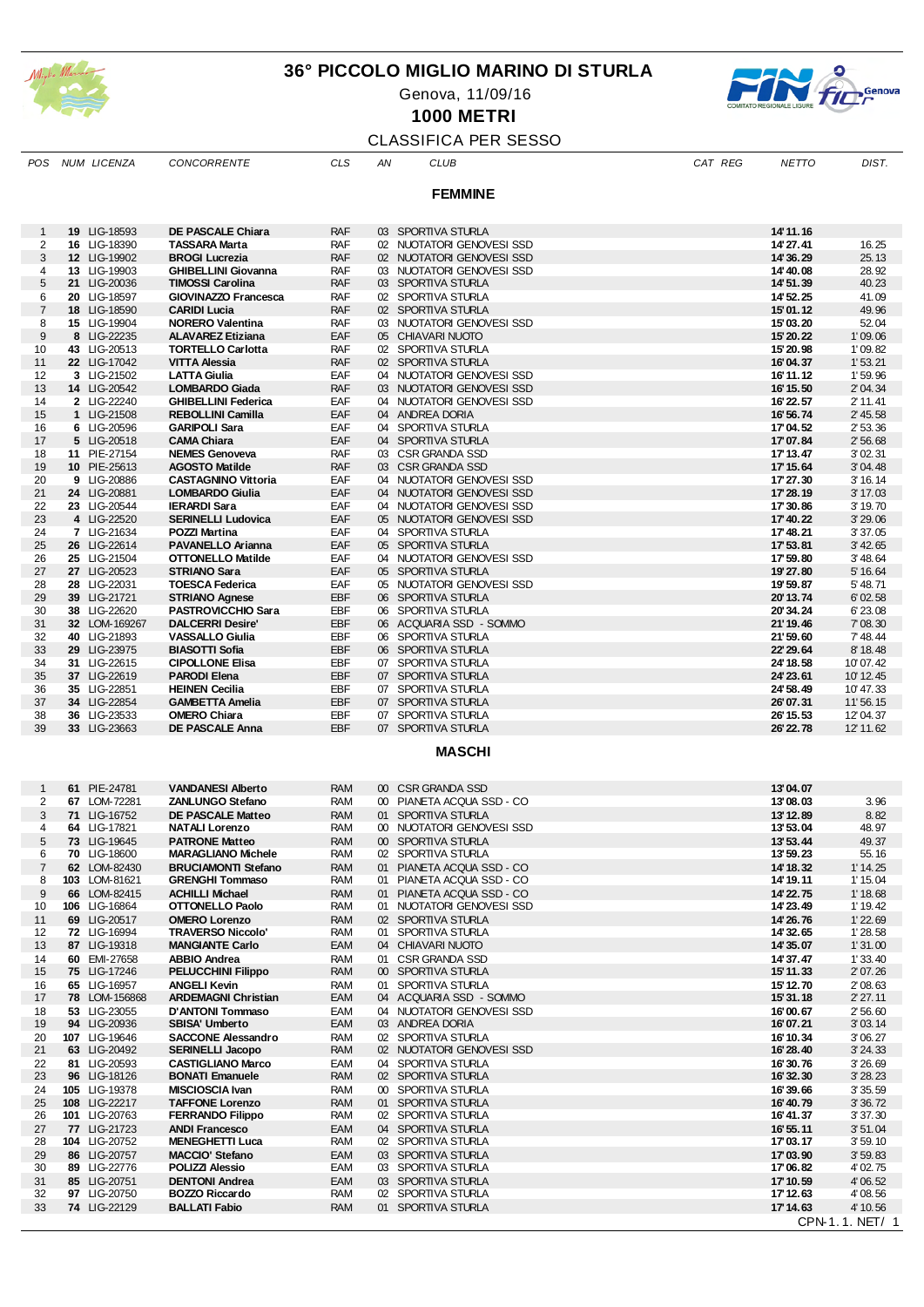| <b>POS</b> |    | <b>NUM LICENZA</b> | <b>CONCORRENTE</b>           | <b>CLS</b> | AN | <b>CLUB</b>             | CAT REG | <b>NETTO</b> | DIST.    |
|------------|----|--------------------|------------------------------|------------|----|-------------------------|---------|--------------|----------|
|            |    |                    |                              |            |    |                         |         |              |          |
| 34         |    | 92 LIG-20514       | <b>ROSSI Andrea</b>          | EAM        |    | 03 SPORTIVA STURLA      |         | 17' 15.17    | 4' 11.10 |
| 35         |    | 95 LIG-21549       | <b>VASSALLO Andrea</b>       | EAM        |    | 04 SPORTIVA STURLA      |         | 17' 16, 16   | 4' 12.09 |
| 36         |    | 80 LIG-24833       | <b>CAMOLADA Francesco</b>    | EAM        |    | 04 SPORTIVA STURLA      |         | 17'34.02     | 4' 29.95 |
| 37         |    | 90 LIG-20756       | <b>PROVVEDI Matteo</b>       | EAM        |    | 03 SPORTIVA STURLA      |         | 17' 35.77    | 4' 31.70 |
| 38         |    | 58 LIG-21719       | <b>REGIS Simone</b>          | <b>EBM</b> |    | 05 SPORTIVA STURLA      |         | 17'38.86     | 4' 34.79 |
| 39         | 91 | LOM-103428         | <b>RIZZO Lorenzo</b>         | EAM        |    | 04 ACQUARIA SSD - SOMMO |         | 17' 41.36    | 4' 37.29 |
| 40         |    | 100 LIG-19707      | <b>DEANDREIS Juri</b>        | <b>RAM</b> |    | 02 SPORTIVA STURLA      |         | 17' 41.97    | 4' 37.90 |
| 41         |    | 83 LIG-20762       | DA SILVA BENZONI Rafael      | EAM        |    | 04 SPORTIVA STURLA      |         | 17' 42.63    | 4' 38.56 |
| 42         |    | 55 LIG-20520       | <b>CIPOLLONE Davide</b>      | EAM        |    | 03 SPORTIVA STURLA      |         | 17' 45.17    | 4' 41.10 |
| 43         |    | 54 LIG-19676       | <b>BATTAGLINO Tommaso</b>    | EAM        |    | 03 SPORTIVA STURLA      |         | 17' 53, 02   | 4' 48.95 |
| 44         |    | 99 LIG-22216       | <b>CAPITANI Simone</b>       | <b>RAM</b> |    | 01 SPORTIVA STURLA      |         | 17' 54.44    | 4' 50.37 |
| 45         |    | 93 LIG-24737       | <b>SABATINI Tamas</b>        | EAM        |    | 04 SPORTIVA STURLA      |         | 17' 55.41    | 4' 51.34 |
| 46         |    | 50 LIG-21794       | <b>GARGIULO Ettore</b>       | <b>EBM</b> |    | 05 SPORTIVA STURLA      |         | 18'04.32     | 5' 00.25 |
| 47         |    | 102 LIG-22215      | <b>FERRARO Umberto</b>       | <b>RAM</b> |    | 00 SPORTIVA STURLA      |         | 18'33.46     | 5' 29.39 |
| 48         |    | 84 LOM-154685      | DE GRADI Leonardo            | EAM        |    | 04 ACQUARIA SSD - SOMMO |         | 18'38.11     | 5' 34.04 |
| 49         |    | 49 LIG-22879       | <b>FARNE' Filippo</b>        | <b>EBM</b> |    | 06 SPORTIVA STURLA      |         | 18'39.09     | 5' 35.02 |
| 50         |    | 48 LOM-154698      | <b>DIANI Thomas</b>          | <b>EBM</b> |    | 05 ACQUARIA SSD - SOMMO |         | 19'05.68     | 6'01.61  |
| 51         |    | 88 LIG-21633       | <b>MORA Andrea</b>           | EAM        |    | 04 SPORTIVA STURLA      |         | 19' 19.10    | 6' 15.03 |
| 52         |    | 79 LIG-19650       | <b>BROLIS Fabio</b>          | EAM        |    | 04 SPORTIVA STURLA      |         | 19'53.60     | 6' 49.53 |
| 53         |    | 56 LIG-22617       | <b>MICELI Edoardo</b>        | <b>EBM</b> |    | 05 SPORTIVA STURLA      |         | 20'10.07     | 7'06.00  |
| 54         |    | 51 LIG-22613       | <b>LOVATI Mattia</b>         | <b>EBM</b> |    | 05 SPORTIVA STURLA      |         | 20' 42.29    | 7' 38.22 |
| 55         |    | 47 LIG-24071       | <b>DE LAURENTIIS Lorenzo</b> | <b>EBM</b> |    | 06 SPORTIVA STURLA      |         | 20' 51.54    | 7' 47.47 |
| 56         |    | 44 LIG-23662       | <b>AGOSTI Tiziano</b>        | EBM        |    | 06 SPORTIVA STURLA      |         | 21'14.73     | 8' 10.66 |
| 57         |    | 45 LOM-181025      | <b>ARDEMAGNI Kevin</b>       | <b>EBM</b> |    | 06 ACQUARIA SSD - SOMMO |         | 21'18.51     | 8' 14.44 |
| 58         |    | 59 LOM-181032      | <b>SPOSINI Federico</b>      | <b>EBM</b> |    | 06 ACQUARIA SSD - SOMMO |         | 21'21.80     | 8' 17.73 |
| 59         |    | 52 LIG-22616       | <b>MARI Michele</b>          | <b>EBM</b> |    | 06 SPORTIVA STURLA      |         | 22'38.81     | 9' 34.74 |
| 60         |    | 57 LIG-22621       | <b>PISCIONERI Tommaso</b>    | EBM        |    | 06 SPORTIVA STURLA      |         | 22' 42.98    | 9'38.91  |
| 61         |    | 76 LIG-23661       | <b>TRICARICO Alessandro</b>  | <b>EBM</b> |    | 06 SPORTIVA STURLA      |         | 26'06.58     | 13'02.51 |
|            |    |                    |                              |            |    |                         |         |              |          |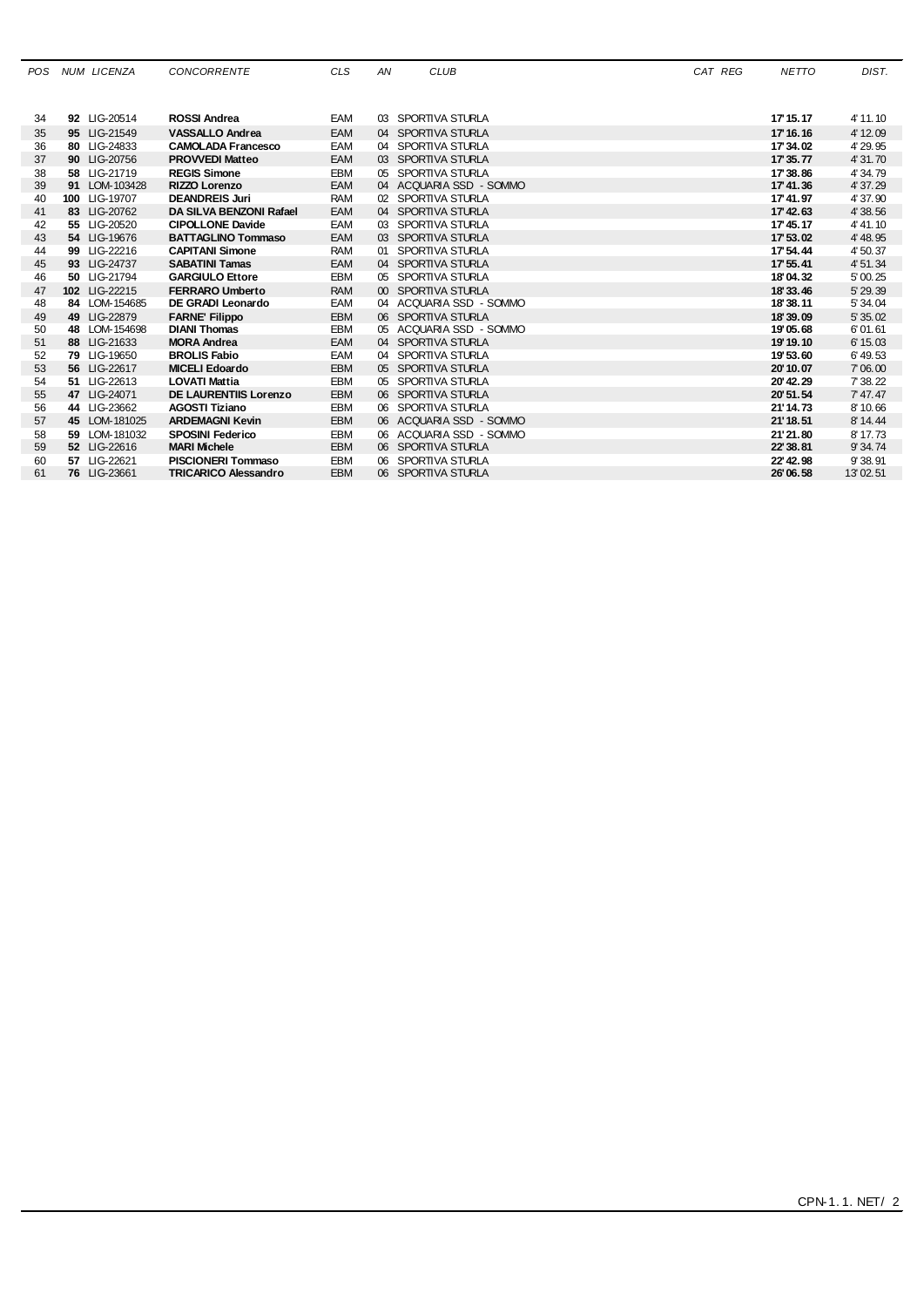

#### **36° PICCOLO MIGLIO MARINO DI STURLA**

Genova, 11/09/16



**1000 METRI**

|                | <b>CLASSIFICA PER CATEGORIA</b> |               |                              |            |    |                             |         |              |          |  |  |
|----------------|---------------------------------|---------------|------------------------------|------------|----|-----------------------------|---------|--------------|----------|--|--|
| POS            |                                 | NUM LICENZA   | <b>CONCORRENTE</b>           | <b>CLS</b> | AN | <b>CLUB</b>                 | CAT REG | <b>NETTO</b> | DIST.    |  |  |
|                |                                 |               |                              |            |    | <b>ESORDIENTI B FEMMINE</b> |         |              |          |  |  |
| -1             |                                 | 39 LIG-21721  | <b>STRIANO Agnese</b>        | EBF        |    | 06 SPORTIVA STURLA          |         | 20'13.74     |          |  |  |
| 2              |                                 | 38 LIG-22620  | <b>PASTROVICCHIO Sara</b>    | EBF        |    | 06 SPORTIVA STURLA          |         | 20'34.24     | 20.50    |  |  |
| 3              |                                 | 32 LOM-169267 | <b>DALCERRI Desire'</b>      | <b>EBF</b> |    | 06 ACQUARIA SSD - SOMMO     |         | 21' 19.46    | 1'05.72  |  |  |
| 4              |                                 | 40 LIG-21893  | <b>VASSALLO Giulia</b>       | EBF        |    | 06 SPORTIVA STURLA          |         | 21'59.60     | 1' 45.86 |  |  |
| 5              |                                 | 29 LIG-23975  | <b>BIASOTTI Sofia</b>        | EBF        |    | 06 SPORTIVA STURLA          |         | 22' 29.64    | 2' 15.90 |  |  |
| 6              |                                 | 31 LIG-22615  | <b>CIPOLLONE Elisa</b>       | <b>EBF</b> |    | 07 SPORTIVA STURLA          |         | 24' 18.58    | 4' 04.84 |  |  |
| $\overline{7}$ |                                 | 37 LIG-22619  | <b>PARODI Elena</b>          | EBF        |    | 07 SPORTIVA STURLA          |         | 24' 23.61    | 4' 09.87 |  |  |
| 8              |                                 | 35 LIG-22851  | <b>HEINEN Cecilia</b>        | EBF        |    | 07 SPORTIVA STURLA          |         | 24' 58.49    | 4' 44.75 |  |  |
| 9              |                                 | 34 LIG-22854  | <b>GAMBETTA Amelia</b>       | EBF        |    | 07 SPORTIVA STURLA          |         | 26'07.31     | 5' 53.57 |  |  |
| 10             |                                 | 36 LIG-23533  | <b>OMERO Chiara</b>          | EBF        |    | 07 SPORTIVA STURLA          |         | 26' 15.53    | 6'01.79  |  |  |
| 11             |                                 | 33 LIG-23663  | DE PASCALE Anna              | <b>EBF</b> |    | 07 SPORTIVA STURLA          |         | 26' 22.78    | 6'09.04  |  |  |
|                |                                 |               |                              |            |    | <b>ESORDIENTI B MASCHI</b>  |         |              |          |  |  |
| $\mathbf{1}$   |                                 | 58 LIG-21719  | <b>REGIS Simone</b>          | <b>EBM</b> |    | 05 SPORTIVA STURLA          |         | 17'38.86     |          |  |  |
| 2              |                                 | 50 LIG-21794  | <b>GARGIULO Ettore</b>       | <b>EBM</b> |    | 05 SPORTIVA STURLA          |         | 18'04.32     | 25.46    |  |  |
| 3              |                                 | 49 LIG-22879  | <b>FARNE' Filippo</b>        | <b>EBM</b> |    | 06 SPORTIVA STURLA          |         | 18'39.09     | 1'00.23  |  |  |
| 4              |                                 | 48 LOM-154698 | <b>DIANI Thomas</b>          | EBM        |    | 05 ACQUARIA SSD - SOMMO     |         | 19'05.68     | 1'26.82  |  |  |
| 5              |                                 | 56 LIG-22617  | <b>MICELI Edoardo</b>        | <b>EBM</b> |    | 05 SPORTIVA STURLA          |         | 20' 10.07    | 2' 31.21 |  |  |
| 6              |                                 | 51 LIG-22613  | <b>LOVATI Mattia</b>         | EBM        |    | 05 SPORTIVA STURLA          |         | 20' 42.29    | 3'03.43  |  |  |
| $\overline{7}$ |                                 | 47 LIG-24071  | <b>DE LAURENTIIS Lorenzo</b> | EBM        |    | 06 SPORTIVA STURLA          |         | 20' 51.54    | 3' 12.68 |  |  |
| 8              |                                 | 44 LIG-23662  | AGOSTI Tiziano               | <b>EBM</b> |    | 06 SPORTIVA STURLA          |         | 21'14.73     | 3' 35.87 |  |  |
| 9              |                                 | 45 LOM-181025 | <b>ARDEMAGNI Kevin</b>       | <b>EBM</b> |    | 06 ACQUARIA SSD - SOMMO     |         | 21'18.51     | 3' 39.65 |  |  |
| 10             |                                 | 59 LOM-181032 | <b>SPOSINI Federico</b>      | EBM        |    | 06 ACQUARIA SSD - SOMMO     |         | 21'21.80     | 3' 42.94 |  |  |
| 11             |                                 | 52 LIG-22616  | <b>MARI Michele</b>          | <b>EBM</b> |    | 06 SPORTIVA STURLA          |         | 22'38.81     | 4' 59.95 |  |  |
| 12             |                                 | 57 LIG-22621  | <b>PISCIONERI Tommaso</b>    | EBM        |    | 06 SPORTIVA STURLA          |         | 22' 42.98    | 5' 04.12 |  |  |
| 13             |                                 | 76 LIG-23661  | <b>TRICARICO Alessandro</b>  | <b>EBM</b> |    | 06 SPORTIVA STURLA          |         | 26'06.58     | 8' 27.72 |  |  |
|                |                                 |               |                              |            |    | <b>ESORDIENTI A FEMMINE</b> |         |              |          |  |  |
| $\mathbf{1}$   |                                 | 8 LIG-22235   | <b>ALAVAREZ Etiziana</b>     | EAF        |    | 05 CHIAVARI NUOTO           |         | 15' 20.22    |          |  |  |
| 2              |                                 | 3 LIG-21502   | <b>LATTA Giulia</b>          | EAF        |    | 04 NUOTATORI GENOVESI SSD   |         | 16' 11.12    | 50.90    |  |  |
| 3              |                                 | 2 LIG-22240   | <b>GHIBELLINI Federica</b>   | EAF        |    | 04 NUOTATORI GENOVESI SSD   |         | 16'22.57     | 1'02.35  |  |  |
| 4              |                                 | 1 LIG-21508   | <b>REBOLLINI Camilla</b>     | EAF        |    | 04 ANDREA DORIA             |         | 16'56.74     | 1'36.52  |  |  |
| 5              |                                 | 6 LIG-20596   | <b>GARIPOLI Sara</b>         | EAF        |    | 04 SPORTIVA STURLA          |         | 17'04.52     | 1' 44.30 |  |  |
| 6              |                                 | 5 LIG-20518   | <b>CAMA Chiara</b>           | EAF        |    | 04 SPORTIVA STURLA          |         | 17'07.84     | 1' 47.62 |  |  |
| $\overline{7}$ |                                 | 9 LIG-20886   | <b>CASTAGNINO Vittoria</b>   | EAF        |    | 04 NUOTATORI GENOVESI SSD   |         | 17'27.30     | 2' 07.08 |  |  |
| 8              |                                 | 24 LIG-20881  | <b>LOMBARDO Giulia</b>       | EAF        |    | 04 NUOTATORI GENOVESI SSD   |         | 17' 28.19    | 2' 07.97 |  |  |
| 9              |                                 | 23 LIG-20544  | <b>IERARDI Sara</b>          | EAF        |    | 04 NUOTATORI GENOVESI SSD   |         | 17'30.86     | 2' 10.64 |  |  |
| 10             |                                 | 4 LIG-22520   | <b>SERINELLI Ludovica</b>    | EAF        |    | 05 NUOTATORI GENOVESI SSD   |         | 17' 40.22    | 2' 20.00 |  |  |
| 11             |                                 | 7 LIG-21634   | <b>POZZI Martina</b>         | EAF        |    | 04 SPORTIVA STURLA          |         | 17' 48.21    | 2' 27.99 |  |  |
| 12             |                                 | 26 LIG-22614  | <b>PAVANELLO Arianna</b>     | EAF        |    | 05 SPORTIVA STURLA          |         | 17'53.81     | 2' 33.59 |  |  |
| 13             |                                 | 25 LIG-21504  | <b>OTTONELLO Matilde</b>     | EAF        |    | 04 NUOTATORI GENOVESI SSD   |         | 17' 59.80    | 2' 39.58 |  |  |
| 14             |                                 | 27 LIG-20523  | STRIANO Sara                 | EAF        |    | 05 SPORTIVA STURLA          |         | 19'27.80     | 4' 07.58 |  |  |
| 15             |                                 | 28 LIG-22031  | TOESCA Federica              | EAF        |    | 05 NUOTATORI GENOVESI SSD   |         | 19' 59.87    | 4' 39.65 |  |  |
|                |                                 |               |                              |            |    | <b>ESORDIENTI A MASCHI</b>  |         |              |          |  |  |
| $\mathbf{1}$   |                                 | 87 LIG-19318  | <b>MANGIANTE Carlo</b>       | EAM        |    | 04 CHIAVARI NUOTO           |         | 14'35.07     |          |  |  |
| $\overline{2}$ |                                 | 78 LOM-156868 | <b>ARDEMAGNI Christian</b>   | EAM        |    | 04 ACQUARIA SSD - SOMMO     |         | 15' 31.18    | 56.11    |  |  |
| 3              |                                 | 53 LIG-23055  | D'ANTONI Tommaso             | EAM        |    | 04 NUOTATORI GENOVESI SSD   |         | 16'00.67     | 1'25.60  |  |  |
| 4              |                                 | 94 LIG-20936  | <b>SBISA' Umberto</b>        | EAM        |    | 03 ANDREA DORIA             |         | 16'07.21     | 1'32.14  |  |  |
| 5              |                                 | 81 LIG-20593  | <b>CASTIGLIANO Marco</b>     | EAM        |    | 04 SPORTIVA STURLA          |         | 16'30.76     | 1'55.69  |  |  |
| 6              |                                 | 77 LIG-21723  | <b>ANDI Francesco</b>        | EAM        |    | 04 SPORTIVA STURLA          |         | 16' 55.11    | 2' 20.04 |  |  |
| $\overline{7}$ |                                 | 86 LIG-20757  | <b>MACCIO' Stefano</b>       | EAM        |    | 03 SPORTIVA STURLA          |         | 17'03.90     | 2' 28.83 |  |  |
| 8              |                                 | 89 LIG-22776  | POLIZZI Alessio              | EAM        |    | 03 SPORTIVA STURLA          |         | 17'06.82     | 2' 31.75 |  |  |
| 9              |                                 | 85 LIG-20751  | <b>DENTONI Andrea</b>        | EAM        |    | 03 SPORTIVA STURLA          |         | 17' 10.59    | 2' 35.52 |  |  |

 **<sup>29</sup>** LIG-20514 **ROSSI Andrea** EAM 03 SPORTIVA STURLA **71.51'71** 01.04'2 **<sup>59</sup>** LIG-21549 **VASSALLO Andrea** EAM 04 SPORTIVA STURLA **61.61'71** 90.14'2 **93** LIG-21349 **VASSALLO Andrea** EAM 04 SPORTIVA STURLA **20.43.20.43.20.43.20.43.20.43.20.43.20.43.20.43.20.43.20.43.20.43.20.43.20.43.20.43.20.43.20.43.20.43.20.43.20.43.20.43.20.43.20.43.20.43.20.43.20.43.20.43.20.47. 80** LIG-24833 **CAMOLADA Francesco** EAM 04 SPORTIVA STURLA **17.34.02** 17.34.02 2.58.95<br>13 90 LIG-20756 **PROVVEDIMatteo** EAM 03 SPORTIVA STURLA 1999 17.35.77 3/00.70 **17 35.77** 19 OLIG-20756 **PROVVEDIMAtteo EAM** 03 SPORTIVA STURLA<br>14 **91** LOM-103428 **RIZZO Lorenzo** EAM 04 ACQUARIA SSD - SOMMO **63.14 12.60 17 41.36** 3/06.29<br>15 83 LIG-20762 **DA SILVA BENZONI RafaeI** EAM 04 SPORTIVA ST **33** LIG-20762 **DA SILVA BENZONI Rafael** EAM 04 SPORTIVA STURLA **36.24 1742.63** 307.56<br>16 **55** LIG-20520 **CIPOLLONE Davide** EAM 03 SPORTIVA STURLA 36.24 1745.17 310.10 **63** LIG-20762 **DA SILVA BENZONI Rafaei** EAM 03 SPORTIVA STURLA **71.54'1 01.01'42.63** 307.56<br>16 55 LIG-20520 **CIPOLLONE Davide** EAM 03 SPORTIVA STURLA 71.54'71 17'45.17 3'10.10 **55** LIG-20520 **CIPOLLONE DAVIGE** EAM 03 SPORTIVA STURLA **20.35 PORTIVA STURLA 20.35 PORTIVA STURIS 20.3** 10.10<br>17 54 LIG-19676 **BATTAGLINO Tommaso** EAM 03 SPORTIVA STURLA 20.35 PORTIVA 20.35 PORTIVA 20.35 PORTIVA 20.35 **34 LIG-19676 BATTAGLINO TOMMASO** EAM 03 SPORTIVA STURLA **18.55 EAM 18.57.85 EAM 17.55.41** 3.20.34<br>18 93 LIG-24737 **SABATINI Tamas** EAM 04 SPORTIVA STURLA 17.55.41 3.20.34 **<sup>48</sup>** LOM-154685 **DE GRADI Leonardo** EAM 04 ACQUARIA SSD - SOMMO **11.83'81** 40.30'4 **84 LON-154665 DE GRADI Leonardo** EAM 04 ACQUARIA SSD - SOMMO<br>20 **88** LIG-21633 **MORA Andrea** EAM 04 SPORTIVA STURLA **19'19.10** 19'19.10 4'44.03 **88** LIG-21633 MIORA Andréa **EAM 04 SPORTIVA STURLA 1986 CONSERVATOR EN 1919.10 444.03<br>21 <b>79** LIG-19650 BROLIS Fabio **EAM 04 SPORTIVA STURLA** 1985.60 5'18.53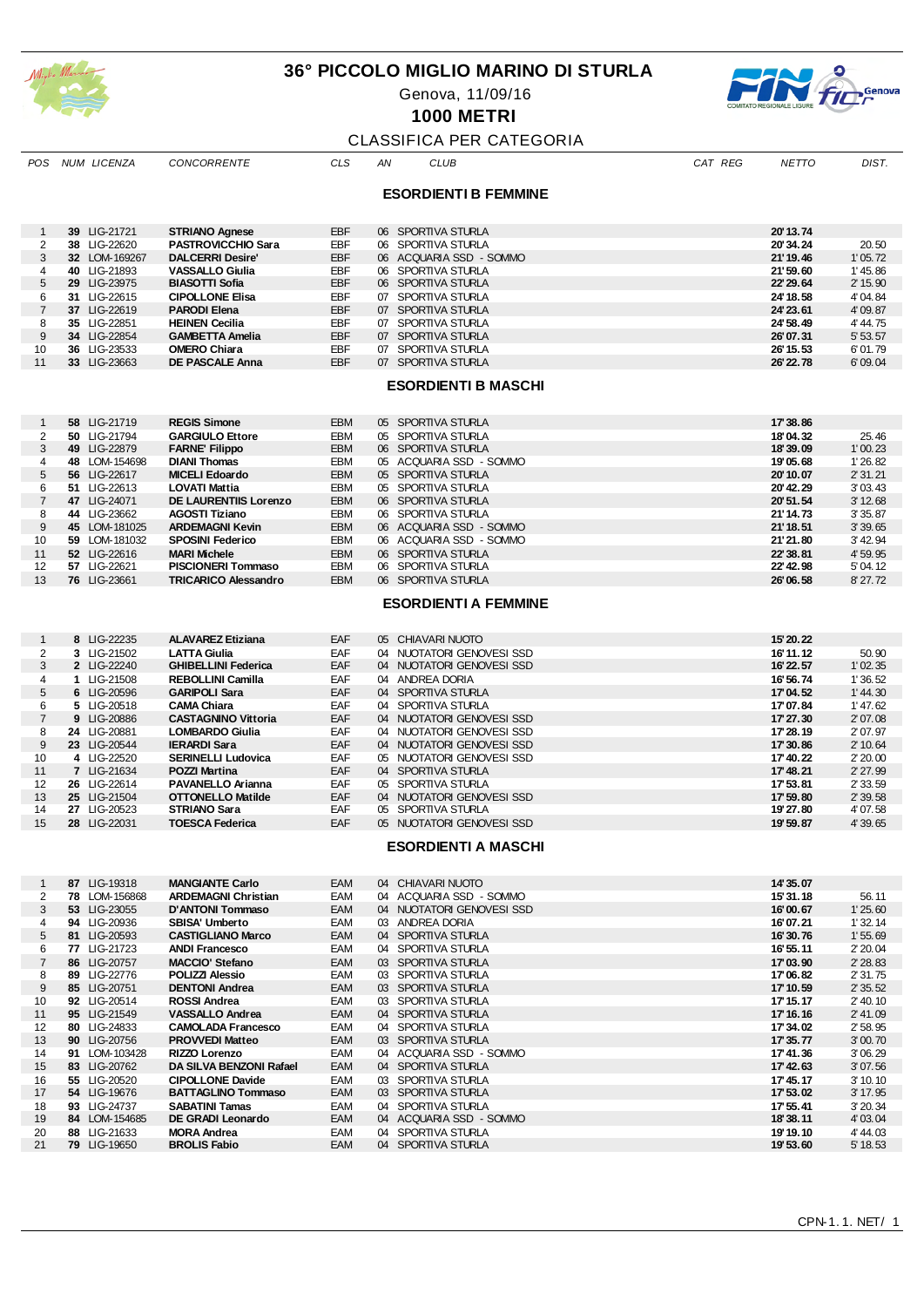|  | POS NUM LICENZA | <b>CON</b> |
|--|-----------------|------------|
|  |                 |            |

**POS NUM LICENZA CONCORRENTE CLS** AN **CLUB CLIDE CAT REG NETTO DIST.** 

#### **RAGAZZI FEMMINE**

|    | 19 LIG-18593                                                    | DE PASCALE Chiara           | <b>RAF</b>  | 03 SPORTIVA STURLA        | 14' 11.16 |          |
|----|-----------------------------------------------------------------|-----------------------------|-------------|---------------------------|-----------|----------|
| 2  | 16 LIG-18390                                                    | TASSARA Marta               | <b>RAF</b>  | 02 NUOTATORI GENOVESI SSD | 14' 27.41 | 16.25    |
| 3  | 12 LIG-19902                                                    | <b>BROGI Lucrezia</b>       | <b>RAF</b>  | 02 NUOTATORI GENOVESI SSD | 14' 36.29 | 25.13    |
| 4  | 13 LIG-19903                                                    | <b>GHIBELLINI Giovanna</b>  | <b>RAF</b>  | 03 NUOTATORI GENOVESI SSD | 14' 40.08 | 28.92    |
| 5  | 21 LIG-20036                                                    | <b>TIMOSSI Carolina</b>     | <b>RAF</b>  | 03 SPORTIVA STURLA        | 14' 51.39 | 40.23    |
| 6  | 20 LIG-18597                                                    | <b>GIOVINAZZO Francesca</b> | <b>RAF</b>  | 02 SPORTIVA STURLA        | 14' 52.25 | 41.09    |
|    | 18 LIG-18590                                                    | <b>CARIDI Lucia</b>         | <b>RAF</b>  | 02 SPORTIVA STURLA        | 15'01.12  | 49.96    |
| 8  | 15 LIG-19904                                                    | <b>NORERO Valentina</b>     | <b>RAF</b>  | 03 NUOTATORI GENOVESI SSD | 15'03.20  | 52.04    |
| 9  | 43 LIG-20513                                                    | <b>TORTELLO Carlotta</b>    | <b>RAF</b>  | 02 SPORTIVA STURLA        | 15' 20.98 | 1'09.82  |
| 10 | 22 LIG-17042                                                    | <b>VITTA Alessia</b>        | <b>RAF</b>  | 02 SPORTIVA STURLA        | 16'04.37  | 1'53.21  |
| 11 | 14 LIG-20542                                                    | <b>LOMBARDO Giada</b>       | <b>RAF</b>  | 03 NUOTATORI GENOVESI SSD | 16' 15.50 | 2' 04.34 |
| 12 | 11 PIE-27154                                                    | <b>NEMES Genoveva</b>       | <b>RAF</b>  | 03 CSR GRANDA SSD         | 17' 13.47 | 3' 02.31 |
| 13 | 10 PIE-25613                                                    | <b>AGOSTO Matilde</b>       | <b>RAF</b>  | 03 CSR GRANDA SSD         | 17' 15.64 | 3'04.48  |
|    |                                                                 |                             |             |                           |           |          |
|    |                                                                 |                             |             | <b>RAGAZZI MASCHI</b>     |           |          |
|    |                                                                 |                             |             |                           |           |          |
|    | 61 PIE-24781                                                    | <b>VANDANESI Alberto</b>    | <b>RAM</b>  | 00 CSR GRANDA SSD         | 13'04.07  |          |
|    | 67 LOM-72281                                                    | <b>ZANLUNGO Stefano</b>     | <b>RAM</b>  | 00 PIANETA ACOUA SSD - CO | 13'08.03  | 3.96     |
|    | $\overline{11}$ $\overline{11}$ $\overline{10}$ $\overline{10}$ | <b>BE BAGGALE 14.77 </b>    | <b>DARA</b> |                           | 1011000   | 0.00     |

| 2  | 67 LOM-72281  | <b>ZANLUNGO Stefano</b>    | RAM        |    | PIANETA ACQUA SSD - CO    | 13'08.03  | 3.96       |
|----|---------------|----------------------------|------------|----|---------------------------|-----------|------------|
| 3  | 71 LIG-16752  | <b>DE PASCALE Matteo</b>   | <b>RAM</b> |    | 01 SPORTIVA STURLA        | 13' 12.89 | 8.82       |
|    | 64 LIG-17821  | <b>NATALI Lorenzo</b>      | <b>RAM</b> |    | 00 NUOTATORI GENOVESI SSD | 13'53.04  | 48.97      |
| 5  | 73 LIG-19645  | <b>PATRONE Matteo</b>      | <b>RAM</b> |    | 00 SPORTIVA STURLA        | 13'53.44  | 49.37      |
| 6  | 70 LIG-18600  | <b>MARAGLIANO Michele</b>  | <b>RAM</b> | 02 | SPORTIVA STURLA           | 13'59.23  | 55.16      |
|    | 62 LOM-82430  | <b>BRUCIAMONTI Stefano</b> | <b>RAM</b> | 01 | PIANETA ACQUA SSD - CO    | 14' 18.32 | 1' 14.25   |
| 8  | 103 LOM-81621 | <b>GRENGHI Tommaso</b>     | RAM        | 01 | PIANETA ACQUA SSD - CO    | 14' 19.11 | 1' 15.04   |
| 9  | 66 LOM-82415  | <b>ACHILLI Michael</b>     | <b>RAM</b> | 01 | PIANETA ACQUA SSD - CO    | 14' 22.75 | 1' 18.68   |
| 10 | 106 LIG-16864 | OTTONELLO Paolo            | RAM        |    | 01 NUOTATORI GENOVESI SSD | 14'23.49  | 1' 19.42   |
| 11 | 69 LIG-20517  | <b>OMERO Lorenzo</b>       | <b>RAM</b> |    | 02 SPORTIVA STURLA        | 14' 26.76 | $1'$ 22.69 |
| 12 | 72 LIG-16994  | <b>TRAVERSO Niccolo'</b>   | <b>RAM</b> |    | 01 SPORTIVA STURLA        | 14' 32.65 | 1'28.58    |
| 13 | 60 EMI-27658  | <b>ABBIO Andrea</b>        | <b>RAM</b> |    | 01 CSR GRANDA SSD         | 14'37.47  | 1'33.40    |
| 14 | 75 LIG-17246  | <b>PELUCCHINI Filippo</b>  | <b>RAM</b> |    | 00 SPORTIVA STURLA        | 15' 11.33 | 2' 07.26   |
| 15 | 65 LIG-16957  | <b>ANGELI Kevin</b>        | <b>RAM</b> |    | 01 SPORTIVA STURLA        | 15' 12.70 | 2' 08.63   |
| 16 | 107 LIG-19646 | <b>SACCONE Alessandro</b>  | <b>RAM</b> |    | 02 SPORTIVA STURLA        | 16' 10.34 | 3'06.27    |
| 17 | 63 LIG-20492  | <b>SERINELLI Jacopo</b>    | <b>RAM</b> |    | 02 NUOTATORI GENOVESI SSD | 16' 28.40 | 3'24.33    |
| 18 | 96 LIG-18126  | <b>BONATI Emanuele</b>     | RAM        |    | 02 SPORTIVA STURLA        | 16'32.30  | 3' 28.23   |
| 19 | 105 LIG-19378 | MISCIOSCIA Ivan            | <b>RAM</b> |    | 00 SPORTIVA STURLA        | 16'39.66  | 3'35.59    |
| 20 | 108 LIG-22217 | <b>TAFFONE Lorenzo</b>     | <b>RAM</b> | 01 | SPORTIVA STURLA           | 16' 40.79 | 3' 36.72   |
| 21 | 101 LIG-20763 | <b>FERRANDO Filippo</b>    | <b>RAM</b> |    | 02 SPORTIVA STURLA        | 16'41.37  | 3' 37.30   |
| 22 | 104 LIG-20752 | <b>MENEGHETTI Luca</b>     | <b>RAM</b> |    | 02 SPORTIVA STURLA        | 17'03.17  | 3'59.10    |
| 23 | 97 LIG-20750  | <b>BOZZO Riccardo</b>      | <b>RAM</b> |    | 02 SPORTIVA STURLA        | 17' 12.63 | 4'08.56    |
| 24 | 74 LIG-22129  | <b>BALLATI Fabio</b>       | <b>RAM</b> |    | 01 SPORTIVA STURLA        | 17' 14.63 | 4' 10.56   |
| 25 | 100 LIG-19707 | <b>DEANDREIS Juri</b>      | <b>RAM</b> |    | 02 SPORTIVA STURLA        | 17' 41.97 | 4' 37.90   |
| 26 | 99 LIG-22216  | <b>CAPITANI Simone</b>     | RAM        |    | 01 SPORTIVA STURLA        | 17' 54.44 | 4' 50.37   |
| 27 | 102 LIG-22215 | <b>FERRARO Umberto</b>     | <b>RAM</b> |    | 00 SPORTIVA STURLA        | 18'33.46  | 5' 29.39   |
|    |               |                            |            |    |                           |           |            |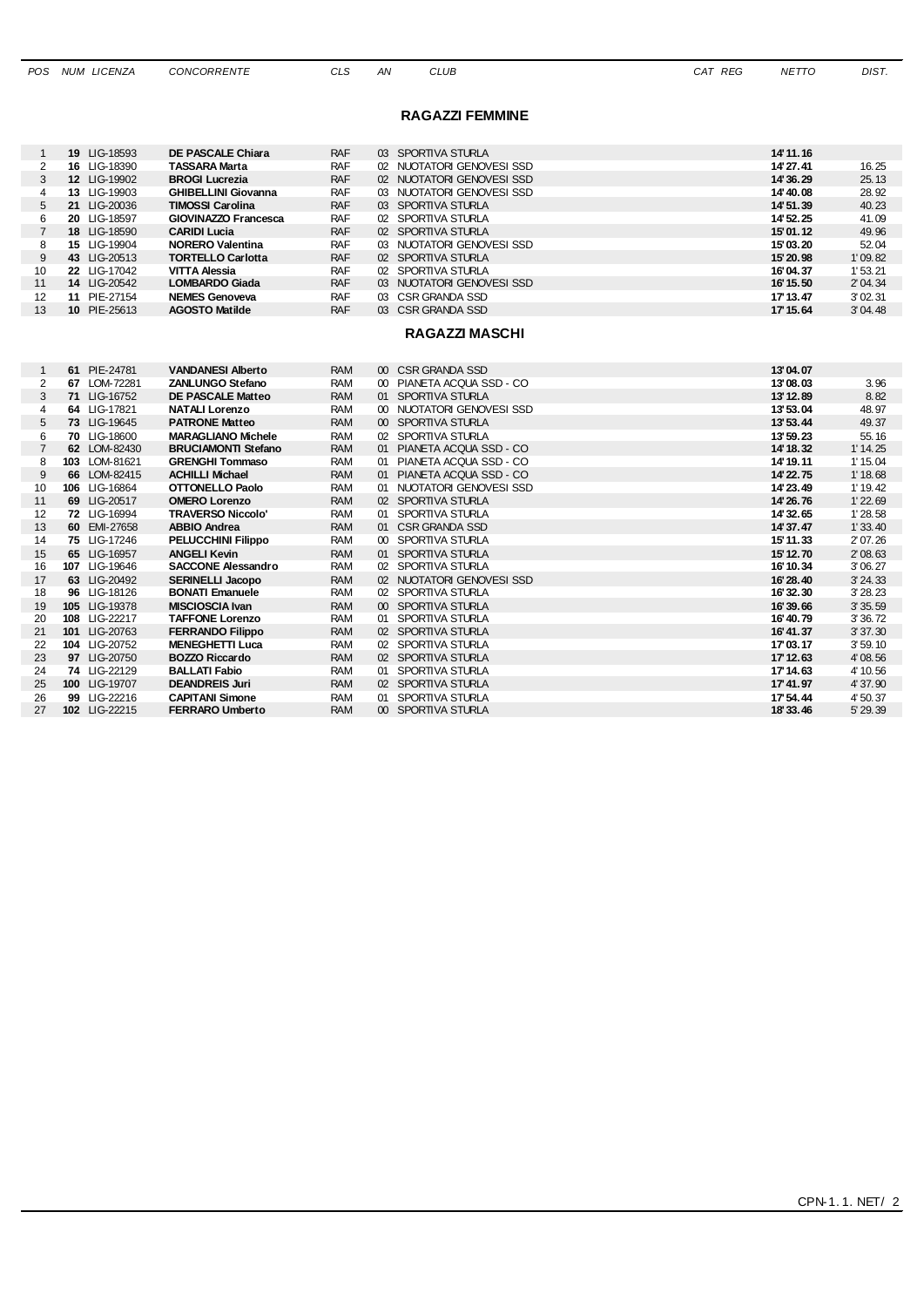

Genova, 25/09/16

**MIGLIO MARINO**



## CLASSIFICA ASSOLUTA

| POS                 | NUM LICENZA                    | <b>CONCORRENTE</b>                                       | <b>CLS</b>        |                       | AN MOTOCLUB                                         | <b>MOTO</b> | CAT REG         | <b>NETTO</b>           | DIST.                |
|---------------------|--------------------------------|----------------------------------------------------------|-------------------|-----------------------|-----------------------------------------------------|-------------|-----------------|------------------------|----------------------|
| $\mathbf 1$         | 95 LIG-11464                   | <b>BIANCHI Andrea</b>                                    | <b>ASM</b>        |                       | 94 RARI NANTES SPEZIA                               |             | AG              | 23' 13.97              |                      |
|                     |                                |                                                          | CAM               | 96                    |                                                     |             | AG              | 23' 16.16              | 2.19                 |
| $\overline{c}$<br>3 | 89 LIG-12050<br>94 EMI-17887   | <b>GHETTINI Francesco</b><br><b>MENTO Gabriele Maria</b> | <b>ASM</b>        | 93                    | RARI NANTES SPEZIA<br>NUOTATORI GENOVESI SSD        |             | AG              | 23' 19.06              | 5.09                 |
| $\overline{4}$      | 160 LIG-3182                   | <b>IVALDI Silvio</b>                                     | M30               |                       | 85 GENOVA NUOTO                                     |             | <b>MA</b>       | 23'51.62               | 37.65                |
| 5                   | 161 LIG-1493                   | <b>OTTAVIANI Andrea</b>                                  | M <sub>30</sub>   |                       | 85 GENOVA NUOTO                                     |             | MA              | 23' 53.74              | 39.77                |
| 6                   | 86 LIG-15095                   | <b>MARAGLIANO Matteo</b>                                 | JUM               | 99                    | SPORTIVA STURLA                                     |             | AG              | 24' 12.91              | 58.94                |
| 7                   | 93 LIG-9168                    | <b>GENTILE Stefano</b>                                   | <b>ASM</b>        |                       | 93 NUOTATORI GENOVESI SSD                           |             | AG              | 24' 15.25              | 1'01.28              |
| 8                   | 82 LIG-15077                   | DE PASCALE Luca                                          | <b>JUM</b>        | 99                    | SPORTIVA STURLA                                     |             | AG              | 24' 18.67              | 1'04.70              |
| 9                   | 239 LIG-480                    | <b>PERROTTI Paolo</b>                                    | M55               |                       | 61 GENOVA NUOTO                                     |             | <b>MA</b>       | 24' 28.66              | 1' 14.69             |
| 10                  | 202 LIG-13982                  | <b>ARGIOLAS Stefano</b>                                  | M <sub>45</sub>   |                       | 67 GENOVA NUOTO                                     |             | МA              | 24' 29.56              | 1' 15.59             |
| 11                  | 159 LIG-13672                  | <b>IMPERIALE Andrea</b>                                  | M <sub>30</sub>   |                       | 82 GENOVA NUOTO                                     |             | MA              | 24'31.24               | 1' 17.27             |
| 12                  | 152 LIG-2895                   | <b>VIANI Matteo</b>                                      | M25               | 90                    | RAPALLO NUOTO                                       |             | МA              | 24'34.23               | 1' 20.26             |
| 13                  | 198 LAZ-6986                   | <b>BARBUSCIA Michele</b>                                 | M45               | 71                    | CIRCOLO CANOTTIERI ANI                              |             | <b>MA</b>       | 24' 35.13              | 1'21.16              |
| 14                  | 191 LOM-82342                  | <b>DI SABATO Simone</b>                                  | M <sub>40</sub>   |                       | 76 SPORTIVA NUOTO GROSSET                           |             | МA              | 24' 35.45              | 1'21.48              |
| 15                  | 211 LIG-24840                  | <b>NICORA Guido</b>                                      | M <sub>45</sub>   | 69                    | NUOTATORI GENOVESI SSD                              |             | MA              | 24' 53.44              | 1' 39.47             |
| 16                  | 81 LIG-17565                   | <b>BOCCIA Luciano</b>                                    | JUM               | 99                    | NUOTATORI GENOVESI SSD                              |             | AG              | 25' 15.40              | 2' 01.43             |
| 17<br>18            | 63 LIG-17821<br>118 TOS-1561   | <b>NATALI Lorenzo</b><br><b>NALDINI Gaia</b>             | <b>RAM</b><br>F40 | 75                    | 00 NUOTATORI GENOVESI SSD<br>NUOTATORI GENOVESI SSD |             | AG<br>МA        | 25' 25.90<br>25' 27.97 | 2' 11.93<br>2' 14.00 |
| 19                  | 59 LIG-17877                   | <b>GALLO Jacopo</b>                                      | <b>RAM</b>        |                       | 00 CHIAVARI NUOTO                                   |             | AG              | 25' 28.84              | 2' 14.87             |
| 20                  | 32 LIG-15770                   | <b>ADORNI Laura</b>                                      | CAF               | 99                    | NUOTATORI GENOVESI SSD                              |             | AG              | 25' 33.43              | 2' 19.46             |
| 21                  | 36 LIG-12098                   | <b>MAIMONE Valentina</b>                                 | ASF               |                       | 96 SPORTIVA STURLA                                  |             | AG              | 25'34.66               | 2' 20.69             |
| 22                  | 205 LIG-21528                  | <b>VIGNERI Luca</b>                                      | M <sub>45</sub>   | 67                    | <b>GENOVA NUOTO</b>                                 |             | <b>MA</b>       | 25' 46.35              | 2' 32.38             |
| 23                  | 162 LIG-25929                  | <b>PITTALUGA Matteo</b>                                  | M <sub>30</sub>   |                       | 85 GENOVA NUOTO                                     |             | <b>MA</b>       | 25' 46.69              | 2' 32.72             |
| 24                  | 97 LIG-18217                   | <b>FORNELLI Lorenzo</b>                                  | <b>RAM</b>        |                       | 01 ANDREA DORIA                                     |             | AG              | 25' 47.48              | 2' 33.51             |
| 25                  | 206 TOS-36436                  | <b>MAGNELLI Stefano</b>                                  | M <sub>45</sub>   |                       | 67 ICE CLUB COMO                                    |             | MA              | 25' 50.66              | 2' 36.69             |
| 26                  | 245 LIG-11298                  | <b>INTARTAGLIA Andrea</b>                                | M55               | 61                    | NUOTATORI GENOVESI SSD                              |             | МA              | 25' 58.02              | 2' 44.05             |
| 27                  | 25 LIG-16258                   | <b>OLIVERI Sofia</b>                                     | JUF               | $00-1$                | NUOTATORI GENOVESI SSD                              |             | AG              | 25' 59.07              | 2' 45.10             |
| 28                  | 91 LIG-14444                   | <b>CRINITI Alessandro</b>                                | CAM               |                       | 97 SPORTIVA STURLA                                  |             | AG              | 26'04.72               | 2' 50.75             |
| 29                  | 173 LIG-11982                  | <b>ROSSELLO Gabriele</b>                                 | M40               |                       | 74 ANDREA DORIA                                     |             | MA              | 26' 28.62              | 3' 14.65             |
| 30                  | 168 LIG-22683                  | <b>SANGUINETI Enrico</b>                                 | M <sub>35</sub>   | 79                    | RAPALLO NUOTO                                       |             | МA              | 26'31.86               | 3' 17.89             |
| 31                  | 58 LIG-18076                   | <b>DURLI Nicolo'</b>                                     | <b>RAM</b>        |                       | 02 CHIAVARI NUOTO                                   |             | AG              | 26' 35.33              | 3'21.36              |
| 32                  | 175 LAZ-32851                  | <b>CAMETTI Fabrizio</b>                                  | M <sub>40</sub>   |                       | 72 CIRCOLO CANOTTIERI ANI                           |             | МA              | 26' 35.36              | 3' 21.39             |
| 33                  | 177 LIG-18791                  | <b>RE Marco</b>                                          | M <sub>40</sub>   |                       | 74 GENOVA NUOTO                                     |             | <b>MA</b>       | 26' 44.46              | 3' 30.49             |
| 34                  | 150 FIN-58926                  | <b>RUFFINO Stefano</b>                                   | M <sub>25</sub>   |                       | 88 NUOTATORI GENOVESI SSD                           |             | МA              | 26' 44.87              | 3' 30.90             |
| 35                  | 196 LIG-10689                  | <b>GHIBELLINI Stefano</b>                                | M45               | 70                    | <b>AQUARIUM NOVI</b>                                |             | MA              | 27' 11.92              | 3'57.95              |
| 36                  | 78 LIG-17246                   | <b>PELUCCHINI Filippo</b>                                | <b>RAM</b>        |                       | 00 SPORTIVA STURLA                                  |             | AG              | 27'33.56               | 4' 19.59             |
| 37<br>38            | 60 LIG-18162<br>50 LIG-17323   | <b>OSIMANI Davide</b><br><b>GHISELLI Matteo</b>          | <b>RAM</b><br>EAM | 02 <sub>2</sub><br>03 | CHIAVARI NUOTO<br>CHIAVARI NUOTO                    |             | AG<br>AG        | 27' 36.54<br>27' 37.92 | 4' 22.57<br>4' 23.95 |
| 39                  | 114 LIG-5697                   | <b>FALCO Raffaela</b>                                    | F40               |                       | 73 CARISA RARI NANTES SAV                           |             | <b>MA</b>       | 27'38.53               | 4' 24.56             |
| 40                  | 76 LIG-20517                   | <b>OMERO Lorenzo</b>                                     | <b>RAM</b>        |                       | 02 SPORTIVA STURLA                                  |             | AG              | 27' 40.53              | 4' 26.56             |
| 41                  | 92 LIG-16512                   | <b>SANTUCCI Giorgio</b>                                  | CAM               |                       | 96 SPORTIVA STURLA                                  |             | AG              | 27' 41.06              | 4' 27.09             |
| 42                  | 75 LIG-16793                   | NEGROTTO CAMBIASO Andrea                                 | <b>RAM</b>        | 00 <sup>°</sup>       | SPORTIVA STURLA                                     |             | AG              | 27' 45.26              | 4' 31.29             |
| 43                  | 84 LIG-15730                   | <b>GUIDI Enrico</b>                                      | <b>JUM</b>        |                       | 99 SPORTIVA STURLA                                  |             | AG              | 27' 45.90              | 4' 31.93             |
| 44                  | 31 LIG-16759                   | <b>RIZZO Caterina</b>                                    | JUF               |                       | 01 SPORTIVA STURLA                                  |             | AG              | 27'51.94               | 4' 37.97             |
| 45                  | 101 TOS-2205                   | <b>TOFANI Ilaria</b>                                     | F <sub>25</sub>   | 88                    | FIRENZE NUOTA EXTREMO                               |             | <b>MA</b>       | 27' 52.45              | 4' 38.48             |
| 46                  | 85 LIG-15092                   | <b>LAMBERTI Alessandro</b>                               | JUM               |                       | 98 SPORTIVA STURLA                                  |             | AG              | 27' 58.25              | 4' 44.28             |
| 47                  | 35 LIG-13435                   | <b>DE KERMAREK Elena</b>                                 | ASF               |                       | 95 SPORTIVA STURLA                                  |             | AG              | 28'03.61               | 4' 49.64             |
| 48                  | 213 LOM-36822                  | <b>COSTA Emanuele</b>                                    | M <sub>45</sub>   | 68                    | RAPALLO NUOTO                                       |             | МA              | 28'04.21               | 4' 50.24             |
| 49                  | 15 LIG-18390                   | <b>TASSARA Marta</b>                                     | <b>RAF</b>        |                       | 02 NUOTATORI GENOVESI SSD                           |             | AG              | 28'06.50               | 4' 52.53             |
| 50                  | 34 LIG-15074                   | <b>DE KERMAREK Irene</b>                                 | CAF               | 99                    | SPORTIVA STURLA                                     |             | AG              | 28'06.87               | 4' 52.90             |
| 51                  | 105 LIG-22521                  | <b>PASTORINO Claudia</b>                                 | F <sub>25</sub>   |                       | 88 NUOTATORI GENOVESI SSD                           |             | <b>MA</b>       | 28'11.56               | 4' 57.59             |
| 52                  | 37 LIG-19979                   | <b>DIANA Neri</b>                                        | RAF               | 03                    | ANDREA DORIA                                        |             | AG              | 28' 12.30              | 4' 58.33             |
| 53                  | 190 EMI-17848                  | <b>CAPPELLI Stefano</b>                                  | M40               |                       | 74 SEA SUB MODENA ASD                               |             | <b>MA</b>       | 28' 13.09              | 4' 59.12             |
| 54                  | 224 LIG-3095                   | <b>REVELLO Mauro</b>                                     | M50               |                       | 62 CS MARINA MILITARE                               |             | МA              | 28' 23.35              | 5' 09.38             |
| 55                  | 237 LIG-19783                  | PASSANO Eugenio<br><b>BERGONZI Stefano</b>               | M50               |                       | 64 UISP NUOTO VALDIMAGRA<br>61 MASTERNUOTO FIDENZA  |             | <b>MA</b>       | 28' 25.75              | 5' 11.78             |
| 56<br>57            | 242 EMI-13984<br>243 LIG-21057 | <b>BARONI Guido Carmo</b>                                | M55<br>M55        | 57                    | NUOTATORI GENOVESI SSD                              |             | МA<br>МA        | 28' 27.23<br>28' 31.42 | 5' 13.26<br>5' 17.45 |
| 58                  | 65 LIG-20492                   | <b>SERINELLI Jacopo</b>                                  | RAM               |                       | 02 NUOTATORI GENOVESI SSD                           |             | AG              | 28' 40.70              | 5' 26.73             |
| 58                  | 96 LIG-12351                   | <b>MARANGON Simone</b>                                   | ASM               |                       | 95 SPORTIVA STURLA                                  |             | AG              | 28' 40.70              | 5' 26.73             |
| 60                  | 64 LIG-16864                   | <b>OTTONELLO Paolo</b>                                   | <b>RAM</b>        |                       | 01 NUOTATORI GENOVESI SSD                           |             | AG              | 28' 47.41              | 5' 33.44             |
| 61                  | 83 LIG-15080                   | GAZZOLO Lorenzo                                          | JUM               |                       | 99 SPORTIVA STURLA                                  |             | AG              | 28' 47.96              | 5' 33.99             |
| 62                  | 103 LIG-1806                   | <b>MICHELON Jessica</b>                                  | F <sub>25</sub>   | 89                    | <b>GENOVA NUOTO</b>                                 |             | МA              | 29'07.44               | 5' 53.47             |
| 63                  | 11 LIG-19902                   | <b>BROGI Lucrezia</b>                                    | RAF               |                       | 02 NUOTATORI GENOVESI SSD                           |             | AG              | 29'08.46               | 5' 54.49             |
| 64                  | 20 LIG-20036                   | <b>TIMOSSI Carolina</b>                                  | <b>RAF</b>        |                       | 03 SPORTIVA STURLA                                  |             | AG              | 29' 13.68              | 5' 59.71             |
| 65                  | 106 LIG-9805                   | <b>TORRE Alice</b>                                       | F <sub>25</sub>   |                       | 89 NUOTATORI GENOVESI SSD                           |             | <b>MA</b>       | 29' 17.60              | 6'03.63              |
| 66                  | 51 LIG-22419                   | <b>MERIGHI Giuseppe</b>                                  | EAM               |                       | 03 CHIAVARI NUOTO                                   |             | AG              | 29'23.00               | 6'09.03              |
| 67                  | 166 EMI-32138                  | <b>GAGLIANO Diego</b>                                    | M <sub>35</sub>   |                       | 78 MASTERNUOTO FIDENZA                              |             | МA              | 29' 25.32              | 6' 11.35             |
| 68                  | 232 LIG-15241                  | <b>LAGOMARSINO Emilio</b>                                | M50               |                       | 62 SPAZIO R.N.CAMOGLI                               |             | МA              | 29' 27.76              | 6' 13.79             |
| 69                  | 226 LAZ-7277                   | <b>LAIS Giorgio</b>                                      | M50               |                       | 62 FLAMINIO SPORTING CLUB                           |             | МA              | 29' 28.15              | 6' 14.18             |
| 70                  | 171 TOS-37878                  | <b>TASSI Michele</b>                                     | M <sub>35</sub>   | 81                    | SPORTIVA NUOTO GROSSET                              |             | МA              | 29'31.64               | 6' 17.67             |
| 71                  | 252 TOS-922                    | <b>PRATESI Emanuele Walter</b>                           | <b>M60</b>        |                       | 55 FIRENZE NUOTA EXTREMO                            |             | <b>MA</b>       | 29'34.97               | 6'21.00              |
| 72                  | 21 LIG-20513                   | <b>TORTELLO Carlotta</b>                                 | <b>RAF</b>        |                       | 02 SPORTIVA STURLA                                  |             | AG              | 29'35.61               | 6'21.64              |
| 73<br>74            | 178 LIG-22860<br>8 LIG-18089   | <b>COMERIO Carlo</b><br><b>LEVERONE Sofia</b>            | M40<br>RAF        | 02                    | 72 LERICI NUOTO MASTER<br>CHIAVARI NUOTO            |             | <b>MA</b>       | 29' 42.76<br>30'14.51  | 6' 28.79             |
| 75                  | 113 TOS-7305                   | ORRU Silvia                                              | F35               |                       | 78 SPORTIVA NUOTO GROSSET                           |             | AG<br><b>MA</b> | 30'17.66               | 7'00.54<br>7' 03.69  |
| 76                  | 119 LIG-22397                  | <b>QUERCINI Michela</b>                                  | F40               |                       | 74 RAPALLO NUOTO                                    |             | МA              | 30'26.61               | 7' 12.64             |
| 77                  | 80 LIG-16994                   | <b>TRAVERSO Niccolo'</b>                                 | <b>RAM</b>        | 01                    | SPORTIVA STURLA                                     |             | AG              | 30'27.50               | 7' 13.53             |
| 78                  | 102 LIG-1251                   | <b>MAGISTRATI Veronica</b>                               | F <sub>25</sub>   |                       | 87 GENOVA NUOTO                                     |             | МA              | 30'27.96               | 7' 13.99             |
|                     |                                |                                                          |                   |                       |                                                     |             |                 |                        | CPN 1.1. NET/ 1      |
|                     |                                |                                                          |                   |                       |                                                     |             |                 |                        |                      |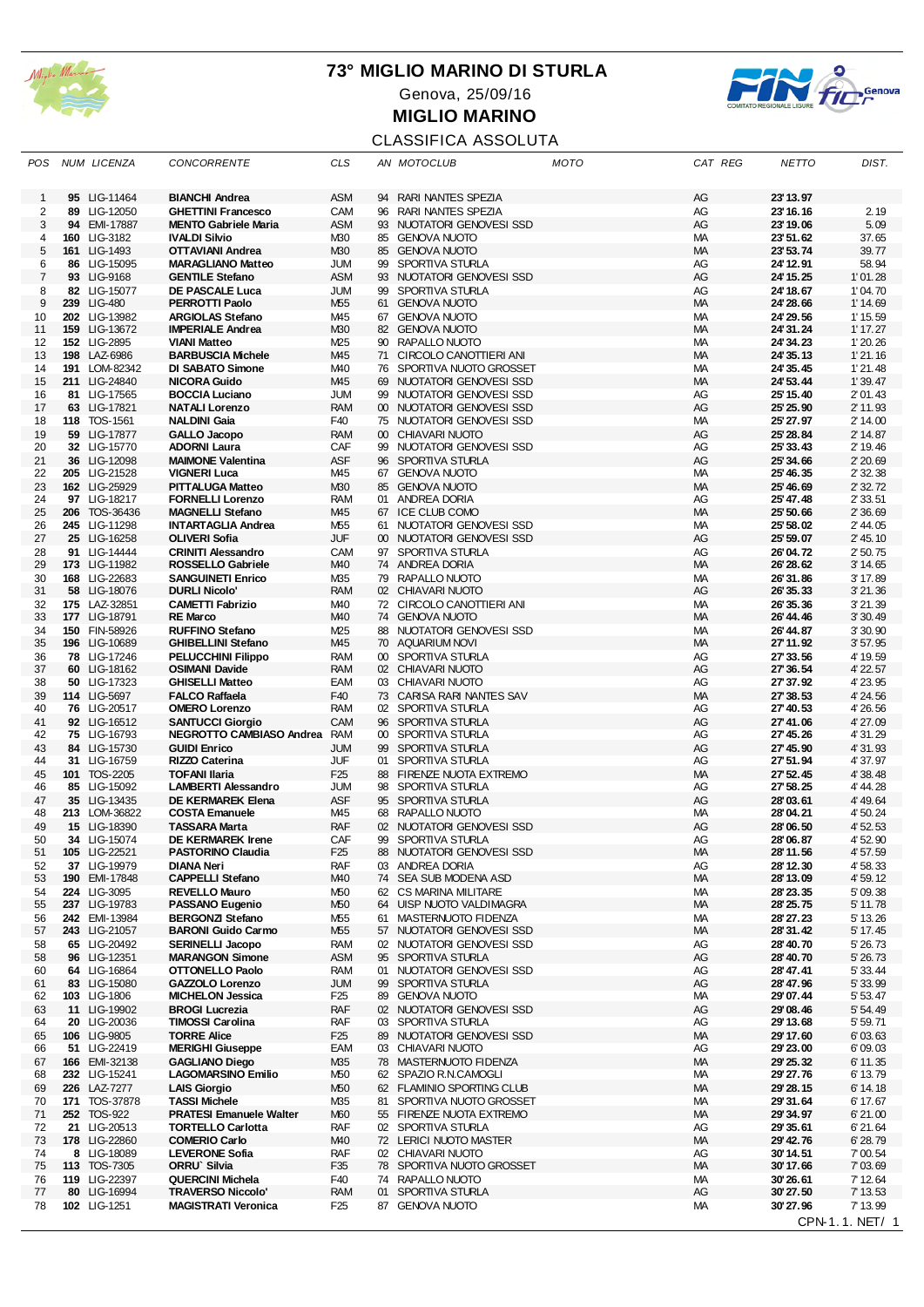| POS |    | NUM LICENZA                  | <b>CONCORRENTE</b>            | CLS             |    | AN MOTOCLUB                 | MOTO | CAT REG   | NETTO                | DIST.     |
|-----|----|------------------------------|-------------------------------|-----------------|----|-----------------------------|------|-----------|----------------------|-----------|
| 79  |    | 187 TOS-3996                 | <b>PAPI David</b>             | M <sub>40</sub> |    | 73 NUOTO PIOMBINO           |      | МA        | 30'28.07             | 7' 14.10  |
| 80  |    | 87 LIG-16670                 | <b>PARODI Guido</b>           | JUM             |    | 98 SPORTIVA STURLA          |      | AG        | 30'31.48             | 7' 17.51  |
| 81  |    | 256 LIG-2739                 | <b>ZAMORANI Diego</b>         | <b>M60</b>      |    | 52 RAPALLO NUOTO            |      | MA        | 30'31.93             | 7' 17.96  |
| 82  |    | 77 LIG-19645                 | <b>PATRONE Matteo</b>         | RAM             |    | 00 SPORTIVA STURLA          |      | AG        | 30'33.31             | 7' 19.34  |
| 83  |    | 233 LIG-19773                | <b>SANGUINAZZI Marcello</b>   | M50             |    | 65 SPAZIO R.N.CAMOGLI       |      | MA        | 30'44.78             | 7' 30.81  |
| 84  |    | 13 LIG-20542                 | <b>LOMBARDO Giada</b>         | RAF             |    | 03 NUOTATORI GENOVESI SSD   |      | AG        | 30'50.16             | 7' 36.19  |
|     |    | 164 LIG-7734                 | RIZZI Alessandro              | M30             |    | 82 RAPALLO NUOTO            |      | МA        | 31'04.03             | 7'50.06   |
| 85  |    |                              |                               |                 |    |                             |      |           |                      |           |
| 86  |    | 210 LIG-18956                | <b>GUAGLIARDO Marco</b>       | M45             | 69 | NUOTATORI GENOVESI SSD      |      | МA        | 31'04.36             | 7' 50.39  |
| 87  |    | 215 LIG-13819<br>3 LIG-21502 | <b>TACCHINI Enrico</b>        | M45             |    | 69 RAPALLO NUOTO            |      | МA        | 31'06.51<br>31'10.76 | 7' 52.54  |
| 88  |    |                              | <b>LATTA Giulia</b>           | EAF             |    | 04 NUOTATORI GENOVESI SSD   |      | AG        |                      | 7'56.79   |
| 89  |    | 181 LIG-25278                | <b>BARBAROSSA Andrea</b>      | M40             |    | 72 NUOTATORI GENOVESI SSD   |      | <b>MA</b> | 31'14.32             | 8'00.35   |
| 90  |    | 180 EMI-10033                | PICCOLI Giovanni              | M40             |    | 72 MASTERNUOTO FIDENZA      |      | МA        | 31'15.76             | 8'01.79   |
| 91  |    | 219 EMI-17538                | <b>ZANASI Marco</b>           | M45             |    | 70 SEA SUB MODENA ASD       |      | МA        | 31'16.44             | 8' 02.47  |
| 92  | 30 | LIG-18940                    | <b>MANTELLI Beatrice</b>      | JUF             |    | 00 SPORTIVA STURLA          |      | AG        | 31'17.94             | 8'03.97   |
| 93  |    | 194 FIN-6388                 | <b>RISOLI Marco</b>           | M45             |    | 71 ACTIVA NUOTO ASD - PIA   |      | МA        | 31'19.26             | 8' 05.29  |
| 94  |    | 179 EMI-25597                | <b>CANTARELLI Alessandro</b>  | M40             |    | 74 MASTERNUOTO FIDENZA      |      | МA        | 31'20.77             | 8'06.80   |
| 95  |    | 207 EMI-27995                | <b>BOSSONI Stefano</b>        | M45             |    | 69 MASTERNUOTO FIDENZA      |      | МA        | 31'26.50             | 8' 12.53  |
| 96  |    | 229 LIG-18960                | <b>BOESGAARD Valdemar</b>     | M50             | 65 | NUOTATORI GENOVESI SSD      |      | МA        | 31'27.37             | 8' 13.40  |
| 97  |    | 33 LIG-20712                 | <b>BROGI Matilda</b>          | CAF             |    | 99 NUOTATORI GENOVESI SSD   |      | AG        | 31'55.03             | 8'41.06   |
| 98  |    | 74 LIG-18600                 | <b>MARAGLIANO Michele</b>     | <b>RAM</b>      |    | 02 SPORTIVA STURLA          |      | AG        | 31'58.09             | 8' 44.12  |
| 99  |    | 52 LIG-18541                 | <b>FORNELLI Samuele</b>       | EAM             |    | 03 CROCERA STADIUM SSD      |      | AG        | 31'59.27             | 8' 45.30  |
| 100 |    | 70 LIG-18587                 | <b>AMICABILE Pietro</b>       | <b>RAM</b>      |    | 02 SPORTIVA STURLA          |      | AG        | 31'59.65             | 8' 45.68  |
| 101 |    | 17 LIG-18590                 | <b>CARIDI Lucia</b>           | RAF             |    | 02 SPORTIVA STURLA          |      | AG        | 32'00.18             | 8' 46.21  |
| 102 |    | 72 LIG-20595                 | <b>DUFOUR Emanuele</b>        | <b>RAM</b>      |    | 01 SPORTIVA STURLA          |      | AG        | 32'02.10             | 8' 48.13  |
| 103 |    | 27 LIG-16757                 | <b>CARMASSI Chiara</b>        | JUF             |    | 01 SPORTIVA STURLA          |      | AG        | 32'02.55             | 8' 48.58  |
| 104 |    | 244 LIG-20042                | <b>CASTAGNOLA Marco</b>       | M55             |    | 57 NUOTATORI GENOVESI SSD   |      | МA        | 32'07.46             | 8' 53.49  |
| 105 |    | 260 LIG-14905                | <b>DEIANA Salvatore</b>       | M70             |    | 43 RAPALLO NUOTO            |      | <b>MA</b> | 32' 10.97            | 8'57.00   |
| 106 |    | 22 LIG-17042                 | VITTA Alessia                 | RAF             |    | 02 SPORTIVA STURLA          |      | AG        | 32' 12.25            | 8' 58.28  |
| 107 |    | 111 LIG-25277                | <b>MAGGI Silvia</b>           | F35             |    | 78 NUOTATORI GENOVESI SSD   |      | MA        | 32'41.20             | 9' 27.23  |
| 108 |    | 1 LIG-21508                  | REBOLLINI Camilla             | EAF             |    | 04 ANDREA DORIA             |      | AG        | 33' 25.53            | 10'11.56  |
| 109 |    | 79 LIG-19895                 | <b>PROVVEDI Federico</b>      | <b>RAM</b>      |    | 00 SPORTIVA STURLA          |      | AG        | 33' 43.05            | 10'29.08  |
| 110 |    | 73 LIG-18599                 | <b>MAGNANI Matteo</b>         | <b>RAM</b>      |    | 02 SPORTIVA STURLA          |      | AG        | 34'04.58             | 10'50.61  |
| 111 |    | 57 LIG-20514                 | <b>ROSSI Andrea</b>           | EAM             |    | 03 SPORTIVA STURLA          |      | AG        | 34'09.95             | 10'55.98  |
| 112 |    | 188 FIN-132859               | <b>FERRARI Cristian</b>       | M40             |    | 74 RAPALLO NUOTO            |      | МA        | 34' 10.99            | 10'57.02  |
| 113 |    | 249 TOS-38842                | <b>CIABATTI Luca</b>          | M55             | 61 | SPORTIVA NUOTO GROSSET      |      | МA        | 34' 14.16            | 11'00.19  |
| 114 |    | 157 LOM-83670                | <b>CIGNOLI Luca</b>           | M <sub>30</sub> |    | 86 AQUA PLANET SSD - BRON   |      | МA        | 34' 27.92            | 11' 13.95 |
| 115 |    | 174 LOM-187213               | <b>VERCESI Davide</b>         | M40             |    | 72 AQUA PLANET SSD - BRON   |      | МA        | 34'38.91             | 11'24.94  |
| 116 |    | 137 FIN-2172                 | <b>GAVOGLIO Grazia</b>        | F60             |    | 53 NUOTATORI RIVAROLESI     |      | МA        | 34' 55.33            | 11'41.36  |
| 117 |    | 246 LIG-16231                | <b>ALIOTO Saverio</b>         | M <sub>55</sub> |    | 60 NUOTATORI RIVAROLESI     |      | <b>MA</b> | 35'07.17             | 11' 53.20 |
| 118 |    | 167 LIG-1088                 | <b>SANNINO Luigi</b>          | M <sub>35</sub> |    | 80 NUOTATORI GENOVESI SSD   |      | МA        | 35' 17.71            | 12'03.74  |
| 119 |    | 193 LIG-24828                | <b>OMERO Massimiliano</b>     | M <sub>40</sub> |    | 72 SPORTIVA STURLA          |      | МA        | 35' 37.47            | 12' 23.50 |
| 120 |    | 28 LIG-19046                 | DI GIORGIO Viviana            | JUF             | 01 | SPORTIVA STURLA             |      | AG        | 35' 41.82            | 12' 27.85 |
| 121 |    | <b>125 EMI-14367</b>         | <b>GATTI Maria Giulia</b>     | F45             |    | 71 SEA SUB MODENA ASD       |      | МA        | 35' 45.03            | 12' 31.06 |
| 122 |    | 108 LIG-24061                | <b>MOLFINO Valeria</b>        | F30             |    | 85 NUOTATORI GENOVESI SSD   |      | МA        | 35'49.31             | 12' 35.34 |
| 123 |    | 236 LIG-23112                | <b>SIBILLA Stefano</b>        | M50             |    | 66 SPORTIVA STURLA          |      | МA        | 35' 51.57            | 12' 37.60 |
| 124 |    | 130 TOS-46697                | <b>PICCINETTI Marina</b>      | F <sub>50</sub> |    | 65 SPORTIVA NUOTO GROSSET   |      | МA        | 35' 58.90            | 12' 44.93 |
| 125 |    | 117 EMI-27310                | <b>UGOLOTTI Federica</b>      | F40             |    | 74 MASTERNUOTO FIDENZA      |      | МA        | 35' 59.47            | 12' 45.50 |
| 126 |    | 132 LOM-44695                | <b>MARESCA Luisa</b>          | F55             | 58 | <b>MALASPINA SPORT CLUB</b> |      | МA        | 36'00.04             | 12' 46.07 |
| 127 |    | 124 EMI-29569                | <b>MATRICARDI Luisella</b>    | F45             |    | 67 NUOVO NUOTO - BOLOGNA    |      | MA        | 36'00.59             | 12' 46.62 |
| 128 |    | 110 LIG-15232                | <b>FRESA Emanuela</b>         | F30             |    | 85 NUOTATORI RIVAROLESI     |      | МA        | 36' 48.42            | 13' 34.45 |
| 129 |    | 235 TOS-48849                | SOZZI Marco                   | M50             |    | 62 SPORTIVA NUOTO GROSSET   |      | МA        | 38'01.21             | 14' 47.24 |
| 130 |    | 240 LIG-14342                | <b>SARACCO Giulio</b>         | M55             |    | 60 GENOVA NUOTO             |      | МA        | 38'04.27             | 14' 50.30 |
| 131 |    | 185 LIG-21061                | <b>MARCENARO Lucio</b>        | M <sub>40</sub> |    | 74 NUOTATORI GENOVESI SSD   |      | МA        | 38'08.74             | 14' 54.77 |
| 132 |    | 56 LIG-20520                 | <b>CIPOLLONE Davide</b>       | EAM             |    | 03 SPORTIVA STURLA          |      | AG        | 39' 28.87            | 16' 14.90 |
| 133 |    | 55 LIG-19676                 | <b>BATTAGLINO Tommaso</b>     | EAM             |    | 03 SPORTIVA STURLA          |      | AG        | 39'29.84             | 16' 15.87 |
| 134 |    | 165 LOM-187534               | <b>BETTOLI Andrea</b>         | M35             |    | 77 AQUA PLANET SSD - BRON   |      | МA        | 40'12.63             | 16' 58.66 |
| 135 |    | 195 LOM-177296               | <b>ROVATI Roberto</b>         | M45             |    | 71 AQUA PLANET SSD - BRON   |      | МA        | 40'12.98             | 16' 59.01 |
| 136 |    | 255 LIG-24606                | <b>PALTRINIERI Alessandro</b> | M60             |    | 56 NUOTATORI GENOVESI SSD   |      | МA        | 40' 17.50            | 17'03.53  |
| 137 |    | 183 LIG-23252                | <b>FAZZINO Matteo</b>         | M40             |    | 75 NUOTATORI GENOVESI SSD   |      | МA        | 40'20.51             | 17'06.54  |
| 138 |    | 221 MAR-2374                 | <b>VALIERI Massimo</b>        | M50             |    | 66 ADRIAKOS NUOTO - SENIG   |      | МA        | 41'08.03             | 17' 54.06 |
| 139 |    | 258 LIG-10338                | <b>CASTRO Antonio</b>         | M65             |    | 48 SPORTIVA STURLA          |      | МA        | 41'16.70             | 18'02.73  |
| 140 |    | 247 LIG-19723                | <b>CASSOLA Alberto</b>        | M55             |    | 59 RAPALLO NUOTO            |      | МA        | 41'31.71             | 18' 17.74 |
| 141 |    | 257 LIG-14530                | <b>SCHENONE Giovanni</b>      | M65             |    | 49 GENOVA NUOTO             |      | МA        | 42' 57.31            | 19' 43.34 |
| 142 |    | 134 LIG-20049                | <b>PUTTI Marina</b>           | F55             |    | 60 NUOTATORI GENOVESI SSD   |      | МA        | 43' 25.46            | 20'11.49  |
| 143 |    | 116 LIG-21596                | <b>COLAIANNI Silvia</b>       | F40             |    | 73 GENOVA NUOTO             |      | МA        | 43'28.82             | 20' 14.85 |
| 144 |    | 204 LIG-15453                | <b>GIAMBARRESI Fabrizio</b>   | M45             |    | 67 GENOVA NUOTO             |      | МA        | 44' 10.05            | 20' 56.08 |
| 145 |    | 250 LIG-2353                 | LENA Andrea                   | M55             |    | 59 SPORTIVA STURLA          |      | МA        | 44' 14.03            | 21'00.06  |
| 146 |    | 112 LIG-18755                | <b>CICCIARELLI Ursula</b>     | F35             |    | 81 ROMA NUOTO MASTER ASD    |      | МA        | 44' 29.36            | 21' 15.39 |
| 147 |    | 262 LIG-1221                 | <b>CLERICI Alessandro</b>     | M75             |    | 41 ON SPORT SESTRI LEVANT   |      | МA        | 44' 44.55            | 21'30.58  |
| 148 |    | 107 LIG-20045                | <b>DE CHIRICO Silvia</b>      | F30             |    | 82 NUOTATORI GENOVESI SSD   |      | МA        | 45' 43.31            | 22' 29.34 |
| 149 |    | 109 LIG-23255                | <b>VERNER Anita</b>           | F30             |    | 86 NUOTATORI GENOVESI SSD   |      | МA        | 45′ 46.61            | 22' 32.64 |
| 150 |    | 254 LIG-23258                | <b>BORGHI Mauro</b>           | <b>M60</b>      |    | 52 NUOTATORI GENOVESI SSD   |      | МA        | 49' 48.55            | 26' 34.58 |
| 151 |    | 136 LIG-20050                | RICCA Isabella                | F60             |    | 52 NUOTATORI GENOVESI SSD   |      | МA        | 49' 56.70            | 26' 42.73 |
| 152 |    | 261 LIG-19005                | <b>CIMINO Giuseppe</b>        | M75             |    | 41 NUOTATORI GENOVESI SSD   |      | МA        | 55'03.78             | 31'49.81  |
| 153 |    | 259 LIG-17572                | <b>PICCINI Piergiorgio</b>    | M70             |    | 42 NUOTATORI GENOVESI SSD   |      | МA        | 56'05.91             | 32' 51.94 |
| 154 |    | 264 PIE-4796                 | <b>RISSONE Elios</b>          | M80             |    | 34 SA-FA 2000 SSD - TORIN   |      | МA        | 58'05.98             | 34' 52.01 |
|     |    |                              |                               |                 |    |                             |      |           |                      |           |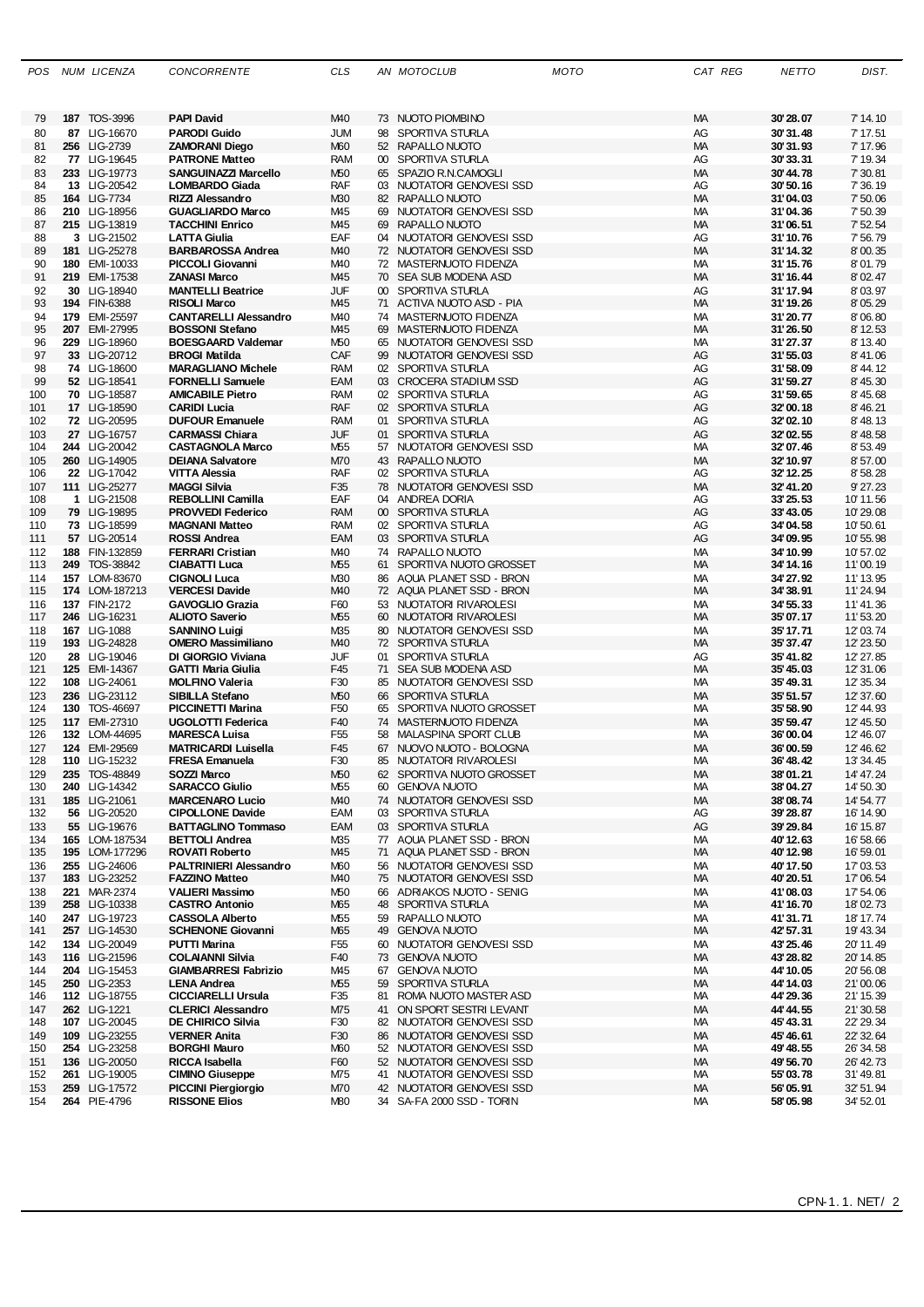

Genova, 25/09/16



**MIGLIO MARINO**

## CLASSIFICA AGONISTI

| POS            | NUM LICENZA                  | <b>CONCORRENTE</b>                                   | <b>CLS</b>        |                 | AN MOTOCLUB                               | <b>MOTO</b> | CAT REG  | <b>NETTO</b>           | DIST.                |
|----------------|------------------------------|------------------------------------------------------|-------------------|-----------------|-------------------------------------------|-------------|----------|------------------------|----------------------|
|                |                              |                                                      |                   |                 |                                           |             |          |                        |                      |
|                |                              |                                                      |                   |                 | <b>AGONISTI FEMMINE</b>                   |             |          |                        |                      |
|                |                              |                                                      |                   |                 |                                           |             |          |                        |                      |
| 1<br>2         | 32 LIG-15770<br>36 LIG-12098 | <b>ADORNI Laura</b><br><b>MAIMONE Valentina</b>      | CAF<br>ASF        | 99<br>96        | NUOTATORI GENOVESI SSD<br>SPORTIVA STURLA |             | AG<br>AG | 25' 33.43<br>25' 34.66 | 1.23                 |
| 3              | 25 LIG-16258                 | <b>OLIVERI Sofia</b>                                 | <b>JUF</b>        |                 | 00 NUOTATORI GENOVESI SSD                 |             | AG       | 25' 59.07              | 25.64                |
| 4              | 31 LIG-16759                 | <b>RIZZO Caterina</b>                                | <b>JUF</b>        | 01              | SPORTIVA STURLA                           |             | AG       | 27' 51.94              | 2' 18.51             |
| 5              | 35 LIG-13435                 | <b>DE KERMAREK Elena</b>                             | <b>ASF</b>        |                 | 95 SPORTIVA STURLA                        |             | AG       | 28'03.61               | 2' 30.18             |
| 6              | 15 LIG-18390                 | <b>TASSARA Marta</b>                                 | <b>RAF</b>        |                 | 02 NUOTATORI GENOVESI SSD                 |             | AG       | 28'06.50               | 2' 33.07             |
| 7              | 34 LIG-15074                 | <b>DE KERMAREK Irene</b>                             | CAF               |                 | 99 SPORTIVA STURLA                        |             | AG       | 28'06.87               | 2' 33.44             |
| 8              | 37 LIG-19979                 | <b>DIANA Neri</b>                                    | <b>RAF</b>        |                 | 03 ANDREA DORIA                           |             | AG       | 28' 12.30              | 2' 38.87             |
| 9              | 11 LIG-19902                 | <b>BROGI Lucrezia</b>                                | <b>RAF</b>        |                 | 02 NUOTATORI GENOVESI SSD                 |             | AG       | 29'08.46               | 3' 35.03             |
| 10             | 20 LIG-20036                 | <b>TIMOSSI Carolina</b>                              | <b>RAF</b>        |                 | 03 SPORTIVA STURLA                        |             | AG       | 29' 13.68              | 3' 40.25             |
| 11             | 21 LIG-20513                 | <b>TORTELLO Carlotta</b>                             | <b>RAF</b>        |                 | 02 SPORTIVA STURLA                        |             | AG       | 29' 35.61              | 4' 02.18             |
| 12             | 8 LIG-18089                  | <b>LEVERONE Sofia</b>                                | <b>RAF</b>        |                 | 02 CHIAVARI NUOTO                         |             | AG       | 30'14.51               | 4' 41.08             |
| 13             | 13 LIG-20542                 | <b>LOMBARDO Giada</b>                                | <b>RAF</b>        |                 | 03 NUOTATORI GENOVESI SSD                 |             | AG       | 30'50.16               | 5' 16.73             |
| 14             | 3 LIG-21502                  | <b>LATTA Giulia</b>                                  | EAF               |                 | 04 NUOTATORI GENOVESI SSD                 |             | AG       | 31'10.76               | 5' 37.33             |
| 15             | 30 LIG-18940                 | <b>MANTELLI Beatrice</b>                             | JUF               |                 | 00 SPORTIVA STURLA                        |             | AG       | 31'17.94               | 5' 44.51             |
| 16             | 33 LIG-20712                 | <b>BROGI Matilda</b>                                 | CAF               | 99              | NUOTATORI GENOVESI SSD                    |             | AG       | 31'55.03               | 6'21.60              |
| 17             | 17 LIG-18590                 | <b>CARIDI Lucia</b>                                  | <b>RAF</b>        |                 | 02 SPORTIVA STURLA                        |             | AG       | 32'00.18               | 6' 26.75             |
| 18             | 27 LIG-16757                 | <b>CARMASSI Chiara</b>                               | JUF               |                 | 01 SPORTIVA STURLA                        |             | AG       | 32'02.55               | 6' 29.12             |
| 19             | 22 LIG-17042                 | <b>VITTA Alessia</b>                                 | <b>RAF</b>        |                 | 02 SPORTIVA STURLA                        |             | AG       | 32' 12.25              | 6' 38.82             |
| 20             | 1 LIG-21508                  | <b>REBOLLINI Camilla</b>                             | EAF               | 04              | ANDREA DORIA                              |             | AG       | 33' 25.53              | $7'$ 52.10           |
| 21             | 28 LIG-19046                 | DI GIORGIO Viviana                                   | <b>JUF</b>        |                 | 01 SPORTIVA STURLA                        |             | AG       | 35'41.82               | 10'08.39             |
|                |                              |                                                      |                   |                 | <b>AGONISTI MASCHI</b>                    |             |          |                        |                      |
|                |                              |                                                      |                   |                 |                                           |             |          |                        |                      |
|                |                              |                                                      |                   |                 |                                           |             |          |                        |                      |
| 1              | 95 LIG-11464                 | <b>BIANCHI Andrea</b>                                | <b>ASM</b>        | 94              | <b>RARI NANTES SPEZIA</b>                 |             | AG       | 23' 13.97              |                      |
| 2              | 89 LIG-12050                 | <b>GHETTINI Francesco</b>                            | CAM               | 96              | RARI NANTES SPEZIA                        |             | AG       | 23' 16.16              | 2.19                 |
| 3              | 94 EMI-17887                 | <b>MENTO Gabriele Maria</b>                          | <b>ASM</b>        |                 | 93 NUOTATORI GENOVESI SSD                 |             | AG       | 23' 19.06              | 5.09                 |
| 4              | 86 LIG-15095                 | <b>MARAGLIANO Matteo</b>                             | JUM               |                 | 99 SPORTIVA STURLA                        |             | AG       | 24' 12.91              | 58.94                |
| 5              | 93 LIG-9168                  | <b>GENTILE Stefano</b>                               | <b>ASM</b>        |                 | 93 NUOTATORI GENOVESI SSD                 |             | AG       | 24' 15.25              | 1'01.28              |
| 6              | 82 LIG-15077                 | DE PASCALE Luca                                      | JUM               |                 | 99 SPORTIVA STURLA                        |             | AG       | 24' 18.67              | 1'04.70              |
| $\overline{7}$ | LIG-17565<br>81              | <b>BOCCIA Luciano</b>                                | <b>JUM</b>        |                 | 99 NUOTATORI GENOVESI SSD                 |             | AG       | 25' 15.40              | 2' 01.43             |
| 8              | 63 LIG-17821                 | <b>NATALI Lorenzo</b>                                | <b>RAM</b>        |                 | 00 NUOTATORI GENOVESI SSD                 |             | AG       | 25' 25.90              | 2' 11.93             |
| 9              | 59 LIG-17877                 | <b>GALLO Jacopo</b>                                  | <b>RAM</b>        |                 | 00 CHIAVARI NUOTO                         |             | AG       | 25' 28.84              | 2' 14.87             |
| 10<br>11       | 97 LIG-18217<br>91 LIG-14444 | <b>FORNELLI Lorenzo</b><br><b>CRINITI Alessandro</b> | <b>RAM</b><br>CAM | 01              | <b>ANDREA DORIA</b><br>97 SPORTIVA STURLA |             | AG<br>AG | 25' 47.48<br>26'04.72  | 2' 33.51<br>2' 50.75 |
| 12             | 58 LIG-18076                 | <b>DURLI Nicolo'</b>                                 | <b>RAM</b>        | 02 <sub>2</sub> | CHIAVARI NUOTO                            |             | AG       | 26' 35.33              | 3'21.36              |
| 13             | 78 LIG-17246                 | <b>PELUCCHINI Filippo</b>                            | <b>RAM</b>        |                 | 00 SPORTIVA STURLA                        |             | AG       | 27' 33.56              | 4' 19.59             |
| 14             | 60 LIG-18162                 | <b>OSIMANI Davide</b>                                | <b>RAM</b>        |                 | 02 CHIAVARI NUOTO                         |             | AG       | 27' 36.54              | 4' 22.57             |
| 15             | 50 LIG-17323                 | <b>GHISELLI Matteo</b>                               | EAM               | 03              | CHIAVARI NUOTO                            |             | AG       | 27' 37.92              | 4' 23.95             |
| 16             | 76 LIG-20517                 | <b>OMERO Lorenzo</b>                                 | <b>RAM</b>        |                 | 02 SPORTIVA STURLA                        |             | AG       | 27' 40.53              | 4' 26.56             |
| 17             | 92 LIG-16512                 | <b>SANTUCCI Giorgio</b>                              | <b>CAM</b>        |                 | 96 SPORTIVA STURLA                        |             | AG       | 27' 41.06              | 4' 27.09             |
| 18             | 75 LIG-16793                 | NEGROTTO CAMBIASO Andrea                             | <b>RAM</b>        |                 | 00 SPORTIVA STURLA                        |             | AG       | 27' 45.26              | 4' 31.29             |
| 19             | 84 LIG-15730                 | <b>GUIDI Enrico</b>                                  | <b>JUM</b>        |                 | 99 SPORTIVA STURLA                        |             | AG       | 27' 45.90              | 4' 31.93             |
| 20             | LIG-15092<br>85              | <b>LAMBERTI Alessandro</b>                           | JUM               | 98              | SPORTIVA STURLA                           |             | AG       | 27' 58.25              | 4' 44.28             |
| 21             | LIG-20492<br>65              | <b>SERINELLI Jacopo</b>                              | <b>RAM</b>        |                 | 02 NUOTATORI GENOVESI SSD                 |             | AG       | 28' 40.70              | 5' 26.73             |
| 21             | LIG-12351<br>96              | <b>MARANGON Simone</b>                               | <b>ASM</b>        | 95              | SPORTIVA STURLA                           |             | AG       | 28' 40.70              | 5' 26.73             |
| 23             | 64 LIG-16864                 | <b>OTTONELLO Paolo</b>                               | <b>RAM</b>        | 01              | NUOTATORI GENOVESI SSD                    |             | AG       | 28' 47.41              | 5' 33.44             |
| 24             | 83 LIG-15080                 | GAZZOLO Lorenzo                                      | <b>JUM</b>        |                 | 99 SPORTIVA STURLA                        |             | AG       | 28' 47.96              | 5' 33.99             |
| 25             | 51 LIG-22419                 | <b>MERIGHI Giuseppe</b>                              | EAM               |                 | 03 CHIAVARI NUOTO                         |             | AG       | 29' 23.00              | 6'09.03              |
| 26             | 80 LIG-16994                 | <b>TRAVERSO Niccolo'</b>                             | <b>RAM</b>        |                 | 01 SPORTIVA STURLA                        |             | AG       | 30'27.50               | 7' 13.53             |
| 27             | 87 LIG-16670                 | <b>PARODI Guido</b>                                  | JUM               |                 | 98 SPORTIVA STURLA                        |             | AG       | 30'31.48               | 7' 17.51             |
| 28             | 77 LIG-19645                 | <b>PATRONE Matteo</b>                                | <b>RAM</b>        |                 | 00 SPORTIVA STURLA                        |             | AG       | 30'33.31               | 7' 19.34             |
| 29             | 74 LIG-18600                 | <b>MARAGLIANO Michele</b>                            | <b>RAM</b>        |                 | 02 SPORTIVA STURLA                        |             | AG       | 31'58.09               | 8' 44.12             |
| 30             | 52 LIG-18541                 | <b>FORNELLI Samuele</b>                              | EAM               |                 | 03 CROCERA STADIUM SSD                    |             | AG       | 31'59.27               | 8' 45.30             |
| 31             | 70 LIG-18587                 | <b>AMICABILE Pietro</b>                              | <b>RAM</b>        |                 | 02 SPORTIVA STURLA                        |             | AG       | 31'59.65               | 8' 45.68             |
| 32             | 72 LIG-20595                 | <b>DUFOUR Emanuele</b>                               | <b>RAM</b>        |                 | 01 SPORTIVA STURLA                        |             | AG       | 32'02.10               | 8' 48.13             |
| 33             | 79 LIG-19895                 | <b>PROVVEDI Federico</b>                             | <b>RAM</b>        |                 | 00 SPORTIVA STURLA                        |             | AG       | 33'43.05               | 10'29.08             |
| 34             | 73 LIG-18599                 | <b>MAGNANI Matteo</b>                                | <b>RAM</b>        |                 | 02 SPORTIVA STURLA                        |             | AG       | 34'04.58               | 10'50.61             |
| 35             | 57 LIG-20514                 | <b>ROSSI Andrea</b>                                  | EAM               |                 | 03 SPORTIVA STURLA                        |             | AG       | 34'09.95               | 10'55.98             |
| 36             | 56 LIG-20520                 | <b>CIPOLLONE Davide</b>                              | EAM               |                 | 03 SPORTIVA STURLA                        |             | AG       | 39' 28.87              | 16' 14.90            |
| 37             | 55 LIG-19676                 | <b>BATTAGLINO Tommaso</b>                            | EAM               |                 | 03 SPORTIVA STURLA                        |             | AG       | 39' 29.84              | 16' 15.87            |
|                |                              |                                                      |                   |                 |                                           |             |          |                        |                      |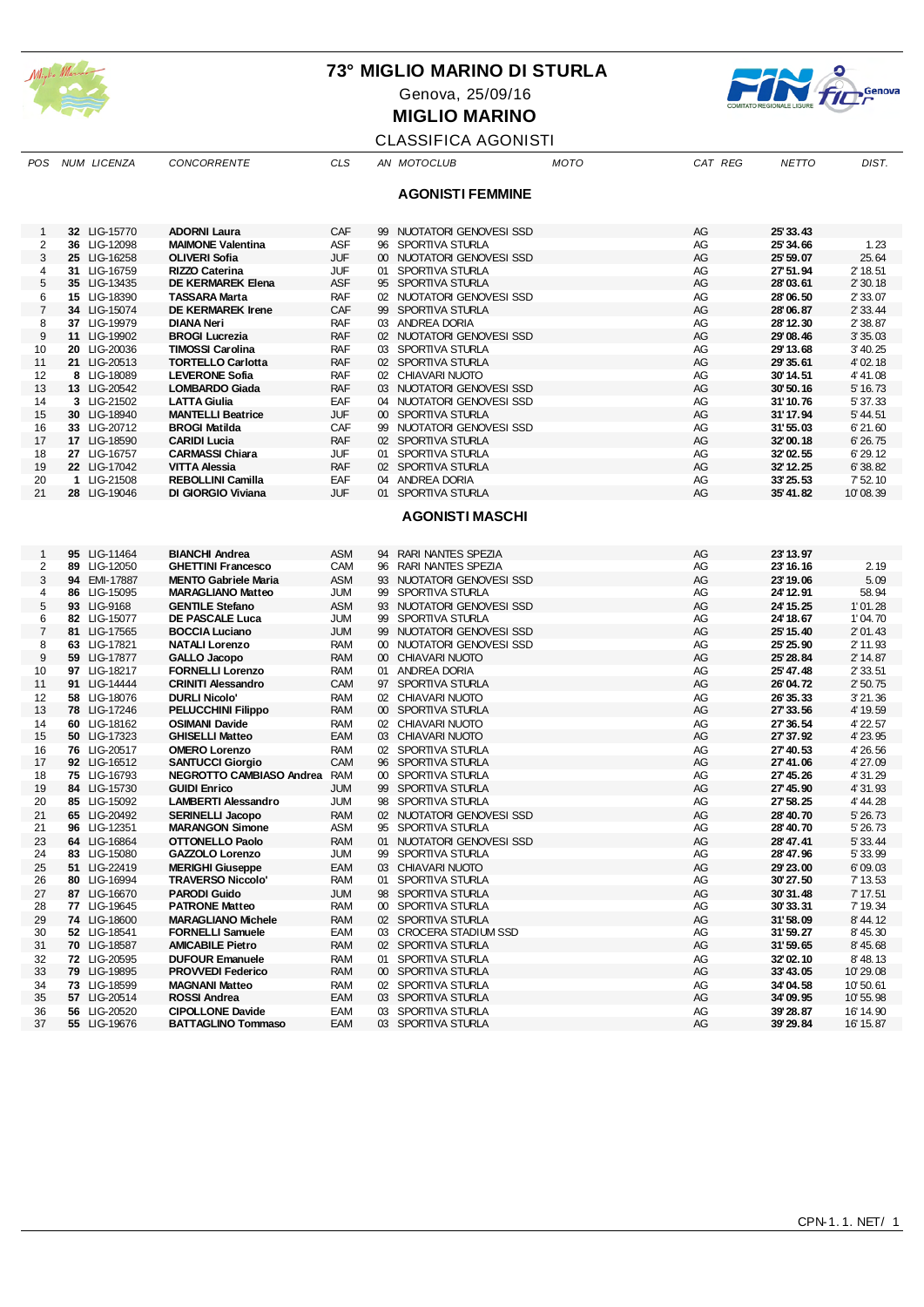

Genova, 25/09/16



# **MIGLIO MARINO**

## CLASSIFICA CATEGORIA AGONISTI

| POS                            | NUM LICENZA                  | CONCORRENTE                                       | <b>CLS</b>               | AN MOTOCLUB                                  | MOTO | CAT REG  | <b>NETTO</b>          | DIST.               |
|--------------------------------|------------------------------|---------------------------------------------------|--------------------------|----------------------------------------------|------|----------|-----------------------|---------------------|
|                                |                              |                                                   |                          |                                              |      |          |                       |                     |
|                                |                              |                                                   |                          | <b>ESORDIENTI A FEMMINE</b>                  |      |          |                       |                     |
|                                |                              |                                                   |                          |                                              |      |          |                       |                     |
|                                |                              |                                                   |                          |                                              |      | AG       |                       |                     |
| $\mathbf{1}$<br>$\overline{2}$ | 3 LIG-21502<br>1 LIG-21508   | <b>LATTA Giulia</b><br><b>REBOLLINI Camilla</b>   | EAF<br>EAF               | 04 NUOTATORI GENOVESI SSD<br>04 ANDREA DORIA |      | AG       | 31'10.76<br>33' 25.53 | 2' 14.77            |
|                                |                              |                                                   |                          |                                              |      |          |                       |                     |
|                                |                              |                                                   |                          | <b>ESORDIENTI A MASCHI</b>                   |      |          |                       |                     |
|                                |                              |                                                   |                          |                                              |      |          |                       |                     |
|                                |                              |                                                   |                          |                                              |      |          |                       |                     |
| 1                              | 50 LIG-17323                 | <b>GHISELLI Matteo</b>                            | EAM                      | 03 CHIAVARI NUOTO                            |      | AG       | 27' 37.92             |                     |
| $\overline{\mathbf{c}}$        | 51 LIG-22419                 | <b>MERIGHI Giuseppe</b>                           | EAM                      | 03 CHIAVARI NUOTO                            |      | AG       | 29' 23.00             | 1' 45.08            |
| 3                              | 52 LIG-18541                 | <b>FORNELLI Samuele</b>                           | EAM                      | 03 CROCERA STADIUM SSD                       |      | AG       | 31'59.27              | 4' 21.35            |
| 4                              | 57 LIG-20514                 | <b>ROSSI Andrea</b>                               | EAM                      | 03 SPORTIVA STURLA                           |      | AG       | 34'09.95              | 6' 32.03            |
| 5                              | 56 LIG-20520                 | <b>CIPOLLONE Davide</b>                           | EAM                      | 03 SPORTIVA STURLA                           |      | AG       | 39' 28.87             | 11'50.95            |
| 6                              | 55 LIG-19676                 | <b>BATTAGLINO Tommaso</b>                         | EAM                      | 03 SPORTIVA STURLA                           |      | AG       | 39' 29.84             | 11'51.92            |
|                                |                              |                                                   |                          | <b>RAGAZZI FEMMINE</b>                       |      |          |                       |                     |
|                                |                              |                                                   |                          |                                              |      |          |                       |                     |
|                                |                              |                                                   |                          |                                              |      |          |                       |                     |
| $\mathbf{1}$                   | 15 LIG-18390                 | <b>TASSARA Marta</b>                              | <b>RAF</b>               | 02 NUOTATORI GENOVESI SSD                    |      | AG       | 28'06.50              |                     |
| 2                              | 37 LIG-19979                 | <b>DIANA Neri</b>                                 | <b>RAF</b>               | 03 ANDREA DORIA                              |      | AG       | 28' 12.30             | 5.80                |
| 3                              | 11 LIG-19902                 | <b>BROGI Lucrezia</b>                             | <b>RAF</b>               | 02 NUOTATORI GENOVESI SSD                    |      | AG       | 29'08.46              | 1'01.96             |
| 4                              | 20 LIG-20036                 | <b>TIMOSSI Carolina</b>                           | <b>RAF</b>               | 03 SPORTIVA STURLA                           |      | AG       | 29' 13.68             | 1'07.18             |
| 5                              | 21 LIG-20513                 | <b>TORTELLO Carlotta</b>                          | <b>RAF</b>               | 02 SPORTIVA STURLA                           |      | AG       | 29'35.61              | 1'29.11             |
| 6                              | 8 LIG-18089                  | <b>LEVERONE Sofia</b>                             | <b>RAF</b>               | 02 CHIAVARI NUOTO                            |      | AG       | 30'14.51              | 2'08.01             |
| $\overline{7}$                 | 13 LIG-20542                 | <b>LOMBARDO Giada</b>                             | <b>RAF</b>               | 03 NUOTATORI GENOVESI SSD                    |      | AG       | 30' 50.16             | 2' 43.66            |
| 8                              | 17 LIG-18590                 | <b>CARIDI Lucia</b>                               | <b>RAF</b>               | 02 SPORTIVA STURLA                           |      | AG       | 32'00.18              | 3'53.68             |
| 9                              | 22 LIG-17042                 | <b>VITTA Alessia</b>                              | <b>RAF</b>               | 02 SPORTIVA STURLA                           |      | AG       | 32' 12.25             | 4' 05.75            |
|                                |                              |                                                   |                          |                                              |      |          |                       |                     |
|                                |                              |                                                   |                          | <b>RAGAZZI MASCHI</b>                        |      |          |                       |                     |
|                                |                              |                                                   |                          |                                              |      |          |                       |                     |
|                                |                              |                                                   |                          |                                              |      |          |                       |                     |
| 1                              | 63 LIG-17821                 | <b>NATALI Lorenzo</b>                             | <b>RAM</b>               | 00 NUOTATORI GENOVESI SSD                    |      | AG       | 25' 25.90             |                     |
| $\overline{c}$                 | 59 LIG-17877                 | <b>GALLO Jacopo</b>                               | <b>RAM</b>               | 00 CHIAVARI NUOTO                            |      | AG       | 25' 28.84             | 2.94                |
| 3                              | 97 LIG-18217                 | <b>FORNELLI Lorenzo</b>                           | <b>RAM</b>               | 01 ANDREA DORIA                              |      | AG       | 25' 47.48             | 21.58               |
| 4                              | 58 LIG-18076                 | <b>DURLI Nicolo'</b>                              | <b>RAM</b>               | 02 CHIAVARI NUOTO                            |      | AG       | 26' 35.33             | 1'09.43             |
| 5                              | 78 LIG-17246                 | <b>PELUCCHINI Filippo</b>                         | <b>RAM</b>               | 00 SPORTIVA STURLA                           |      | AG       | 27' 33.56             | 2' 07.66            |
| 6                              | 60 LIG-18162                 | <b>OSIMANI Davide</b>                             | <b>RAM</b>               | 02 CHIAVARI NUOTO                            |      | AG       | 27' 36.54             | 2' 10.64            |
| $\overline{7}$                 | 76 LIG-20517                 | <b>OMERO Lorenzo</b>                              | <b>RAM</b>               | 02 SPORTIVA STURLA                           |      | AG       | 27' 40.53             | 2' 14.63            |
| 8                              | 75 LIG-16793                 | NEGROTTO CAMBIASO Andrea                          | <b>RAM</b>               | 00 SPORTIVA STURLA                           |      | AG       | 27' 45.26             | 2' 19.36            |
| 9                              | 65 LIG-20492                 | <b>SERINELLI Jacopo</b>                           | <b>RAM</b>               | 02 NUOTATORI GENOVESI SSD                    |      | AG       | 28' 40.70             | 3' 14.80            |
| 10                             | 64 LIG-16864                 | <b>OTTONELLO Paolo</b>                            | <b>RAM</b>               | 01 NUOTATORI GENOVESI SSD                    |      | AG       | 28' 47.41             | 3'21.51             |
| 11                             | 80 LIG-16994                 | <b>TRAVERSO Niccolo'</b>                          | <b>RAM</b>               | 01 SPORTIVA STURLA                           |      | AG       | 30'27.50              | 5'01.60             |
| 12                             | 77 LIG-19645                 | <b>PATRONE Matteo</b>                             | <b>RAM</b>               | 00 SPORTIVA STURLA                           |      | AG       | 30'33.31              | 5'07.41             |
| 13                             | 74 LIG-18600                 | <b>MARAGLIANO Michele</b>                         | <b>RAM</b>               | 02 SPORTIVA STURLA                           |      | AG       | 31'58.09              | 6'32.19             |
| 14                             | 70 LIG-18587                 | <b>AMICABILE Pietro</b>                           | <b>RAM</b>               | 02 SPORTIVA STURLA                           |      | AG       | 31'59.65              | 6' 33.75            |
| 15                             | 72 LIG-20595                 | <b>DUFOUR Emanuele</b>                            | <b>RAM</b>               | 01 SPORTIVA STURLA<br>00 SPORTIVA STURLA     |      | AG       | 32'02.10              | 6'36.20             |
| 16<br>17                       | 79 LIG-19895<br>73 LIG-18599 | <b>PROVVEDI Federico</b><br><b>MAGNANI Matteo</b> | <b>RAM</b><br><b>RAM</b> |                                              |      | AG<br>AG | 33'43.05<br>34'04.58  | 8' 17.15<br>8'38.68 |
|                                |                              |                                                   |                          | 02 SPORTIVA STURLA                           |      |          |                       |                     |
|                                |                              |                                                   |                          | <b>JUNIORES FEMMINE</b>                      |      |          |                       |                     |
|                                |                              |                                                   |                          |                                              |      |          |                       |                     |
|                                |                              |                                                   |                          |                                              |      |          |                       |                     |
| $\mathbf{1}$                   | 25 LIG-16258                 | <b>OLIVERI Sofia</b>                              | <b>JUF</b>               | 00 NUOTATORI GENOVESI SSD                    |      | AG       | 25' 59.07             |                     |
| 2                              | 31 LIG-16759                 | <b>RIZZO Caterina</b>                             | JUF                      | 01 SPORTIVA STURLA                           |      | AG       | 27'51.94              | 1'52.87             |
| 3                              | 30 LIG-18940                 | <b>MANTELLI Beatrice</b>                          | <b>JUF</b>               | 00 SPORTIVA STURLA                           |      | AG       | 31'17.94              | 5' 18.87            |
| 4                              | 27 LIG-16757                 | <b>CARMASSI Chiara</b>                            | JUF                      | 01 SPORTIVA STURLA                           |      | AG       | 32'02.55              | 6'03.48             |
| 5                              | 28 LIG-19046                 | DI GIORGIO Viviana                                | <b>JUF</b>               | 01 SPORTIVA STURLA                           |      | AG       | 35' 41.82             | 9' 42.75            |
|                                |                              |                                                   |                          |                                              |      |          |                       |                     |
|                                |                              |                                                   |                          | <b>JUNIORES MASCHI</b>                       |      |          |                       |                     |
|                                |                              |                                                   |                          |                                              |      |          |                       |                     |
| $\mathbf{1}$                   | 86 LIG-15095                 | <b>MARAGLIANO Matteo</b>                          | JUM                      | 99 SPORTIVA STURLA                           |      | AG       | 24' 12.91             |                     |
| 2                              | 82 LIG-15077                 | DE PASCALE Luca                                   | JUM                      | 99 SPORTIVA STURLA                           |      | AG       | 24' 18.67             | 5.76                |
| 3                              | 81 LIG-17565                 | <b>BOCCIA Luciano</b>                             | JUM                      | 99 NUOTATORI GENOVESI SSD                    |      | AG       | 25' 15.40             | 1'02.49             |
| 4                              | 84 LIG-15730                 | <b>GUIDI Enrico</b>                               | JUM                      | 99 SPORTIVA STURLA                           |      | AG       | 27' 45.90             | 3' 32.99            |
| 5                              | 85 LIG-15092                 | <b>LAMBERTI Alessandro</b>                        | JUM                      | 98 SPORTIVA STURLA                           |      | AG       | 27' 58.25             | 3' 45.34            |
| 6                              | 83 LIG-15080                 | <b>GAZZOLO Lorenzo</b>                            | JUM                      | 99 SPORTIVA STURLA                           |      | AG       | 28' 47.96             | 4' 35.05            |
| $\overline{7}$                 | 87 LIG-16670                 | <b>PARODI Guido</b>                               | JUM                      | 98 SPORTIVA STURLA                           |      | AG       | 30'31.48              | 6' 18.57            |
|                                |                              |                                                   |                          |                                              |      |          |                       |                     |
|                                |                              |                                                   |                          | <b>CADETTI FEMMINE</b>                       |      |          |                       |                     |
|                                |                              |                                                   |                          |                                              |      |          |                       |                     |
|                                |                              |                                                   |                          |                                              |      |          |                       |                     |
| 1                              | 32 LIG-15770                 | <b>ADORNI Laura</b>                               | CAF                      | 99 NUOTATORI GENOVESI SSD                    |      | AG       | 25' 33.43             |                     |
| 2                              | 34 LIG-15074                 | <b>DE KERMAREK Irene</b>                          | CAF                      | 99 SPORTIVA STURLA                           |      | AG       | 28'06.87              | 2' 33.44            |
| 3                              | 33 LIG-20712                 | <b>BROGI Matilda</b>                              | <b>CAF</b>               | 99 NUOTATORI GENOVESI SSD                    |      | AG       | 31'55.03              | 6'21.60             |
|                                |                              |                                                   |                          |                                              |      |          |                       |                     |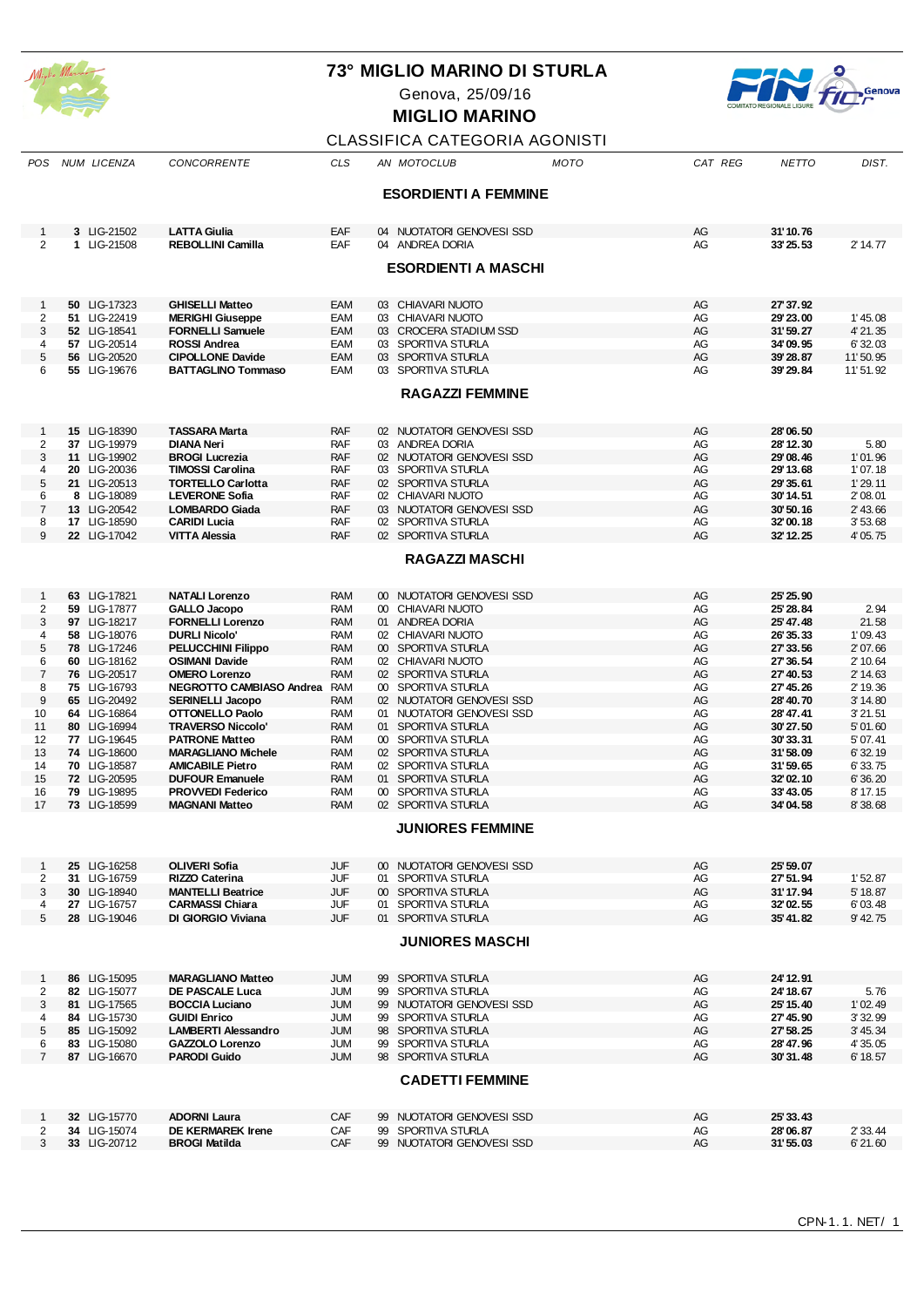| <b>POS</b> | NUM LICENZA  | <b>CONCORRENTE</b>          | <b>CLS</b> | AN MOTOCLUB               | <b>MOTO</b> | CAT REG | <b>NETTO</b> | DIST.    |
|------------|--------------|-----------------------------|------------|---------------------------|-------------|---------|--------------|----------|
|            |              |                             |            |                           |             |         |              |          |
|            |              |                             |            | <b>CADETTI MASCHI</b>     |             |         |              |          |
|            |              |                             |            |                           |             |         |              |          |
|            | 89 LIG-12050 | <b>GHETTINI Francesco</b>   | <b>CAM</b> | 96 RARI NANTES SPEZIA     |             | AG      | 23' 16, 16   |          |
| 2          | 91 LIG-14444 | <b>CRINITI Alessandro</b>   | <b>CAM</b> | 97 SPORTIVA STURLA        |             | AG      | 26'04.72     | 2' 48.56 |
| 3          | 92 LIG-16512 | <b>SANTUCCI Giorgio</b>     | <b>CAM</b> | 96 SPORTIVA STURLA        |             | AG      | 27'41.06     | 4' 24.90 |
|            |              |                             |            | <b>ASSOLUTI FEMMINE</b>   |             |         |              |          |
|            |              |                             |            |                           |             |         |              |          |
|            |              |                             |            |                           |             |         |              |          |
|            | 36 LIG-12098 | <b>MAIMONE Valentina</b>    | <b>ASF</b> | 96 SPORTIVA STURLA        |             | AG      | 25'34.66     |          |
| 2          | 35 LIG-13435 | <b>DE KERMAREK Elena</b>    | <b>ASF</b> | 95 SPORTIVA STURLA        |             | AG      | 28'03.61     | 2' 28.95 |
|            |              |                             |            | <b>ASSOLUTIMASCHI</b>     |             |         |              |          |
|            |              |                             |            |                           |             |         |              |          |
|            |              |                             |            |                           |             |         |              |          |
|            | 95 LIG-11464 | <b>BIANCHI Andrea</b>       | ASM        | 94 RARI NANTES SPEZIA     |             | AG      | 23' 13.97    |          |
| 2          | 94 EMI-17887 | <b>MENTO Gabriele Maria</b> | ASM        | 93 NUOTATORI GENOVESI SSD |             | AG      | 23' 19.06    | 5.09     |
| 3          | 93 LIG-9168  | <b>GENTILE Stefano</b>      | <b>ASM</b> | 93 NUOTATORI GENOVESI SSD |             | AG      | 24' 15.25    | 1'01.28  |
| 4          | 96 LIG-12351 | <b>MARANGON Simone</b>      | ASM        | 95 SPORTIVA STURLA        |             | AG      | 28' 40.70    | 5' 26.73 |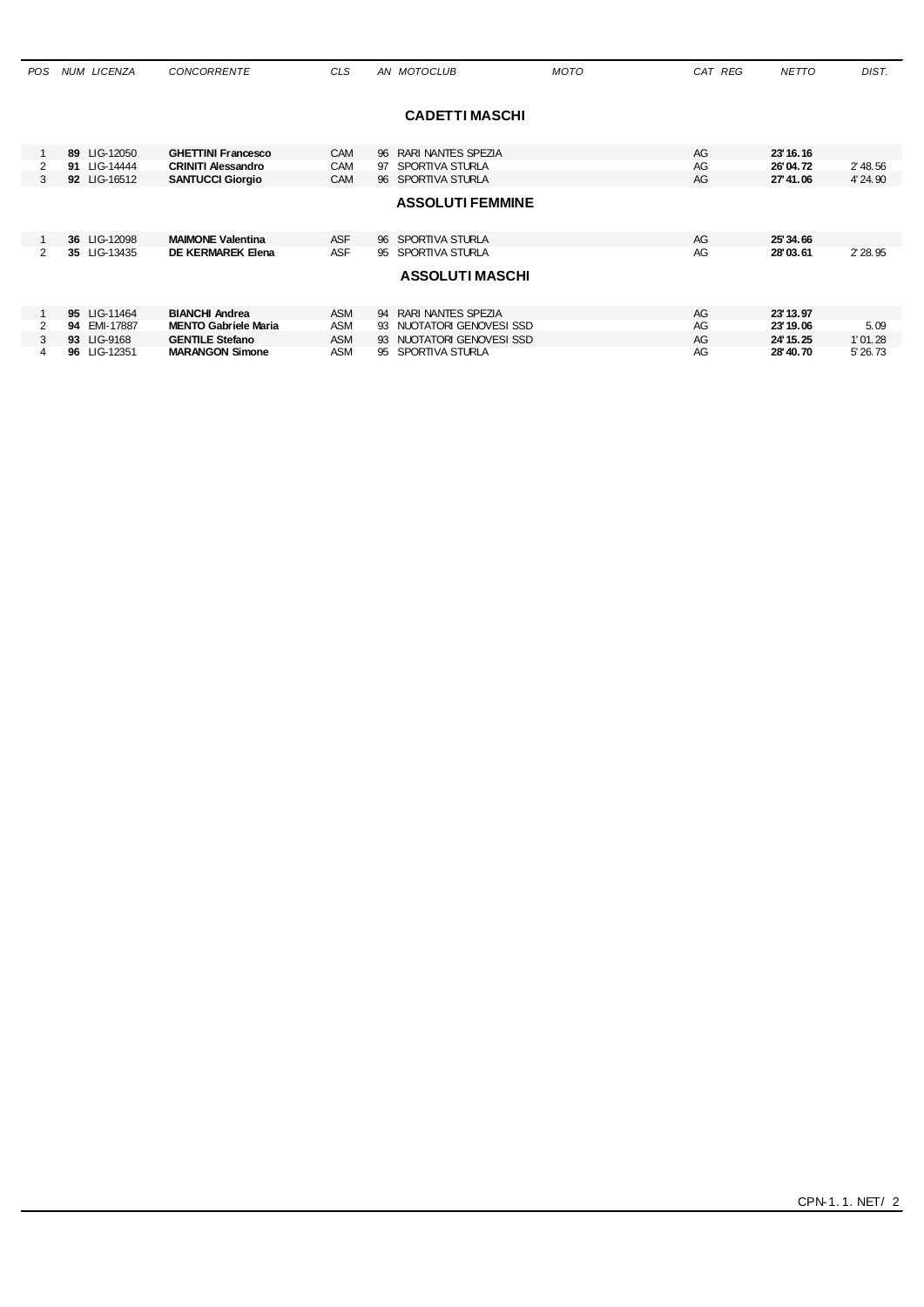

Genova, 25/09/16



**MIGLIO MARINO**

#### CLASSIFICA MASTER *POS NUM LICENZA CONCORRENTE CLS AN MOTOCLUB MOTO CAT REG NETTO DIST.*

|          |                                |                                                    |                                    |    | <b>MASTER FEMMINE</b>                               |                 |                                                |                      |
|----------|--------------------------------|----------------------------------------------------|------------------------------------|----|-----------------------------------------------------|-----------------|------------------------------------------------|----------------------|
| 1        | 118 TOS-1561                   | <b>NALDINI Gaia</b>                                | F40                                |    | 75 NUOTATORI GENOVESI SSD                           | МA              | 25' 27.97                                      |                      |
| 2        | 114 LIG-5697                   | <b>FALCO Raffaela</b>                              | F40                                |    | 73 CARISA RARI NANTES SAV                           | МA              | 27' 38.53                                      | 2' 10.56             |
| 3        | 101 TOS-2205                   | <b>TOFANI Ilaria</b>                               | F <sub>25</sub>                    | 88 | FIRENZE NUOTA EXTREMO                               | <b>MA</b>       | 27' 52.45                                      | 2' 24.48             |
| 4        | 105 LIG-22521                  | <b>PASTORINO Claudia</b>                           | F <sub>25</sub>                    |    | 88 NUOTATORI GENOVESI SSD                           | МA              | 28'11.56                                       | 2' 43.59             |
| 5        | 103 LIG-1806                   | <b>MICHELON Jessica</b>                            | F <sub>25</sub>                    | 89 | <b>GENOVA NUOTO</b>                                 | MA              | 29'07.44                                       | 3' 39.47             |
| 6        | 106 LIG-9805                   | <b>TORRE Alice</b>                                 | F <sub>25</sub>                    | 89 | NUOTATORI GENOVESI SSD                              | МA              | 29' 17.60                                      | 3' 49.63             |
| 7        | 113 TOS-7305                   | ORRU Silvia                                        | F35                                |    | 78 SPORTIVA NUOTO GROSSET                           | <b>MA</b>       | 30'17.66                                       | 4' 49.69             |
| 8        | 119 LIG-22397                  | <b>QUERCINI Michela</b>                            | F40                                |    | 74 RAPALLO NUOTO                                    | МA              | 30'26.61                                       | 4' 58.64             |
| 9        | 102 LIG-1251                   | <b>MAGISTRATI Veronica</b>                         | F <sub>25</sub>                    |    | 87 GENOVA NUOTO                                     | <b>MA</b>       | 30'27.96                                       | 4' 59.99             |
| 10       | 111 LIG-25277                  | <b>MAGGI Silvia</b>                                | F35                                | 78 | NUOTATORI GENOVESI SSD                              | МA              | 32' 41.20                                      | 7' 13.23             |
| 11       | 137 FIN-2172                   | <b>GAVOGLIO Grazia</b>                             | F60                                |    | 53 NUOTATORI RIVAROLESI                             | MA              | 34' 55.33                                      | 9' 27.36             |
| 12       | 125 EMI-14367                  | <b>GATTI Maria Giulia</b>                          | F45                                |    | 71 SEA SUB MODENA ASD                               | MA              | 35' 45.03<br>10'17.06                          |                      |
| 13       | 108 LIG-24061                  | <b>MOLFINO Valeria</b><br><b>PICCINETTI Marina</b> | F30                                |    | 85 NUOTATORI GENOVESI SSD                           | <b>MA</b>       | 10'21.34<br>35'49.31                           |                      |
| 14<br>15 | 130 TOS-46697<br>117 EMI-27310 | <b>UGOLOTTI Federica</b>                           | F <sub>50</sub><br>F40             |    | 65 SPORTIVA NUOTO GROSSET<br>74 MASTERNUOTO FIDENZA | МA<br><b>MA</b> | 10'30.93<br>35' 58.90<br>10'31.50<br>35' 59.47 |                      |
| 16       | 132 LOM-44695                  | <b>MARESCA Luisa</b>                               | F <sub>55</sub>                    |    | 58 MALASPINA SPORT CLUB                             | MA              | 10'32.07<br>36'00.04                           |                      |
| 17       | 124 EMI-29569                  | <b>MATRICARDI Luisella</b>                         | F45                                |    | 67 NUOVO NUOTO - BOLOGNA                            | <b>MA</b>       | 36'00.59<br>10'32.62                           |                      |
| 18       | 110 LIG-15232                  | <b>FRESA Emanuela</b>                              | F30                                |    | 85 NUOTATORI RIVAROLESI                             | МA              | 11' 20.45<br>36' 48.42                         |                      |
| 19       | 134 LIG-20049                  | <b>PUTTI Marina</b>                                | F <sub>55</sub>                    |    | 60 NUOTATORI GENOVESI SSD                           | <b>MA</b>       | 43' 25.46<br>17' 57.49                         |                      |
| 20       | 116 LIG-21596                  | <b>COLAIANNI Silvia</b>                            | F40                                | 73 | <b>GENOVA NUOTO</b>                                 | МA              | 43' 28.82<br>18'00.85                          |                      |
| 21       | 112 LIG-18755                  | <b>CICCIARELLI Ursula</b>                          | F35                                |    | 81 ROMA NUOTO MASTER ASD                            | MA              | 44' 29.36<br>19'01.39                          |                      |
| 22       | 107 LIG-20045                  | <b>DE CHIRICO Silvia</b>                           | F30                                |    | 82 NUOTATORI GENOVESI SSD                           | МA              | 45' 43.31<br>20' 15.34                         |                      |
| 23       | 109 LIG-23255                  | <b>VERNER Anita</b>                                | F30                                | 86 | NUOTATORI GENOVESI SSD                              | <b>MA</b>       | 45' 46.61<br>20' 18.64                         |                      |
| 24       | 136 LIG-20050                  | RICCA Isabella                                     | F60                                |    | 52 NUOTATORI GENOVESI SSD                           | МA              | 49' 56.70<br>24' 28.73                         |                      |
|          |                                |                                                    |                                    |    | <b>MASTER MASCHI</b>                                |                 |                                                |                      |
| 1        | 160 LIG-3182                   | <b>IVALDI Silvio</b>                               | M <sub>30</sub>                    | 85 | <b>GENOVA NUOTO</b>                                 | <b>MA</b>       | 23'51.62                                       |                      |
| 2        | 161 LIG-1493                   | <b>OTTAVIANI Andrea</b>                            | M30                                | 85 | <b>GENOVA NUOTO</b>                                 | МA              | 23' 53.74                                      | 2.12                 |
| 3        | 239 LIG-480                    | <b>PERROTTI Paolo</b>                              | M55                                | 61 | <b>GENOVA NUOTO</b>                                 | <b>MA</b>       | 24' 28.66                                      | 37.04                |
| 4        | 202 LIG-13982                  | <b>ARGIOLAS Stefano</b>                            | M45                                | 67 | <b>GENOVA NUOTO</b>                                 | МA              | 24' 29.56                                      | 37.94                |
| 5        | 159 LIG-13672                  | <b>IMPERIALE Andrea</b>                            | M <sub>30</sub>                    |    | 82 GENOVA NUOTO                                     | <b>MA</b>       | 24' 31.24                                      | 39.62                |
| 6<br>7   | 152 LIG-2895<br>198 LAZ-6986   | <b>VIANI Matteo</b><br><b>BARBUSCIA Michele</b>    | M <sub>25</sub><br>M <sub>45</sub> | 90 | RAPALLO NUOTO<br>71 CIRCOLO CANOTTIERI ANI          | МA<br><b>MA</b> | 24' 34.23<br>24' 35.13                         | 42.61<br>43.51       |
| 8        | 191 LOM-82342                  | <b>DI SABATO Simone</b>                            | M40                                | 76 | SPORTIVA NUOTO GROSSET                              | МA              | 24' 35.45                                      | 43.83                |
| 9        | 211 LIG-24840                  | <b>NICORA Guido</b>                                | M45                                | 69 | NUOTATORI GENOVESI SSD                              | MA              | 24' 53.44                                      | 1'01.82              |
| 10       | 205 LIG-21528                  | <b>VIGNERI Luca</b>                                | M45                                |    | 67 GENOVA NUOTO                                     | МA              | 25' 46.35                                      | 1'54.73              |
| 11       | 162 LIG-25929                  | <b>PITTALUGA Matteo</b>                            | M <sub>30</sub>                    |    | 85 GENOVA NUOTO                                     | <b>MA</b>       | 25' 46.69                                      | 1'55.07              |
| 12       | 206 TOS-36436                  | <b>MAGNELLI Stefano</b>                            | M45                                |    | 67 ICE CLUB COMO                                    | МA              | 25' 50.66                                      | 1'59.04              |
| 13       | 245 LIG-11298                  | <b>INTARTAGLIA Andrea</b>                          | M55                                |    | 61 NUOTATORI GENOVESI SSD                           | <b>MA</b>       | 25' 58.02                                      | 2' 06.40             |
| 14       | 173 LIG-11982                  | ROSSELLO Gabriele                                  | M40                                |    | 74 ANDREA DORIA                                     | МA              | 26' 28.62                                      | 2' 37.00             |
| 15       | 168 LIG-22683                  | <b>SANGUINETI Enrico</b>                           | M <sub>35</sub>                    |    | 79 RAPALLO NUOTO                                    | <b>MA</b>       | 26'31.86                                       | 2' 40.24             |
| 16       | 175 LAZ-32851                  | <b>CAMETTI Fabrizio</b>                            | M40                                |    | 72 CIRCOLO CANOTTIERI ANI                           | МA              | 26' 35.36                                      | 2' 43.74             |
| 17       | 177 LIG-18791                  | <b>RE Marco</b>                                    | M40                                |    | 74 GENOVA NUOTO                                     | <b>MA</b>       | 26' 44.46                                      | 2' 52.84             |
| 18       | 150 FIN-58926                  | <b>RUFFINO Stefano</b>                             | M25                                | 88 | NUOTATORI GENOVESI SSD                              | МA              | 26' 44.87                                      | 2' 53.25             |
| 19       | 196 LIG-10689                  | <b>GHIBELLINI Stefano</b>                          | M45                                |    | 70 AQUARIUM NOVI                                    | <b>MA</b>       | 27' 11.92                                      | 3' 20.30             |
| 20       | 213 LOM-36822                  | <b>COSTA Emanuele</b>                              | M45                                |    | 68 RAPALLO NUOTO                                    | MA              | 28'04.21                                       | 4' 12.59             |
| 21       | 190 EMI-17848                  | <b>CAPPELLI Stefano</b>                            | M <sub>40</sub>                    |    | 74 SEA SUB MODENA ASD                               | <b>MA</b>       | 28' 13.09                                      | 4' 21.47             |
| 22       | 224 LIG-3095<br>237 LIG-19783  | <b>REVELLO Mauro</b><br>PASSANO Eugenio            | M50                                |    | 62 CS MARINA MILITARE<br>64 UISP NUOTO VALDIMAGRA   | МA<br><b>MA</b> | 28' 23.35<br>28' 25.75                         | 4' 31.73<br>4' 34.13 |
| 23       | 242 EMI-13984                  | <b>BERGONZI Stefano</b>                            | M50                                |    |                                                     |                 |                                                |                      |
| 24<br>25 | 243 LIG-21057                  | <b>BARONI Guido Carmo</b>                          | M55<br>M55                         |    | 61 MASTERNUOTO FIDENZA<br>57 NUOTATORI GENOVESI SSD | МA<br>МA        | 28' 27.23<br>28' 31.42                         | 4' 35.61<br>4'39.80  |
| 26       | 166 EMI-32138                  | <b>GAGLIANO Diego</b>                              | M35                                | 78 | MASTERNUOTO FIDENZA                                 | МA              | 29' 25.32                                      | 5' 33.70             |
| 27       | 232 LIG-15241                  | <b>LAGOMARSINO Emilio</b>                          | M50                                |    | 62 SPAZIO R.N.CAMOGLI                               | МA              | 29' 27.76                                      | 5' 36.14             |
| 28       | 226 LAZ-7277                   | <b>LAIS Giorgio</b>                                | M50                                |    | 62 FLAMINIO SPORTING CLUB                           | МA              | 29' 28.15                                      | 5' 36.53             |
| 29       | 171 TOS-37878                  | <b>TASSI Michele</b>                               | M <sub>35</sub>                    |    | 81 SPORTIVA NUOTO GROSSET                           | МA              | 29'31.64                                       | 5' 40.02             |
| 30       | 252 TOS-922                    | <b>PRATESI Emanuele Walter</b>                     | <b>M60</b>                         | 55 | FIRENZE NUOTA EXTREMO                               | МA              | 29'34.97                                       | 5' 43.35             |
| 31       | 178 LIG-22860                  | <b>COMERIO Carlo</b>                               | M40                                |    | 72 LERICI NUOTO MASTER                              | <b>MA</b>       | 29' 42.76                                      | 5'51.14              |
| 32       | 187 TOS-3996                   | <b>PAPI David</b>                                  | M40                                |    | 73 NUOTO PIOMBINO                                   | МA              | 30'28.07                                       | 6'36.45              |
| 33       | 256 LIG-2739                   | <b>ZAMORANI Diego</b>                              | <b>M60</b>                         |    | 52 RAPALLO NUOTO                                    | МA              | 30'31.93                                       | 6' 40.31             |
| 34       | 233 LIG-19773                  | SANGUINAZZI Marcello                               | M50                                |    | 65 SPAZIO R.N.CAMOGLI                               | МA              | 30'44.78                                       | 6'53.16              |
| 35       | 164 LIG-7734                   | RIZZI Alessandro                                   | M30                                |    | 82 RAPALLO NUOTO                                    | МA              | 31'04.03                                       | 7' 12.41             |
| 36       | 210 LIG-18956                  | <b>GUAGLIARDO Marco</b>                            | M45                                | 69 | NUOTATORI GENOVESI SSD                              | МA              | 31'04.36                                       | 7' 12.74             |
| 37       | 215 LIG-13819<br>181 LIG-25278 | <b>TACCHINI Enrico</b><br><b>BARBAROSSA Andrea</b> | M45<br>M40                         |    | 69 RAPALLO NUOTO<br>72 NUOTATORI GENOVESI SSD       | МA<br>МA        | 31'06.51<br>31'14.32                           | 7' 14.89<br>7' 22.70 |
| 38<br>39 | 180 EMI-10033                  | PICCOLI Giovanni                                   | M40                                |    | 72 MASTERNUOTO FIDENZA                              | <b>MA</b>       | 31'15.76                                       | 7' 24.14             |
| 40       | 219 EMI-17538                  | <b>ZANASI Marco</b>                                | M45                                | 70 | SEA SUB MODENA ASD                                  | МA              | 31'16.44                                       | 7' 24.82             |
| 41       | 194 FIN-6388                   | <b>RISOLI Marco</b>                                | M45                                |    | 71 ACTIVA NUOTO ASD - PIA                           | MA              | 31'19.26                                       | 7' 27.64             |
| 42       | 179 EMI-25597                  | <b>CANTARELLI Alessandro</b>                       | M40                                |    | 74 MASTERNUOTO FIDENZA                              | МA              | 31'20.77                                       | 7' 29.15             |
| 43       | 207 EMI-27995                  | <b>BOSSONI Stefano</b>                             | M45                                | 69 | MASTERNUOTO FIDENZA                                 | МA              | 31'26.50                                       | 7' 34.88             |
| 44       | 229 LIG-18960                  | <b>BOESGAARD Valdemar</b>                          | M50                                |    | 65 NUOTATORI GENOVESI SSD                           | МA              | 31'27.37                                       | 7' 35.75             |
| 45       | 244 LIG-20042                  | <b>CASTAGNOLA Marco</b>                            | M55                                |    | 57 NUOTATORI GENOVESI SSD                           | МA              | 32'07.46                                       | 8' 15.84             |
| 46       | 260 LIG-14905                  | <b>DEIANA Salvatore</b>                            | M70                                |    | 43 RAPALLO NUOTO                                    | МA              | 32' 10.97                                      | 8'19.35              |
| 47       | 188 FIN-132859                 | <b>FERRARI Cristian</b>                            | M40                                |    | 74 RAPALLO NUOTO                                    | МA              | 34' 10.99<br>10' 19.37                         |                      |
| 48       | 249 TOS-38842                  | <b>CIABATTI Luca</b>                               | M55                                |    | 61 SPORTIVA NUOTO GROSSET                           | МA              | 34' 14.16                                      | 10'22.54             |
|          |                                |                                                    |                                    |    |                                                     |                 | CPN-1.1. NET/ 1                                |                      |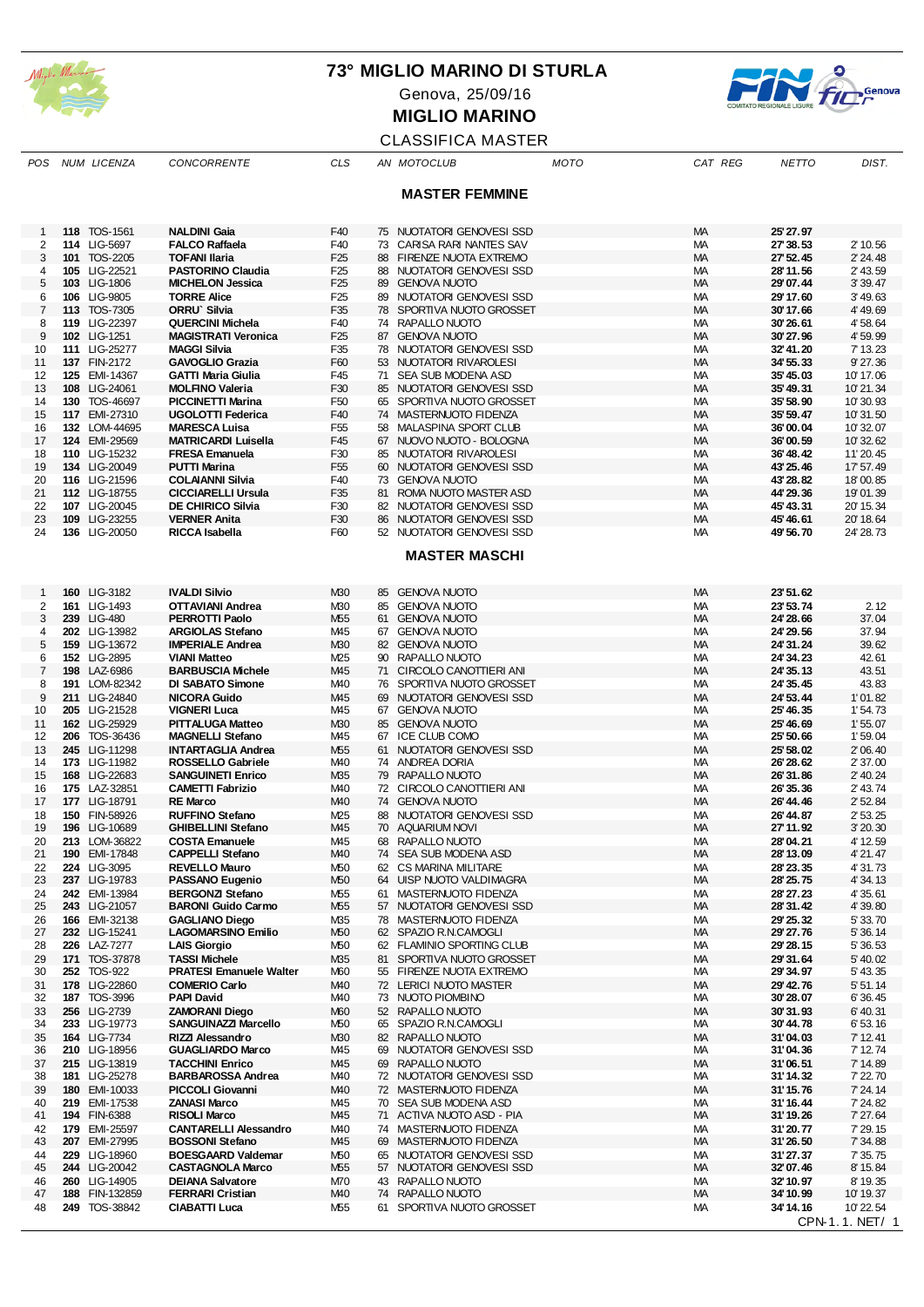| <b>POS</b> |     | <b>NUM LICENZA</b> | <b>CONCORRENTE</b>            | <b>CLS</b>      | AN MOTOCLUB               | <b>MOTO</b> | CAT REG   | <b>NETTO</b> | DIST.     |
|------------|-----|--------------------|-------------------------------|-----------------|---------------------------|-------------|-----------|--------------|-----------|
|            |     |                    |                               |                 |                           |             |           |              |           |
|            |     |                    |                               |                 |                           |             |           |              |           |
| 49         |     | 157 LOM-83670      | <b>CIGNOLI Luca</b>           | M <sub>30</sub> | 86 AQUA PLANET SSD - BRON |             | <b>MA</b> | 34' 27.92    | 10'36.30  |
| 50         |     | 174 LOM-187213     | <b>VERCESI Davide</b>         | M40             | 72 AQUA PLANET SSD - BRON |             | <b>MA</b> | 34'38.91     | 10' 47.29 |
| 51         |     | 246 LIG-16231      | <b>ALIOTO Saverio</b>         | M <sub>55</sub> | 60 NUOTATORI RIVAROLESI   |             | <b>MA</b> | 35'07.17     | 11' 15.55 |
| 52         |     | 167 LIG-1088       | <b>SANNINO Luigi</b>          | M35             | 80 NUOTATORI GENOVESI SSD |             | <b>MA</b> | 35' 17.71    | 11'26.09  |
| 53         |     | 193 LIG-24828      | <b>OMERO Massimiliano</b>     | M <sub>40</sub> | 72 SPORTIVA STURLA        |             | <b>MA</b> | 35' 37.47    | 11' 45.85 |
| 54         |     | 236 LIG-23112      | SIBILLA Stefano               | M50             | 66 SPORTIVA STURLA        |             | <b>MA</b> | 35' 51.57    | 11'59.95  |
| 55         |     | 235 TOS-48849      | SOZZI Marco                   | M50             | 62 SPORTIVA NUOTO GROSSET |             | <b>MA</b> | 38'01.21     | 14'09.59  |
| 56         |     | 240 LIG-14342      | <b>SARACCO Giulio</b>         | M <sub>55</sub> | 60 GENOVA NUOTO           |             | <b>MA</b> | 38'04.27     | 14' 12.65 |
| 57         |     | 185 LIG-21061      | <b>MARCENARO Lucio</b>        | M <sub>40</sub> | 74 NUOTATORI GENOVESI SSD |             | <b>MA</b> | 38'08.74     | 14' 17.12 |
| 58         |     | 165 LOM-187534     | <b>BETTOLI Andrea</b>         | M35             | 77 AQUA PLANET SSD - BRON |             | <b>MA</b> | 40' 12.63    | 16'21.01  |
| 59         |     | 195 LOM-177296     | <b>ROVATI Roberto</b>         | M45             | 71 AQUA PLANET SSD - BRON |             | <b>MA</b> | 40' 12.98    | 16'21.36  |
| 60         |     | 255 LIG-24606      | <b>PALTRINIERI Alessandro</b> | M60             | 56 NUOTATORI GENOVESI SSD |             | <b>MA</b> | 40' 17.50    | 16' 25.88 |
| 61         |     | 183 LIG-23252      | <b>FAZZINO Matteo</b>         | M40             | 75 NUOTATORI GENOVESI SSD |             | <b>MA</b> | 40'20.51     | 16'28.89  |
| 62         | 221 | MAR-2374           | <b>VALIERI Massimo</b>        | M50             | 66 ADRIAKOS NUOTO - SENIG |             | МA        | 41'08.03     | 17' 16.41 |
| 63         |     | 258 LIG-10338      | <b>CASTRO Antonio</b>         | M65             | 48 SPORTIVA STURLA        |             | <b>MA</b> | 41'16.70     | 17' 25.08 |
| 64         |     | 247 LIG-19723      | <b>CASSOLA Alberto</b>        | M55             | 59 RAPALLO NUOTO          |             | <b>MA</b> | 41'31.71     | 17' 40.09 |
| 65         |     | 257 LIG-14530      | <b>SCHENONE Giovanni</b>      | M65             | 49 GENOVA NUOTO           |             | MA        | 42' 57.31    | 19'05.69  |
| 66         |     | 204 LIG-15453      | <b>GIAMBARRESI Fabrizio</b>   | M45             | 67 GENOVA NUOTO           |             | MA        | 44' 10.05    | 20' 18.43 |
| 67         |     | 250 LIG-2353       | <b>LENA Andrea</b>            | M55             | 59 SPORTIVA STURLA        |             | <b>MA</b> | 44' 14.03    | 20' 22.41 |
| 68         |     | 262 LIG-1221       | <b>CLERICI Alessandro</b>     | M75             | 41 ON SPORT SESTRI LEVANT |             | <b>MA</b> | 44' 44.55    | 20' 52.93 |
| 69         |     | 254 LIG-23258      | <b>BORGHI Mauro</b>           | M60             | 52 NUOTATORI GENOVESI SSD |             | <b>MA</b> | 49' 48.55    | 25' 56.93 |
| 70         | 261 | LIG-19005          | <b>CIMINO Giuseppe</b>        | M75             | 41 NUOTATORI GENOVESI SSD |             | <b>MA</b> | 55'03.78     | 31' 12.16 |
| 71         | 259 | LIG-17572          | <b>PICCINI Piergiorgio</b>    | M70             | 42 NUOTATORI GENOVESI SSD |             | <b>MA</b> | 56'05.91     | 32' 14.29 |
| 72         |     | 264 PIE-4796       | <b>RISSONE Elios</b>          | M80             | 34 SA-FA 2000 SSD - TORIN |             | <b>MA</b> | 58'05.98     | 34' 14.36 |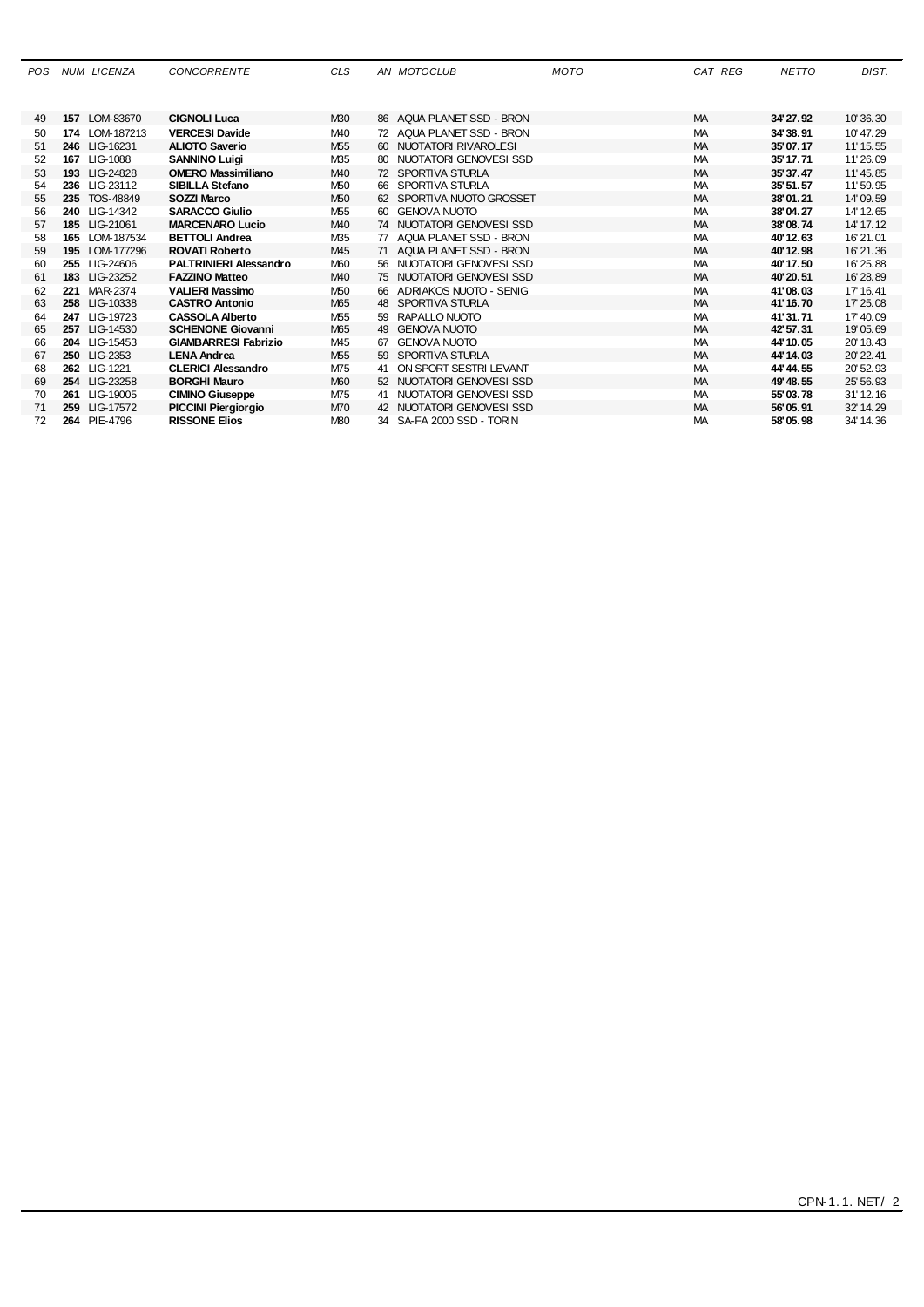

Genova, 25/09/16



**MIGLIO MARINO**

## CLASSIFICA CATEGORIA MASTER

| POS          | NUM LICENZA                    | <b>CONCORRENTE</b>                         | CLS                    | AN MOTOCLUB                                  | MOTO | CAT REG   | <b>NETTO</b>           | DIST.              |
|--------------|--------------------------------|--------------------------------------------|------------------------|----------------------------------------------|------|-----------|------------------------|--------------------|
|              |                                |                                            |                        |                                              |      |           |                        |                    |
|              |                                |                                            |                        | <b>MASTER M25 FEMMINE</b>                    |      |           |                        |                    |
|              |                                |                                            |                        |                                              |      |           |                        |                    |
| -1           | 101 TOS-2205                   | <b>TOFANI Ilaria</b>                       | F <sub>25</sub>        | 88 FIRENZE NUOTA EXTREMO                     |      | MA        | 27' 52.45              |                    |
| 2            | 105 LIG-22521                  | <b>PASTORINO Claudia</b>                   | F <sub>25</sub>        | 88 NUOTATORI GENOVESI SSD                    |      | МA        | 28'11.56               | 19.11              |
| 3            | 103 LIG-1806                   | <b>MICHELON Jessica</b>                    | F <sub>25</sub>        | 89 GENOVA NUOTO                              |      | МA        | 29'07.44               | 1' 14.99           |
| 4            | 106 LIG-9805                   | <b>TORRE Alice</b>                         | F <sub>25</sub>        | 89 NUOTATORI GENOVESI SSD                    |      | МA        | 29' 17.60              | 1'25.15            |
| 5            | 102 LIG-1251                   | <b>MAGISTRATI Veronica</b>                 | F <sub>25</sub>        | 87 GENOVA NUOTO                              |      | MA        | 30'27.96               | 2' 35.51           |
|              |                                |                                            |                        | <b>MASTER M25 MASCHI</b>                     |      |           |                        |                    |
|              |                                |                                            |                        |                                              |      |           |                        |                    |
|              |                                |                                            |                        |                                              |      |           |                        |                    |
|              | 152 LIG-2895                   | <b>VIANI Matteo</b>                        | M <sub>25</sub>        | 90 RAPALLO NUOTO                             |      | MA        | 24' 34.23              |                    |
| 2            | 150 FIN-58926                  | <b>RUFFINO Stefano</b>                     | M25                    | 88 NUOTATORI GENOVESI SSD                    |      | МA        | 26' 44.87              | 2' 10.64           |
|              |                                |                                            |                        |                                              |      |           |                        |                    |
|              |                                |                                            |                        | <b>MASTER M30 FEMMINE</b>                    |      |           |                        |                    |
|              |                                |                                            |                        |                                              |      |           |                        |                    |
| -1           | 108 LIG-24061                  | <b>MOLFINO Valeria</b>                     | F30                    | 85 NUOTATORI GENOVESI SSD                    |      | MA        | 35' 49.31              |                    |
| 2            | 110 LIG-15232                  | <b>FRESA Emanuela</b>                      | F30                    | 85 NUOTATORI RIVAROLESI                      |      | МA        | 36' 48.42              | 59.11              |
| 3            | 107 LIG-20045                  | <b>DE CHIRICO Silvia</b>                   | F30                    | 82 NUOTATORI GENOVESI SSD                    |      | <b>MA</b> | 45' 43.31              | 9'54.00            |
| 4            | 109 LIG-23255                  | <b>VERNER Anita</b>                        | F30                    | 86 NUOTATORI GENOVESI SSD                    |      | МA        | 45' 46.61              | 9' 57.30           |
|              |                                |                                            |                        | <b>MASTER M30 MASCHI</b>                     |      |           |                        |                    |
|              |                                |                                            |                        |                                              |      |           |                        |                    |
|              |                                |                                            |                        |                                              |      |           |                        |                    |
| $\mathbf{1}$ | 160 LIG-3182                   | <b>IVALDI Silvio</b>                       | M <sub>30</sub>        | 85 GENOVA NUOTO                              |      | MA        | 23' 51.62              |                    |
| 2            | 161 LIG-1493                   | OTTAVIANI Andrea                           | M <sub>30</sub>        | 85 GENOVA NUOTO                              |      | МA        | 23' 53.74              | 2.12               |
| 3            | 159 LIG-13672                  | <b>IMPERIALE Andrea</b>                    | M <sub>30</sub>        | 82 GENOVA NUOTO                              |      | MA        | 24' 31.24              | 39.62              |
| 4            | 162 LIG-25929                  | <b>PITTALUGA Matteo</b>                    | M30                    | 85 GENOVA NUOTO                              |      | МA        | 25' 46.69              | 1'55.07            |
| 5            | 164 LIG-7734                   | RIZZI Alessandro                           | M <sub>30</sub>        | 82 RAPALLO NUOTO                             |      | MA        | 31'04.03               | 7' 12.41           |
| 6            | 157 LOM-83670                  | <b>CIGNOLI Luca</b>                        | M <sub>30</sub>        | 86 AQUA PLANET SSD - BRON                    |      | МA        | 34' 27.92              | 10'36.30           |
|              |                                |                                            |                        | <b>MASTER M35 FEMMINE</b>                    |      |           |                        |                    |
|              |                                |                                            |                        |                                              |      |           |                        |                    |
|              |                                |                                            |                        |                                              |      |           |                        |                    |
| 1            | 113 TOS-7305                   | ORRU` Silvia                               | F35                    | 78 SPORTIVA NUOTO GROSSET                    |      | MA        | 30'17.66               |                    |
| 2            | 111 LIG-25277                  | <b>MAGGI Silvia</b>                        | F35                    | 78 NUOTATORI GENOVESI SSD                    |      | МA        | 32' 41.20              | 2' 23.54           |
| 3            | 112 LIG-18755                  | <b>CICCIARELLI Ursula</b>                  | F35                    | 81 ROMA NUOTO MASTER ASD                     |      | MA        | 44' 29.36              | 14' 11.70          |
|              |                                |                                            |                        | <b>MASTER M35 MASCHI</b>                     |      |           |                        |                    |
|              |                                |                                            |                        |                                              |      |           |                        |                    |
|              |                                |                                            |                        |                                              |      |           |                        |                    |
| 1            | 168 LIG-22683                  | <b>SANGUINETI Enrico</b>                   | M <sub>35</sub>        | 79 RAPALLO NUOTO                             |      | MA        | 26'31.86               |                    |
| 2            | 166 EMI-32138                  | <b>GAGLIANO Diego</b>                      | M35                    | 78 MASTERNUOTO FIDENZA                       |      | МA        | 29' 25.32              | 2' 53.46           |
| 3            | 171 TOS-37878                  | <b>TASSI Michele</b>                       | M <sub>35</sub>        | 81 SPORTIVA NUOTO GROSSET                    |      | <b>MA</b> | 29'31.64               | 2' 59.78           |
| 4            | 167 LIG-1088                   | <b>SANNINO Luigi</b>                       | M35                    | 80 NUOTATORI GENOVESI SSD                    |      | МA        | 35' 17.71              | 8' 45.85           |
| 5            | 165 LOM-187534                 | <b>BETTOLI Andrea</b>                      | M <sub>35</sub>        | 77 AQUA PLANET SSD - BRON                    |      | МA        | 40' 12.63              | 13' 40.77          |
|              |                                |                                            |                        | <b>MASTER M40 FEMMINE</b>                    |      |           |                        |                    |
|              |                                |                                            |                        |                                              |      |           |                        |                    |
|              |                                |                                            |                        |                                              |      |           |                        |                    |
| 1            | 118 TOS-1561                   | <b>NALDINI Gaia</b>                        | F40                    | 75 NUOTATORI GENOVESI SSD                    |      | MA        | 25' 27.97              |                    |
| 2            | 114 LIG-5697                   | <b>FALCO Raffaela</b>                      | F40                    | 73 CARISA RARI NANTES SAV                    |      | МA        | 27' 38.53              | 2' 10.56           |
| 3            | 119 LIG-22397                  | <b>QUERCINI Michela</b>                    | F40                    | 74 RAPALLO NUOTO                             |      | МA        | 30'26.61               | 4' 58.64           |
| 4            | 117 EMI-27310                  | <b>UGOLOTTI Federica</b>                   | F40                    | 74 MASTERNUOTO FIDENZA                       |      | МA        | 35' 59.47              | 10'31.50           |
| 5            | 116 LIG-21596                  | <b>COLAIANNI Silvia</b>                    | F40                    | 73 GENOVA NUOTO                              |      | MA        | 43' 28.82              | 18'00.85           |
|              |                                |                                            |                        | <b>MASTER M40 MASCHI</b>                     |      |           |                        |                    |
|              |                                |                                            |                        |                                              |      |           |                        |                    |
|              |                                |                                            |                        |                                              |      |           |                        |                    |
| $\mathbf{1}$ | 191 LOM-82342                  | DI SABATO Simone                           | M <sub>40</sub>        | 76 SPORTIVA NUOTO GROSSET                    |      | МA        | 24' 35.45              |                    |
| 2            | 173 LIG-11982                  | <b>ROSSELLO Gabriele</b>                   | M40                    | 74 ANDREA DORIA                              |      | МA        | 26' 28.62              | 1'53.17            |
| 3            | 175 LAZ-32851                  | <b>CAMETTI Fabrizio</b>                    | M40                    | 72 CIRCOLO CANOTTIERI ANI<br>74 GENOVA NUOTO |      | <b>MA</b> | 26' 35.36              | 1'59.91            |
| 4<br>5       | 177 LIG-18791<br>190 EMI-17848 | <b>RE Marco</b><br><b>CAPPELLI Stefano</b> | M40<br>M <sub>40</sub> | 74 SEA SUB MODENA ASD                        |      | МA<br>МA  | 26' 44.46<br>28' 13.09 | 2'09.01<br>3'37.64 |
| 6            | 178 LIG-22860                  | <b>COMERIO Carlo</b>                       | M40                    | 72 LERICI NUOTO MASTER                       |      | МA        | 29' 42.76              | 5' 07.31           |
| 7            | 187 TOS-3996                   | <b>PAPI David</b>                          | M <sub>40</sub>        | 73 NUOTO PIOMBINO                            |      | <b>MA</b> | 30'28.07               | 5'52.62            |
| 8            | 181 LIG-25278                  | <b>BARBAROSSA Andrea</b>                   | M40                    | 72 NUOTATORI GENOVESI SSD                    |      | МA        | 31'14.32               | 6'38.87            |
| 9            | 180 EMI-10033                  | PICCOLI Giovanni                           | M <sub>40</sub>        | 72 MASTERNUOTO FIDENZA                       |      | МA        | 31'15.76               | 6' 40.31           |
| 10           | 179 EMI-25597                  | <b>CANTARELLI Alessandro</b>               | M40                    | 74 MASTERNUOTO FIDENZA                       |      | МA        | 31'20.77               | 6' 45.32           |
| 11           | 188 FIN-132859                 | <b>FERRARI Cristian</b>                    | M <sub>40</sub>        | 74 RAPALLO NUOTO                             |      | МA        | 34' 10.99              | 9' 35.54           |
| 12           | 174 LOM-187213                 | <b>VERCESI Davide</b>                      | M40                    | 72 AQUA PLANET SSD - BRON                    |      | МA        | 34'38.91               | 10'03.46           |
| 13           | 193 LIG-24828                  | <b>OMERO Massimiliano</b>                  | M40                    | 72 SPORTIVA STURLA                           |      | МA        | 35' 37.47              | 11'02.02           |
| 14           | 185 LIG-21061                  | <b>MARCENARO Lucio</b>                     | M40                    | 74 NUOTATORI GENOVESI SSD                    |      | МA        | 38'08.74               | 13' 33.29          |
| 15           | 183 LIG-23252                  | <b>FAZZINO Matteo</b>                      | M40                    | 75 NUOTATORI GENOVESI SSD                    |      | МA        | 40'20.51               | 15' 45.06          |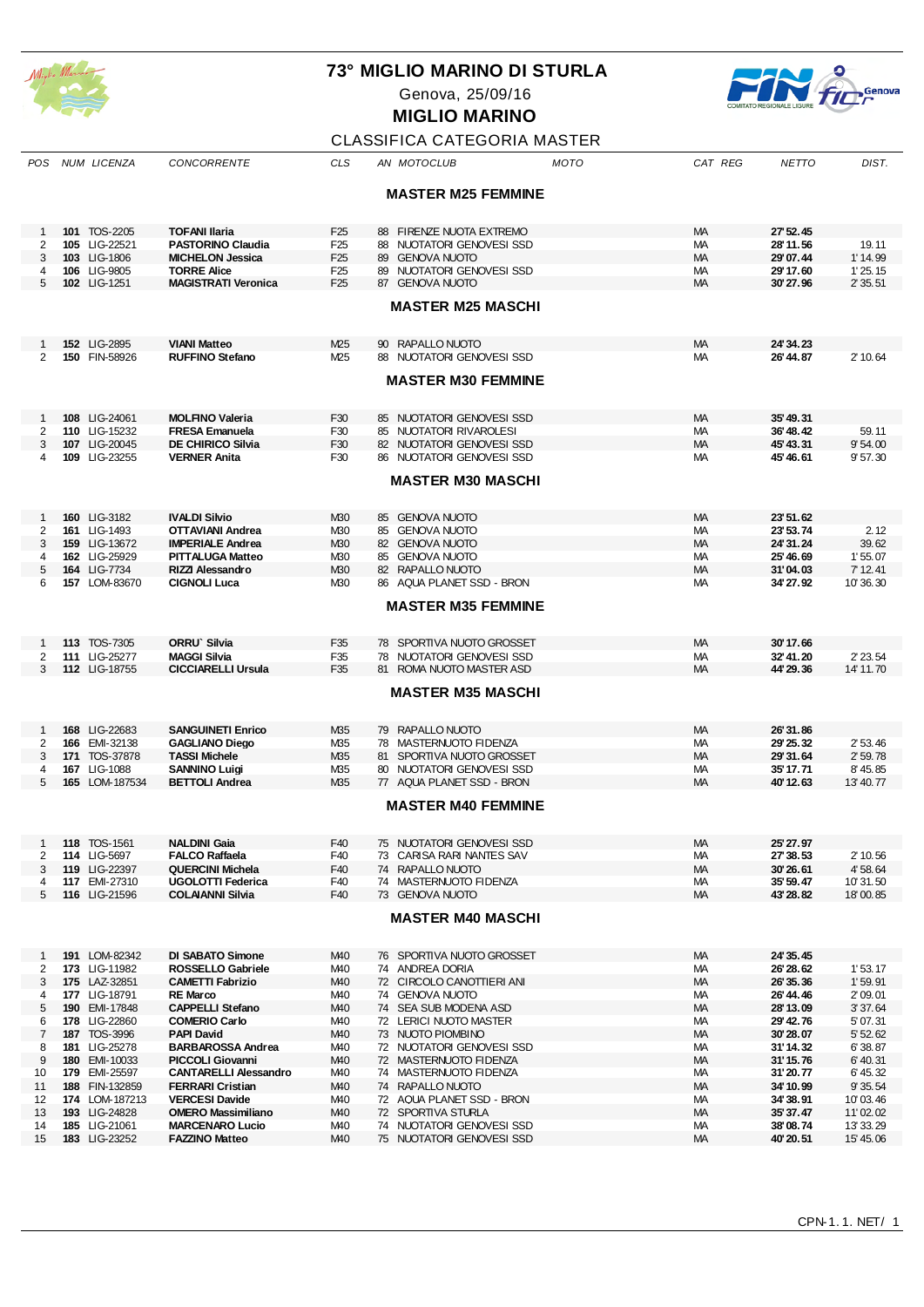|                         | POS NUM LICENZA                | <b>CONCORRENTE</b>                                   | CLS                                | AN MOTOCLUB                                            | MOTO | CAT REG                | <b>NETTO</b>           | DIST.                 |
|-------------------------|--------------------------------|------------------------------------------------------|------------------------------------|--------------------------------------------------------|------|------------------------|------------------------|-----------------------|
|                         |                                |                                                      |                                    |                                                        |      |                        |                        |                       |
|                         |                                |                                                      |                                    | <b>MASTER M45 FEMMINE</b>                              |      |                        |                        |                       |
|                         |                                |                                                      |                                    |                                                        |      |                        |                        |                       |
| 1                       | 125 EMI-14367                  | <b>GATTI Maria Giulia</b>                            | F45                                | 71 SEA SUB MODENA ASD                                  |      | <b>MA</b>              | 35' 45.03              |                       |
| 2                       | 124 EMI-29569                  | <b>MATRICARDI Luisella</b>                           | F45                                | 67 NUOVO NUOTO - BOLOGNA                               |      | <b>MA</b>              | 36'00.59               | 15.56                 |
|                         |                                |                                                      |                                    | <b>MASTER M45 MASCHI</b>                               |      |                        |                        |                       |
|                         |                                |                                                      |                                    |                                                        |      |                        |                        |                       |
| $\mathbf 1$<br>2        | 202 LIG-13982<br>198 LAZ-6986  | <b>ARGIOLAS Stefano</b><br><b>BARBUSCIA Michele</b>  | M <sub>45</sub><br>M45             | 67 GENOVA NUOTO<br>71 CIRCOLO CANOTTIERI ANI           |      | <b>MA</b><br><b>MA</b> | 24' 29.56<br>24' 35.13 | 5.57                  |
| 3                       | 211 LIG-24840                  | <b>NICORA Guido</b>                                  | M <sub>45</sub>                    | 69 NUOTATORI GENOVESI SSD                              |      | <b>MA</b>              | 24' 53.44              | 23.88                 |
| 4                       | 205 LIG-21528                  | <b>VIGNERI Luca</b>                                  | M <sub>45</sub>                    | 67 GENOVA NUOTO                                        |      | МA                     | 25' 46.35              | 1' 16.79              |
| 5                       | 206 TOS-36436                  | <b>MAGNELLI Stefano</b>                              | M <sub>45</sub>                    | 67 ICE CLUB COMO                                       |      | <b>MA</b>              | 25' 50.66              | 1'21.10               |
| 6<br>7                  | 196 LIG-10689<br>213 LOM-36822 | <b>GHIBELLINI Stefano</b><br><b>COSTA Emanuele</b>   | M <sub>45</sub><br>M45             | 70 AQUARIUM NOVI<br>68 RAPALLO NUOTO                   |      | МA<br><b>MA</b>        | 27' 11.92<br>28'04.21  | 2' 42.36<br>3' 34.65  |
| 8                       | 210 LIG-18956                  | <b>GUAGLIARDO Marco</b>                              | M <sub>45</sub>                    | 69 NUOTATORI GENOVESI SSD                              |      | <b>MA</b>              | 31'04.36               | 6'34.80               |
| 9                       | 215 LIG-13819                  | <b>TACCHINI Enrico</b>                               | M <sub>45</sub>                    | 69 RAPALLO NUOTO                                       |      | <b>MA</b>              | 31'06.51               | 6' 36.95              |
| 10                      | 219 EMI-17538                  | <b>ZANASI Marco</b>                                  | M <sub>45</sub>                    | 70 SEA SUB MODENA ASD                                  |      | МA                     | 31'16.44               | 6' 46.88              |
| 11<br>$12 \overline{ }$ | 194 FIN-6388<br>207 EMI-27995  | <b>RISOLI Marco</b><br><b>BOSSONI Stefano</b>        | M <sub>45</sub><br>M <sub>45</sub> | 71 ACTIVA NUOTO ASD - PIA<br>MASTERNUOTO FIDENZA<br>69 |      | <b>MA</b><br><b>MA</b> | 31'19.26<br>31'26.50   | 6' 49.70<br>6' 56.94  |
| 13                      | 195 LOM-177296                 | <b>ROVATI Roberto</b>                                | M <sub>45</sub>                    | 71 AQUA PLANET SSD - BRON                              |      | <b>MA</b>              | 40'12.98               | 15' 43.42             |
| 14                      | 204 LIG-15453                  | <b>GIAMBARRESI Fabrizio</b>                          | M <sub>45</sub>                    | 67 GENOVA NUOTO                                        |      | МA                     | 44' 10.05              | 19' 40.49             |
|                         |                                |                                                      |                                    | <b>MASTER M50 FEMMINE</b>                              |      |                        |                        |                       |
|                         |                                |                                                      |                                    |                                                        |      |                        |                        |                       |
|                         | 130 TOS-46697                  | <b>PICCINETTI Marina</b>                             | F <sub>50</sub>                    | 65 SPORTIVA NUOTO GROSSET                              |      | <b>MA</b>              | 35' 58.90              |                       |
|                         |                                |                                                      |                                    | <b>MASTER M50 MASCHI</b>                               |      |                        |                        |                       |
|                         |                                |                                                      |                                    |                                                        |      |                        |                        |                       |
|                         |                                |                                                      |                                    |                                                        |      |                        |                        |                       |
| $\mathbf{1}$<br>2       | 224 LIG-3095<br>237 LIG-19783  | <b>REVELLO Mauro</b><br><b>PASSANO Eugenio</b>       | M50<br>M50                         | 62 CS MARINA MILITARE<br>64 UISP NUOTO VALDIMAGRA      |      | MA<br>МA               | 28' 23.35<br>28' 25.75 | 2.40                  |
| 3                       | 232 LIG-15241                  | <b>LAGOMARSINO Emilio</b>                            | M50                                | 62 SPAZIO R.N.CAMOGLI                                  |      | <b>MA</b>              | 29' 27.76              | 1'04.41               |
| 4                       | 226 LAZ-7277                   | <b>LAIS Giorgio</b>                                  | M50                                | 62 FLAMINIO SPORTING CLUB                              |      | МA                     | 29' 28.15              | 1'04.80               |
| 5                       | 233 LIG-19773                  | <b>SANGUINAZZI Marcello</b>                          | M50                                | 65 SPAZIO R.N.CAMOGLI                                  |      | <b>MA</b>              | 30'44.78               | 2' 21.43              |
| 6<br>7                  | 229 LIG-18960<br>236 LIG-23112 | <b>BOESGAARD Valdemar</b><br>SIBILLA Stefano         | M50<br>M50                         | 65 NUOTATORI GENOVESI SSD<br>66 SPORTIVA STURLA        |      | МA<br><b>MA</b>        | 31'27.37<br>35' 51.57  | 3'04.02<br>7' 28.22   |
| 8                       | 235 TOS-48849                  | SOZZI Marco                                          | M50                                | 62 SPORTIVA NUOTO GROSSET                              |      | <b>MA</b>              | 38'01.21               | 9'37.86               |
| 9                       | 221 MAR-2374                   | <b>VALIERI Massimo</b>                               | M50                                | 66 ADRIAKOS NUOTO - SENIG                              |      | <b>MA</b>              | 41'08.03               | 12' 44.68             |
|                         |                                |                                                      |                                    | <b>MASTER M55 FEMMINE</b>                              |      |                        |                        |                       |
|                         |                                |                                                      |                                    |                                                        |      |                        |                        |                       |
|                         | 132 LOM-44695                  | <b>MARESCA Luisa</b>                                 | F <sub>55</sub>                    | 58 MALASPINA SPORT CLUB                                |      | <b>MA</b>              | 36'00.04               |                       |
| 2                       | 134 LIG-20049                  | <b>PUTTI Marina</b>                                  | F <sub>55</sub>                    | 60 NUOTATORI GENOVESI SSD                              |      | MA.                    | 43' 25.46              | 7' 25.42              |
|                         |                                |                                                      |                                    | <b>MASTER M55 MASCHI</b>                               |      |                        |                        |                       |
|                         |                                |                                                      |                                    |                                                        |      |                        |                        |                       |
| $\mathbf{1}$            | 239 LIG-480                    | PERROTTI Paolo                                       | M55                                | 61 GENOVA NUOTO                                        |      | МA                     | 24' 28.66              |                       |
| 2                       | 245 LIG-11298                  | <b>INTARTAGLIA Andrea</b>                            | M <sub>55</sub>                    | 61 NUOTATORI GENOVESI SSD                              |      | МA                     | 25' 58.02              | 1'29.36               |
| 3                       | 242 EMI-13984                  | <b>BERGONZI Stefano</b>                              | M <sub>55</sub>                    | 61 MASTERNUOTO FIDENZA                                 |      | MA                     | 28' 27.23              | 3'58.57               |
| 4<br>5                  | 243 LIG-21057<br>244 LIG-20042 | <b>BARONI Guido Carmo</b><br><b>CASTAGNOLA Marco</b> | M55<br>M <sub>55</sub>             | 57 NUOTATORI GENOVESI SSD<br>57 NUOTATORI GENOVESI SSD |      | МA<br>MA               | 28'31.42<br>32'07.46   | 4' 02.76<br>7' 38.80  |
| 6                       | 249 TOS-38842                  | <b>CIABATTI Luca</b>                                 | M55                                | 61 SPORTIVA NUOTO GROSSET                              |      | МA                     | 34' 14.16              | 9' 45.50              |
| 7                       | 246 LIG-16231                  | <b>ALIOTO Saverio</b>                                | M <sub>55</sub>                    | 60 NUOTATORI RIVAROLESI                                |      | MA                     | 35'07.17               | 10'38.51              |
| 8                       | 240 LIG-14342                  | <b>SARACCO Giulio</b>                                | M55                                | 60 GENOVA NUOTO                                        |      | МA                     | 38'04.27               | 13' 35.61             |
| 9<br>10                 | 247 LIG-19723<br>250 LIG-2353  | <b>CASSOLA Alberto</b><br><b>LENA Andrea</b>         | M55<br>M55                         | 59 RAPALLO NUOTO<br>59 SPORTIVA STURLA                 |      | МA<br>МA               | 41'31.71<br>44' 14.03  | 17'03.05<br>19' 45.37 |
|                         |                                |                                                      |                                    |                                                        |      |                        |                        |                       |
|                         |                                |                                                      |                                    | <b>MASTER M60 FEMMINE</b>                              |      |                        |                        |                       |
|                         |                                |                                                      |                                    |                                                        |      |                        |                        |                       |
| 1                       | 137 FIN-2172                   | <b>GAVOGLIO Grazia</b>                               | F60                                | 53 NUOTATORI RIVAROLESI                                |      | <b>MA</b>              | 34' 55.33              |                       |
| 2                       | 136 LIG-20050                  | <b>RICCA Isabella</b>                                | F60                                | 52 NUOTATORI GENOVESI SSD                              |      | МA                     | 49' 56.70              | 15'01.37              |
|                         |                                |                                                      |                                    | <b>MASTER M60 MASCHI</b>                               |      |                        |                        |                       |
|                         |                                |                                                      |                                    |                                                        |      |                        |                        |                       |
| $\mathbf{1}$            | 252 TOS-922                    | <b>PRATESI Emanuele Walter</b>                       | M60                                | 55 FIRENZE NUOTA EXTREMO                               |      | MA                     | 29'34.97               |                       |
| 2                       | 256 LIG-2739                   | <b>ZAMORANI Diego</b>                                | M60                                | 52 RAPALLO NUOTO                                       |      | МA                     | 30'31.93               | 56.96                 |
| 3                       | 255 LIG-24606                  | <b>PALTRINIERI Alessandro</b>                        | <b>M60</b>                         | 56 NUOTATORI GENOVESI SSD                              |      | <b>MA</b>              | 40' 17.50              | 10' 42.53             |
| 4                       | 254 LIG-23258                  | <b>BORGHI Mauro</b>                                  | M60                                | 52 NUOTATORI GENOVESI SSD                              |      | МA                     | 49' 48.55              | 20' 13.58             |
|                         |                                |                                                      |                                    | <b>MASTER M65 MASCHI</b>                               |      |                        |                        |                       |
|                         |                                |                                                      |                                    |                                                        |      |                        |                        |                       |
| -1                      | 258 LIG-10338                  | <b>CASTRO Antonio</b>                                | M65                                | 48 SPORTIVA STURLA                                     |      | МA                     | 41' 16.70              |                       |
| 2                       | 257 LIG-14530                  | <b>SCHENONE Giovanni</b>                             | M65                                | 49 GENOVA NUOTO                                        |      | MA.                    | 42' 57.31              | 1'40.61               |
|                         |                                |                                                      |                                    |                                                        |      |                        |                        |                       |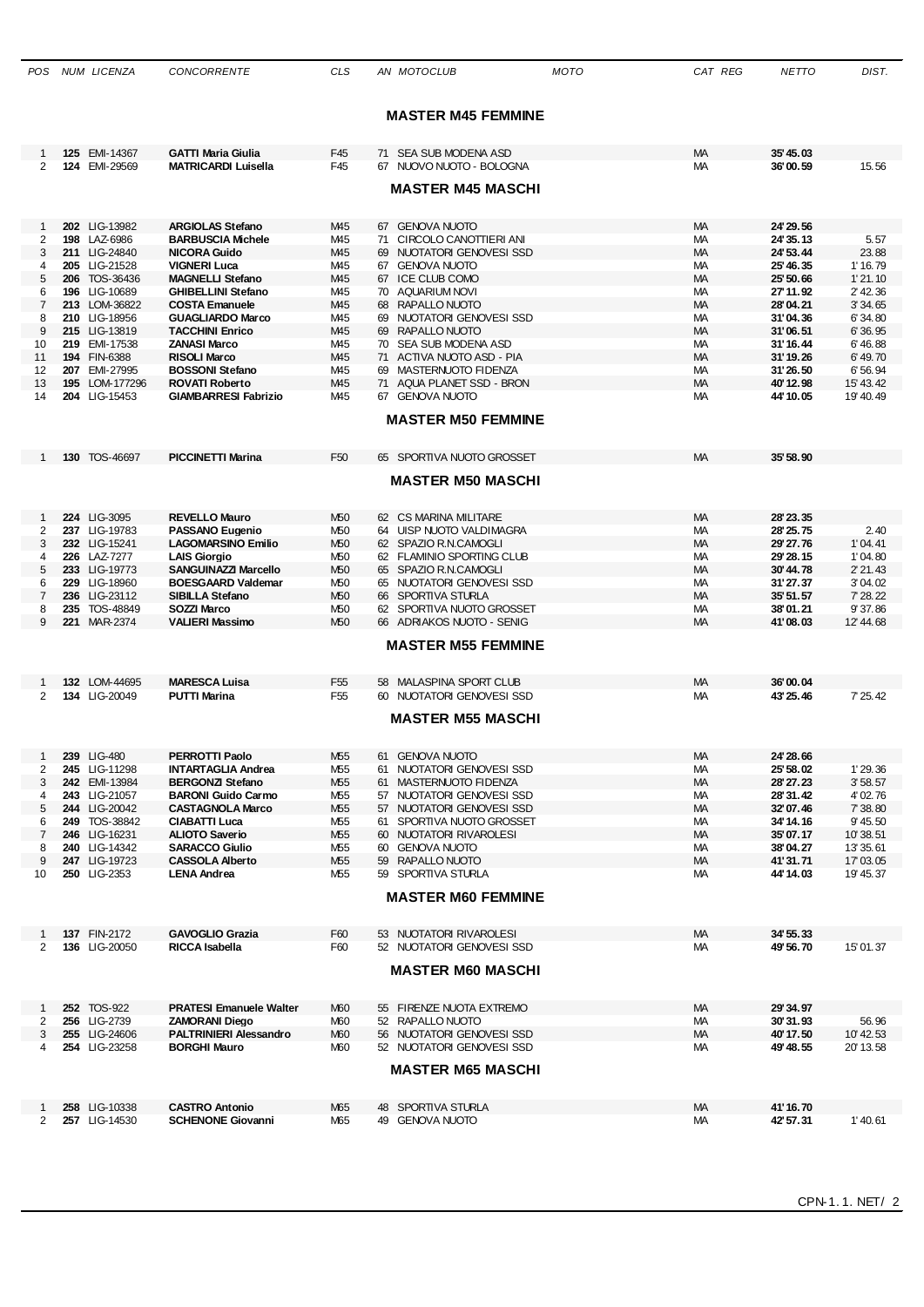| POS.          | <b>NUM LICENZA</b> | <b>CONCORRENTE</b>         | <b>CLS</b> | AN MOTOCLUB               | <b>MOTO</b> | CAT REG   | <b>NETTO</b> | DIST.     |
|---------------|--------------------|----------------------------|------------|---------------------------|-------------|-----------|--------------|-----------|
|               |                    |                            |            |                           |             |           |              |           |
|               |                    |                            |            | <b>MASTER M70 MASCHI</b>  |             |           |              |           |
|               | 260 LIG-14905      | <b>DEIANA Salvatore</b>    | M70        | 43 RAPALLO NUOTO          |             | <b>MA</b> | 32' 10.97    |           |
| $\mathcal{P}$ | LIG-17572<br>259   | <b>PICCINI Piergiorgio</b> | M70        | 42 NUOTATORI GENOVESI SSD |             | МA        | 56'05.91     | 23' 54.94 |
|               |                    |                            |            | <b>MASTER M75 MASCHI</b>  |             |           |              |           |
|               |                    |                            |            |                           |             |           |              |           |
|               | 262 LIG-1221       | <b>CLERICI Alessandro</b>  | M75        | 41 ON SPORT SESTRI LEVANT |             | <b>MA</b> | 44' 44.55    |           |
| $\mathcal{P}$ | LIG-19005<br>261   | <b>CIMINO Giuseppe</b>     | M75        | 41 NUOTATORI GENOVESI SSD |             | МA        | 55'03.78     | 10'19.23  |
|               |                    |                            |            | <b>MASTER M80 MASCHI</b>  |             |           |              |           |
|               |                    |                            |            |                           |             |           |              |           |
|               | 264 PIE-4796       | <b>RISSONE Elios</b>       | <b>M80</b> | 34 SA-FA 2000 SSD - TORIN |             | <b>MA</b> | 58'05.98     |           |
|               |                    |                            |            |                           |             |           |              |           |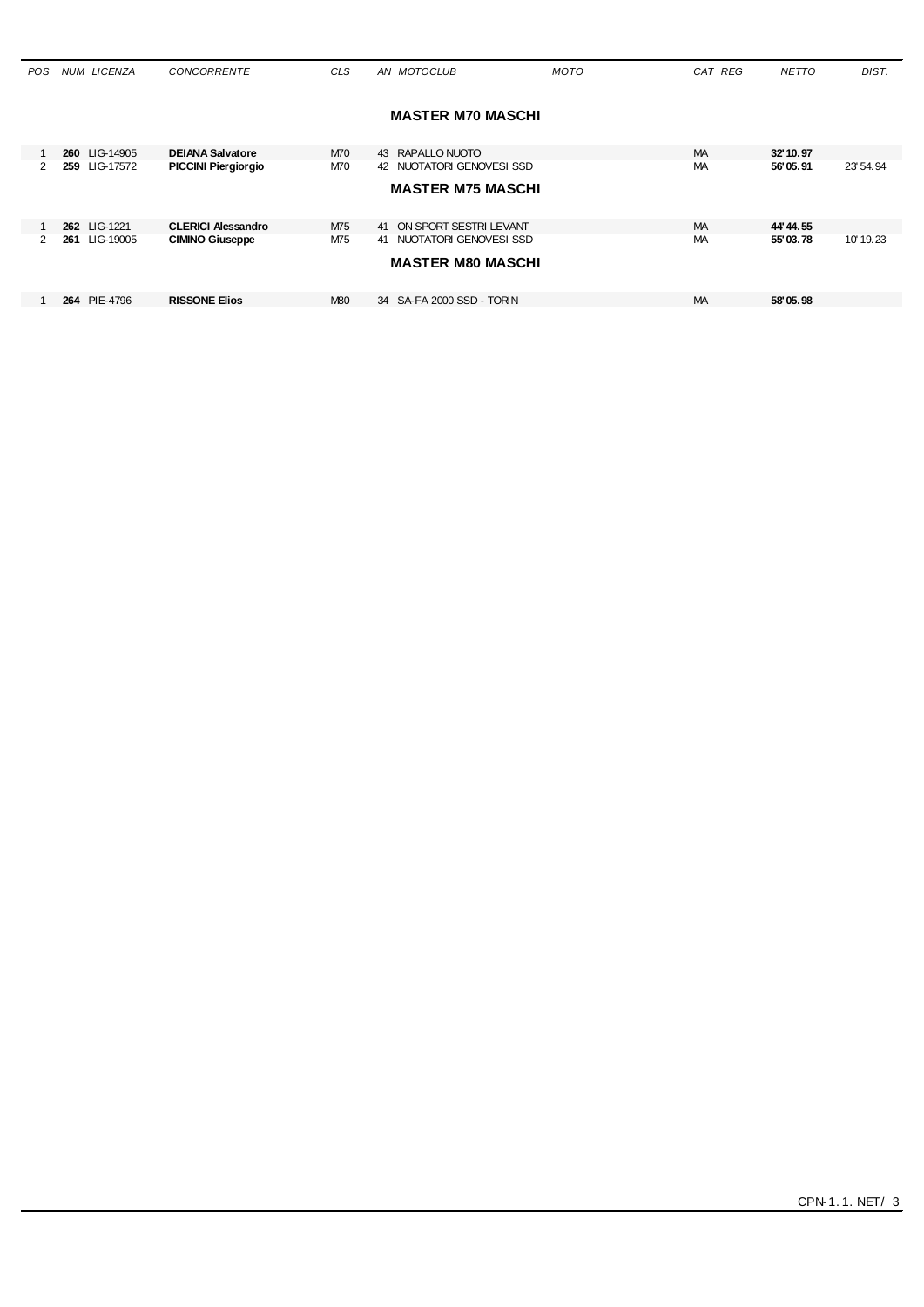

## **73° MIGLIO MARINO DI STURLA Amatori** Genova, 11/09/16 **MIGLIO MARINO**



### CLASSIFICA ASSOLUTA

| POS            | NUM LICENZA          | <b>CONCORRENTE</b>                                   | <b>CLS</b> | ΑN           | <b>CLUB</b> | CAT REG | <b>NETTO</b>           | DIST.                  |
|----------------|----------------------|------------------------------------------------------|------------|--------------|-------------|---------|------------------------|------------------------|
| $\mathbf{1}$   | 136                  | <b>TIBY Roberto</b>                                  |            | 69           |             |         | 27' 32.38              |                        |
| $\overline{2}$ | 31                   | <b>CONSIGLIO Giorgia</b>                             |            | 90           |             |         | 27' 36.68              | 4.30                   |
| 3              | 172                  | <b>FOGNINI Marco</b>                                 |            | 89           |             |         | 27' 37.45              | 5.07                   |
| 4              | 14                   | <b>BERNINI Lorenzo</b>                               |            | $00\,$       |             |         | 29'11.95               | 1'39.57                |
| $\sqrt{5}$     | 79                   | <b>MANCIN Riccardo</b>                               |            | 00           |             |         | 29'30.60               | 1'58.22                |
| 6              | 15                   | <b>BIAGINI Igor</b>                                  |            | 63           |             |         | 30'18.92               | 2' 46.54               |
| $\overline{7}$ | 81                   | <b>MARAGLIANO Andrea</b>                             |            | 67           |             |         | 30'21.71               | 2' 49.33               |
| 8              | 33                   | <b>COSSO Silvia</b>                                  |            | 97           |             |         | 30'27.87               | 2' 55.49               |
| 9              | 26                   | <b>CASAGRANDE Giuseppe</b>                           |            | 75           |             |         | 30'44.07               | 3' 11.69               |
| 10<br>11       | 131<br>137           | <b>SPANIO Matteo</b><br><b>TIRO Alessandro</b>       |            | 80<br>68     |             |         | 31'06.18<br>31'14.49   | 3' 33.80<br>3' 42.11   |
| 12             | 51                   | <b>FERRARESE Alessandro</b>                          |            | 99           |             |         | 31'16.68               | 3' 44.30               |
| 13             | 3                    | <b>ALFANO Giljan</b>                                 |            | 01           |             |         | 31'22.79               | 3' 50.41               |
| 14             | 141                  | <b>TRIPOLINO Alessandro</b>                          |            | 88           |             |         | 31'25.57               | 3' 53.19               |
| 15             | 25                   | <b>CAPOBIANCO Alessandro</b>                         |            | 02           |             |         | 31'26.40               | 3' 54.02               |
| 16             | 80                   | <b>MANSHIP Jackson</b>                               |            | $00\,$       |             |         | 31'28.57               | 3' 56.19               |
| 17             | 47                   | <b>FAMULARO Alessandro</b>                           |            | 70           |             |         | 31'37.08               | 4' 04.70               |
| 18             | 118                  | <b>ROSSI Alberto</b>                                 |            | 70           |             |         | 31'44.49               | 4' 12.11               |
| 19             | 97                   | <b>PASTORE Francesco</b>                             |            | 61           |             |         | 31'51.00               | 4' 18.62               |
| 20<br>21       | 63<br>20             | <b>HUBER Fabio</b><br><b>BRONDOLO Filippo</b>        |            | 98<br>70     |             |         | 32' 16.87<br>32' 32.13 | 4' 44.49<br>4' 59.75   |
| 22             | 64                   | <b>IVANOVIC Boris</b>                                |            | 01           |             |         | 32' 57.21              | 5' 24.83               |
| 23             | 99                   | <b>PEDEMONTE Roberta</b>                             |            | 73           |             |         | 32' 59.06              | 5' 26.68               |
| 24             | 9                    | <b>BALBI</b> Stefano                                 |            | 70           |             |         | 33'00.79               | 5' 28.41               |
| 25             | $\mathbf{1}$         | <b>AICARDI Francesco</b>                             |            | 88           |             |         | 33'02.31               | 5' 29.93               |
| 26             | 91                   | <b>ODERO Stefano</b>                                 |            | 82           |             |         | 33'06.17               | 5' 33.79               |
| 27             | 8                    | <b>BACHTOLD Mose</b>                                 |            | 00           |             |         | 33'07.93               | 5' 35.55               |
| 28             | 127                  | <b>SCARSI Lucio</b>                                  |            | 62           |             |         | 33' 12.51              | 5' 40.13               |
| 29<br>30       | 54                   | <b>FIRPO Davide</b><br><b>GARBINI Cristina</b>       |            | 76           |             |         | 33' 13.46              | 5' 41.08               |
| 31             | 55<br>$\overline{7}$ | <b>BACCINO Umberto</b>                               |            | 73<br>66     |             |         | 33' 16.35<br>33' 26.50 | 5' 43.97<br>5' 54.12   |
| 32             | 155                  | <b>CARLASSARE Luca</b>                               |            | 62           |             |         | 33' 29.25              | 5' 56.87               |
| 33             | 122                  | <b>SANTORELLI Francesco</b>                          |            | 99           |             |         | 33'31.95               | 5' 59.57               |
| 34             | 106                  | <b>PINCA Silvia</b>                                  |            | 67           |             |         | 33' 32.84              | 6'00.46                |
| 35             | 113                  | <b>RAGUSA Paolo</b>                                  |            | $00\,$       |             |         | 33' 33.56              | 6'01.18                |
| 36             | 21                   | <b>BRUGNOLO Andrea</b>                               |            | 67           |             |         | 33' 36.27              | 6'03.89                |
| 37             | 114                  | <b>REGESTRO Vittorio</b>                             |            | 62           |             |         | 33'38.54               | 6'06.16                |
| 38             | 175                  | <b>RUNCI Francesco</b>                               |            | 88           |             |         | 33' 48.56              | 6' 16.18               |
| 39             | 150                  | <b>TAYE Andrea</b>                                   |            | 65           |             |         | 33' 49.54              | 6' 17.16               |
| 40<br>41       | 27<br>145            | <b>CASAPIETRA Andrea</b><br><b>ZANE Luca</b>         |            | 68<br>65     |             |         | 34'01.44               | 6' 29.06               |
| 42             | 156                  | <b>SPALLAROSSA Daniele</b>                           |            | 66           |             |         | 34'06.04<br>34' 35.60  | 6'33.66<br>7' 03.22    |
| 43             | 90                   | <b>ODERO Giovanni</b>                                |            | 88           |             |         | 34' 41.89              | 7'09.51                |
| 44             | 53                   | <b>FERRIERA Felipe</b>                               |            | 79           |             |         | 34' 53.92              | 7' 21.54               |
| 45             | 6                    | <b>AVALLONE Davide</b>                               |            | 57           |             |         | 34' 59.17              | 7' 26.79               |
| 46             | 135                  | <b>TIBY Marco</b>                                    |            | 66           |             |         | 35'04.32               | 7'31.94                |
| 47             | 60                   | <b>GROSSO Francesco</b>                              |            | 85           |             |         | 35' 10.28              | 7'37.90                |
| 48             | 162                  | <b>MESSINA Mauro</b>                                 |            | 70           |             |         | 35' 17.94              | 7' 45.56               |
| 49             | 84                   | <b>MATTEI Fabiano</b>                                |            | 98           |             |         | 35' 20.89              | 7' 48.51               |
| 50             | 59                   | <b>GODOY Carlos</b>                                  |            | 71           |             |         | 35' 21.45              | 7' 49.07               |
| 51<br>52       | 65<br>148            | <b>KRSTIC Nikolas</b><br><b>ZUNINO Andrea</b>        |            | $00\,$<br>70 |             |         | 36'05.66<br>36'37.96   | 8' 33.28<br>9' 05.58   |
| 53             | 22                   | <b>BURLANDO Mauro</b>                                |            | 60           |             |         | 36' 47.78              | 9' 15.40               |
| 54             | 157                  | <b>SCOLLO Giovanni Marco</b>                         |            | 76           |             |         | 37'49.03               | 10'16.65               |
| 55             | 85                   | <b>MEDINA Alfredo</b>                                |            | 65           |             |         | 38' 27.42              | 10'55.04               |
| 56             | 49                   | <b>FAVARO Fabio</b>                                  |            | 66           |             |         | 38'30.84               | 10'58.46               |
| 57             | 123                  | <b>SCAGLIA Stefano</b>                               |            | 73           |             |         | 38'35.03               | 11'02.65               |
| 58             | 133                  | <b>STURARO Fabio</b>                                 |            | 62           |             |         | 38' 40.40              | 11'08.02               |
| 59             | 86                   | <b>MENIN Marco</b>                                   |            | 76           |             |         | 38' 53.40              | 11'21.02               |
| 60<br>61       | 167<br>166           | <b>GARZIA Silvio</b><br><b>GRENGHI Oliviero</b>      |            | 62<br>69     |             |         | 38' 55.16<br>38'57.03  | 11' 22.78<br>11'24.65  |
| 62             | 94                   | <b>OTTONELLO Elena</b>                               |            | 66           |             |         | 39'03.77               | 11'31.39               |
| 63             | 96                   | <b>PASA Alessio</b>                                  |            | 55           |             |         | 39'09.31               | 11'36.93               |
| 64             | 32                   | <b>CORALLO Federico</b>                              |            | 88           |             |         | 39' 30.63              | 11'58.25               |
| 65             | 103                  | <b>PIANO Paolo</b>                                   |            | 60           |             |         | 39' 41.37              | 12'08.99               |
| 66             | 142                  | <b>VALLE Giovanni</b>                                |            | 75           |             |         | 39'44.11               | 12' 11.73              |
| 67             | 151                  | <b>CAZZANTI Ivano</b>                                |            | 59           |             |         | 39' 45.32              | 12' 12.94              |
| 68             | 139                  | <b>TORRE Giorgio</b>                                 |            | 69           |             |         | 39' 46.07              | 12' 13.69              |
| 69<br>70       | 129<br>165           | <b>SOFFIENTINI Marco</b><br><b>LOMBARDO Vincenzo</b> |            | 76<br>72     |             |         | 40'00.69<br>40' 17.51  | 12' 28.31<br>12' 45.13 |
| 71             | 46                   | <b>FABBIANI Marco</b>                                |            | 71           |             |         | 40'20.41               | 12' 48.03              |
| 72             | 74                   | <b>LUGLI Stefano</b>                                 |            | 66           |             |         | 40'23.26               | 12' 50.88              |
| 73             | 144                  | <b>VENZANO Renato</b>                                |            | 73           |             |         | 40'32.76               | 13'00.38               |
| 74             | 29                   | <b>CAVALLI Mirko</b>                                 |            | 65           |             |         | 40'39.09               | 13'06.71               |
| 75             | 87                   | <b>MICILLO Pietro</b>                                |            | 66           |             |         | 40'50.10               | 13' 17.72              |
| 76             | 125                  | <b>SCALISI Antonio</b>                               |            | 66           |             |         | 40' 57.64              | 13' 25.26              |
|                |                      |                                                      |            |              |             |         |                        | CPN-1.1. NET/ 1        |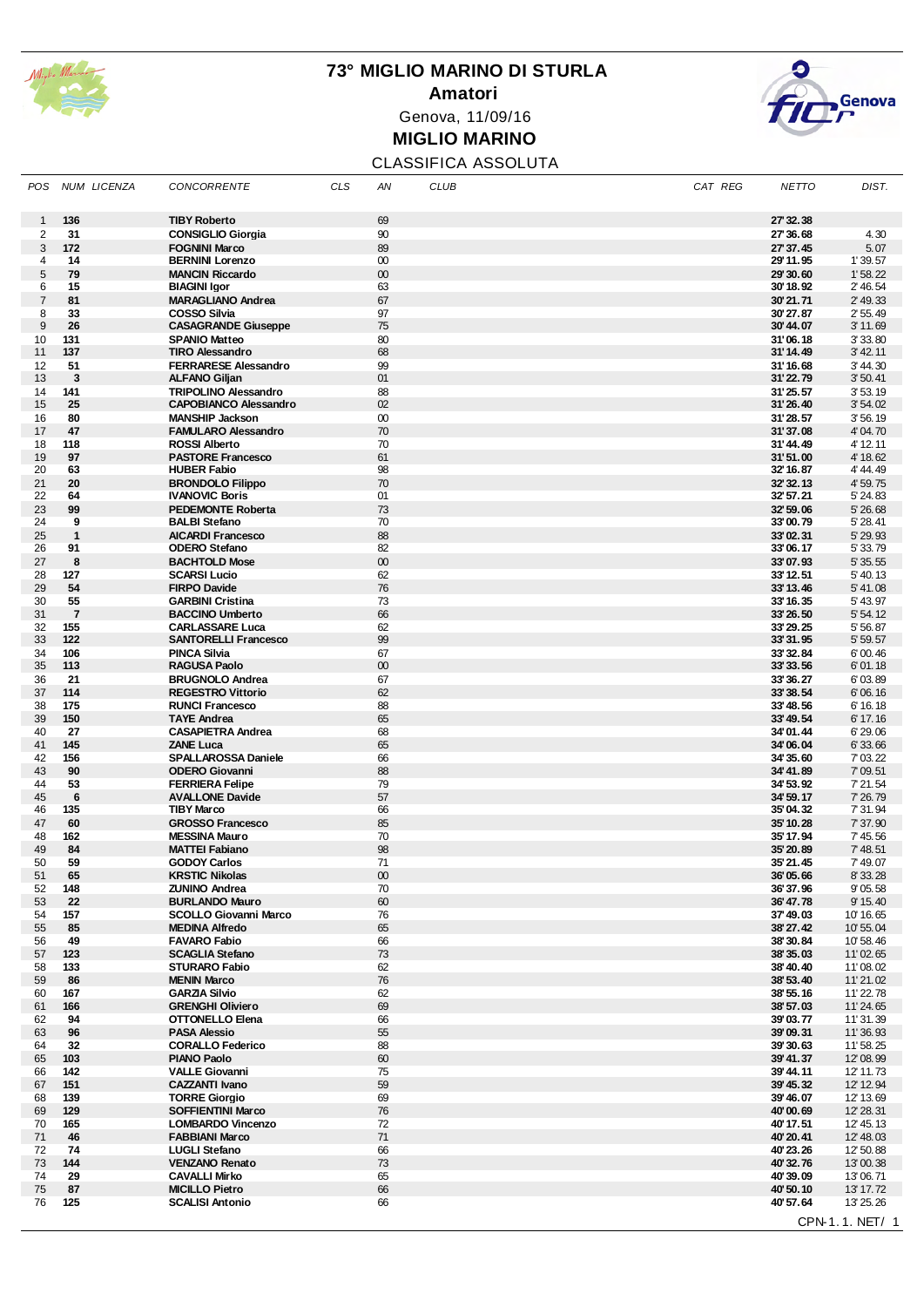| POS        | NUM LICENZA | <b>CONCORRENTE</b>                                    | <b>CLS</b> | ΑN       | <b>CLUB</b> | CAT REG | <b>NETTO</b>           | DIST.                   |
|------------|-------------|-------------------------------------------------------|------------|----------|-------------|---------|------------------------|-------------------------|
|            |             |                                                       |            |          |             |         |                        |                         |
|            |             |                                                       |            |          |             |         |                        |                         |
| 77         | 108         | <b>PISSARELLO Stefano</b>                             |            | 83       |             |         | 41'01.97               | 13' 29.59               |
| 78<br>79   | 140<br>152  | <b>TOSELLI Paolo</b><br><b>SALUTE Niccolo'</b>        |            | 78<br>84 |             |         | 41'05.34<br>41' 19.44  | 13' 32.96<br>13' 47.06  |
| 80         | 149         | <b>BUSCAGLIA Paolo</b>                                |            | 82       |             |         | 41'24.15               | 13'51.77                |
| 81         | 105         | <b>PICCIONI Marco</b>                                 |            | 73       |             |         | 41'35.12               | 14' 02.74               |
| 82         | 52          | <b>FERRARIS Carlo</b>                                 |            | 75       |             |         | 41'37.56               | 14' 05.18               |
| 83         | 11          | <b>BASSO Andrea</b>                                   |            | 71       |             |         | 41' 45.49              | 14' 13.11               |
| 84<br>85   | 102<br>41   | <b>PETINO Umberto</b><br><b>DELLACASA Matteo</b>      |            | 64<br>73 |             |         | 42'03.49<br>42' 12.18  | 14' 31.11<br>14' 39.80  |
| 86         | 67          | <b>LASTRICO Giovanni</b>                              |            | 46       |             |         | 42' 13.95              | 14' 41.57               |
| 87         | 104         | <b>PICCARDO Paolo</b>                                 |            | 59       |             |         | 42' 16.39              | 14' 44.01               |
| 88         | 163         | <b>VICIDOMINI Giuseppe</b>                            |            | 78       |             |         | 42' 25.70              | 14' 53.32               |
| 89         | 143         | <b>VALSANIA Chiara</b>                                |            | 89       |             |         | 42' 29.68              | 14' 57.30               |
| 90<br>91   | 30<br>23    | <b>CINA Paola</b><br><b>CALMANTI Samuele</b>          |            | 86<br>81 |             |         | 42' 31.42<br>42' 34.74 | 14' 59.04<br>15' 02.36  |
| 92         | 92          | <b>ODESCALCHI Fabio</b>                               |            | 74       |             |         | 42' 36.96              | 15' 04.58               |
| 93         | 161         | <b>MIGLIARINO Fabrizio</b>                            |            | 66       |             |         | 42' 38.13              | 15' 05.75               |
| 94         | 126         | <b>SCANO Marco</b>                                    |            | 65       |             |         | 42' 44.29              | 15' 11.91               |
| 95         | 120         | <b>SALVAREZZA Pietro</b>                              |            | 63       |             |         | 42' 46.52              | 15' 14.14               |
| 96<br>97   | 128<br>38   | <b>SCIACCALUGA Roberto</b><br>DE CAROLIS MONTERO Dann |            | 75<br>68 |             |         | 42' 48.20<br>42' 59.91 | 15' 15.82<br>15' 27.53  |
| 98         | 35          | COZZI Davide                                          |            | 84       |             |         | 43'01.43               | 15' 29.05               |
| 99         | 174         | <b>RIZZARDI Danilo</b>                                |            | 64       |             |         | 43' 57.68              | 16' 25, 30              |
| 100        | 37          | DANOVARO Andrea                                       |            | 68       |             |         | 44' 10.44              | 16'38.06                |
| 101        | 36          | <b>CRIMALDI Rosanna</b>                               |            | 67       |             |         | 44' 15.13              | 16' 42.75               |
| 102<br>103 | 164<br>168  | <b>BADINO Giorgia</b><br><b>CARUBINI Luca</b>         |            | 03<br>73 |             |         | 44' 20.60<br>44' 26.52 | 16' 48.22<br>16' 54.14  |
| 104        | 130         | <b>SPANIO Cinzio</b>                                  |            | 48       |             |         | 44' 32.67              | 17'00.29                |
| 105        | 75          | <b>LULLI Alessio</b>                                  |            | 75       |             |         | 44' 45.65              | 17' 13.27               |
| 106        | 93          | <b>ORTONA Carlo</b>                                   |            | 63       |             |         | 44' 47.62              | 17' 15.24               |
| 107        | 69          | <b>LIBERTI Giuseppe</b>                               |            | 66       |             |         | 44' 52.93              | 17' 20.55               |
| 108<br>109 | 115<br>169  | REMUZZI Andrea Hiroshi<br><b>PIROMALLI Carmelo</b>    |            | 80<br>64 |             |         | 44' 55.48<br>44' 56.54 | 17' 23.10<br>17' 24.16  |
| 110        | 138         | <b>TIRO Paolo</b>                                     |            | 37       |             |         | 44' 58.10              | 17' 25.72               |
| 111        | 48          | <b>FANTINI Vanina</b>                                 |            | 74       |             |         | 45'00.81               | 17' 28.43               |
| 112        | 56          | <b>GARTELLI Mario</b>                                 |            | 55       |             |         | 45' 14.15              | 17' 41.77               |
| 113        | 4           | <b>ARGERI Remo</b>                                    |            | 32       |             |         | 45' 19.66              | 17' 47.28<br>18' 23.27  |
| 114<br>115 | 147<br>109  | <b>ZUCCA Paolo</b><br><b>PONTE Andrea</b>             |            | 60<br>64 |             |         | 45' 55.65<br>46' 12.00 | 18'39.62                |
| 116        | 13          | <b>BENUSSI Ferruccio</b>                              |            | 54       |             |         | 46' 39.17              | 19'06.79                |
| 117        | 78          | <b>MALASPINA Marco</b>                                |            | 71       |             |         | 46' 50.61              | 19' 18.23               |
| 118        | 83          | <b>MARTINELLI Roberto</b>                             |            | 59       |             |         | 46' 51.57              | 19' 19.19               |
| 119<br>120 | 171<br>24   | <b>BERTOCCHI Antonio</b><br><b>CANEPA Giovanni</b>    |            | 69<br>71 |             |         | 46' 52.17<br>46' 54.75 | 19' 19, 79<br>19' 22.37 |
| 121        | 72          | <b>LOMBARDI Erica</b>                                 |            | 76       |             |         | 47' 26.28              | 19' 53.90               |
| 122        | 40          | <b>DELLA CORTE Raffaele</b>                           |            | 54       |             |         | 48'04.45               | 20' 32.07               |
| 123        | 10          | <b>BARUFFALDI Renata</b>                              |            | 81       |             |         | 48' 14.07              | 20' 41.69               |
| 124        | 43          | <b>DIANA Claudio</b>                                  |            | 57       |             |         | 48' 58.72              | 21'26.34                |
| 125        | 44<br>28    | <b>DROGO Drogo</b><br><b>CASTROGIOVANNI Marcello</b>  |            | 61<br>68 |             |         | 49'03.46<br>49'09.00   | 21'31.08                |
| 126<br>127 | 18          | <b>BONILAURI Valeria Maria</b>                        |            | 80       |             |         | 50'38.14               | 21' 36.62<br>23'05.76   |
| 128        | 110         | POSTOGNA Paola                                        |            | 60       |             |         | 51'59.96               | 24' 27.58               |
| 129        | 34          | <b>COSTA Giovanni</b>                                 |            | 58       |             |         | 52' 20.61              | 24' 48.23               |
| 130        | 42          | <b>DELL'ORTO Vittorio</b>                             |            | 67       |             |         | 52' 58.43              | 25' 26.05               |
| 131        | 17          | <b>BIXIO Claudia</b>                                  |            | 70       |             |         | 53' 10.08              | 25' 37.70               |
| 132<br>133 | 117<br>50   | RONZITTI Franco<br><b>FERLAZZO Walter</b>             |            | 54<br>63 |             |         | 53' 13.24<br>53' 21.34 | 25' 40.86<br>25' 48.96  |
| 134        | 146         | <b>ZECCHEL Annachiara</b>                             |            | 78       |             |         | 53' 33.56              | 26'01.18                |
| 135        | -12         | <b>BAZZURRO Enrico</b>                                |            | 55       |             |         | 55' 46.31              | 28' 13.93               |
| 136        | 170         | <b>COPPOLA Gianluigi</b>                              |            | 69       |             |         | 56' 20.37              | 28' 47.99               |
| 137<br>138 | 173         | <b>KRZYWICKA Jola</b><br><b>LEONE Luisa</b>           |            | 62<br>75 |             |         | 56' 57.98<br>57' 13.51 | 29' 25.60               |
| 139        | 68<br>159   | <b>CASARINO Mauro</b>                                 |            | 50       |             |         | 57' 27.21              | 29' 41.13<br>29' 54.83  |
| 140        | 153         | <b>DRAGO Mario</b>                                    |            | 41       |             |         | 57' 54.43              | 30'22.05                |
| 141        | 154         | <b>DRAGO Andrea</b>                                   |            | 34       |             |         | 1:00' 17.40            | 32' 45.02               |
| 142        | 58          | <b>GIACCO Gioacchino</b>                              |            | 62       |             |         | 1:07' 25.33            | 39' 52.95               |
| 143        | 62          | <b>GUGLIELMINO Gaetano</b>                            |            | 53       |             |         | 1:08'21.62             | 40' 49.24               |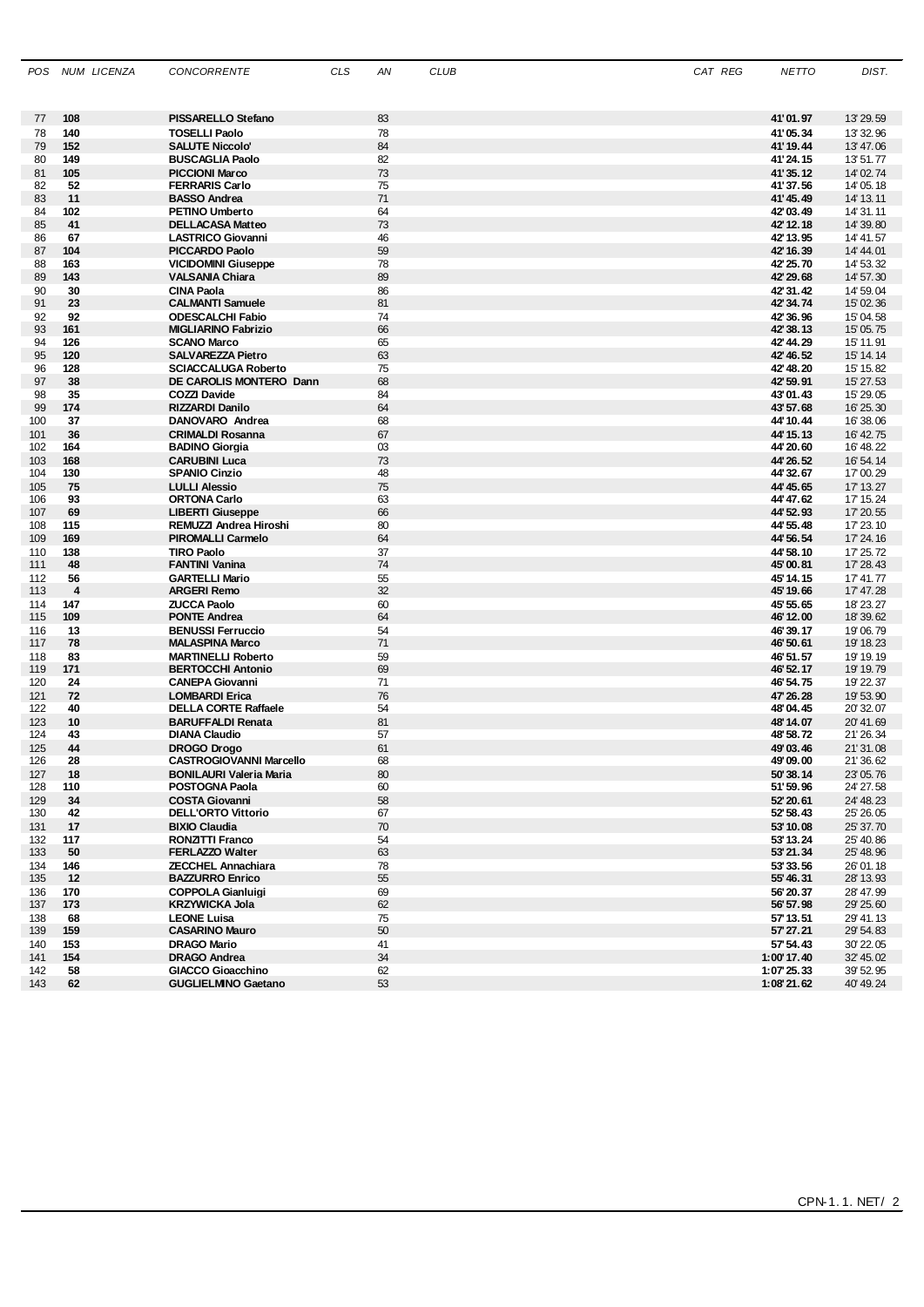

**Amatori**

Genova, 11/09/16

## **MIGLIO MARINO**



#### CLASSIFICA PER SESSO

| <b>POS</b>                              | NUM LICENZA          | <b>CONCORRENTE</b>                                     | <b>CLS</b> | ΑN           | <b>CLUB</b>    | CAT REG | <b>NETTO</b>           | DIST.                  |
|-----------------------------------------|----------------------|--------------------------------------------------------|------------|--------------|----------------|---------|------------------------|------------------------|
|                                         |                      |                                                        |            |              | <b>FEMMINE</b> |         |                        |                        |
|                                         |                      |                                                        |            |              |                |         |                        |                        |
| $\mathbf{1}$<br>$\overline{\mathbf{c}}$ | 31<br>33             | <b>CONSIGLIO Giorgia</b><br><b>COSSO Silvia</b>        |            | 90<br>97     |                |         | 27' 36.68<br>30'27.87  | 2' 51.19               |
| 3                                       | 99                   | <b>PEDEMONTE Roberta</b>                               |            | 73           |                |         | 32' 59.06              | 5' 22.38               |
| 4                                       | 55                   | <b>GARBINI Cristina</b>                                |            | 73           |                |         | 33' 16.35              | 5'39.67                |
| 5<br>6                                  | 106<br>94            | <b>PINCA Silvia</b><br><b>OTTONELLO Elena</b>          |            | 67<br>66     |                |         | 33' 32.84<br>39'03.77  | 5'56.16<br>11'27.09    |
| $\overline{7}$                          | 143                  | <b>VALSANIA Chiara</b>                                 |            | 89           |                |         | 42' 29.68              | 14' 53.00              |
| 8                                       | 30                   | <b>CINA Paola</b>                                      |            | 86           |                |         | 42' 31.42              | 14' 54.74              |
| 9                                       | 36                   | <b>CRIMALDI Rosanna</b>                                |            | 67           |                |         | 44' 15.13              | 16' 38.45              |
| 10<br>11                                | 164<br>48            | <b>BADINO Giorgia</b><br><b>FANTINI Vanina</b>         |            | 03<br>74     |                |         | 44' 20.60<br>45'00.81  | 16' 43.92<br>17' 24.13 |
| 12                                      | 72                   | <b>LOMBARDI Erica</b>                                  |            | 76           |                |         | 47' 26.28              | 19' 49.60              |
| 13                                      | 10                   | <b>BARUFFALDI Renata</b>                               |            | 81           |                |         | 48' 14.07              | 20'37.39               |
| 14<br>15                                | 18<br>110            | <b>BONILAURI Valeria Maria</b><br>POSTOGNA Paola       |            | 80<br>60     |                |         | 50'38.14               | 23'01.46<br>24' 23.28  |
| 16                                      | 17                   | <b>BIXIO Claudia</b>                                   |            | 70           |                |         | 51'59.96<br>53' 10.08  | 25' 33.40              |
| 17                                      | 146                  | <b>ZECCHEL Annachiara</b>                              |            | 78           |                |         | 53' 33.56              | 25' 56.88              |
| 18                                      | 173                  | <b>KRZYWICKA Jola</b>                                  |            | 62           |                |         | 56' 57.98              | 29' 21.30              |
| 19                                      | 68                   | <b>LEONE Luisa</b>                                     |            | 75           |                |         | 57' 13.51              | 29' 36.83              |
|                                         |                      |                                                        |            |              | <b>MASCHI</b>  |         |                        |                        |
| $\mathbf{1}$                            | 136                  | <b>TIBY Roberto</b>                                    |            | 69           |                |         | 27' 32.38              |                        |
| 2                                       | 172                  | <b>FOGNINI Marco</b>                                   |            | 89           |                |         | 27' 37.45              | 5.07                   |
| 3                                       | 14                   | <b>BERNINI Lorenzo</b>                                 |            | 00           |                |         | 29'11.95               | 1'39.57                |
| 4<br>5                                  | 79<br>15             | <b>MANCIN Riccardo</b><br><b>BIAGINI Igor</b>          |            | $00\,$<br>63 |                |         | 29' 30.60<br>30'18.92  | 1'58.22<br>2' 46.54    |
| 6                                       | 81                   | <b>MARAGLIANO Andrea</b>                               |            | 67           |                |         | 30'21.71               | 2' 49.33               |
| $\overline{7}$                          | 26                   | <b>CASAGRANDE Giuseppe</b>                             |            | 75           |                |         | 30'44.07               | 3' 11.69               |
| 8<br>9                                  | 131<br>137           | <b>SPANIO Matteo</b><br><b>TIRO Alessandro</b>         |            | 80<br>68     |                |         | 31'06.18<br>31'14.49   | 3' 33.80<br>3' 42.11   |
| 10                                      | 51                   | <b>FERRARESE Alessandro</b>                            |            | 99           |                |         | 31'16.68               | 3' 44.30               |
| 11                                      | 3                    | <b>ALFANO Giljan</b>                                   |            | 01           |                |         | 31'22.79               | 3' 50.41               |
| 12                                      | 141                  | <b>TRIPOLINO Alessandro</b>                            |            | 88           |                |         | 31'25.57               | 3' 53.19               |
| 13<br>14                                | 25<br>80             | <b>CAPOBIANCO Alessandro</b><br><b>MANSHIP Jackson</b> |            | 02<br>$00\,$ |                |         | 31'26.40<br>31'28.57   | 3' 54.02<br>3' 56.19   |
| 15                                      | 47                   | <b>FAMULARO Alessandro</b>                             |            | 70           |                |         | 31'37.08               | 4' 04.70               |
| 16                                      | 118                  | <b>ROSSI Alberto</b>                                   |            | 70           |                |         | 31'44.49               | 4' 12.11               |
| 17                                      | 97                   | <b>PASTORE Francesco</b>                               |            | 61           |                |         | 31'51.00               | 4' 18.62               |
| 18<br>19                                | 63<br>20             | <b>HUBER Fabio</b><br><b>BRONDOLO Filippo</b>          |            | 98<br>70     |                |         | 32' 16.87<br>32' 32.13 | 4' 44.49<br>4' 59.75   |
| 20                                      | 64                   | <b>IVANOVIC Boris</b>                                  |            | 01           |                |         | 32' 57.21              | 5' 24.83               |
| 21                                      | 9                    | <b>BALBI Stefano</b>                                   |            | 70           |                |         | 33'00.79               | 5' 28.41               |
| 22<br>23                                | $\mathbf{1}$<br>91   | <b>AICARDI Francesco</b><br><b>ODERO Stefano</b>       |            | 88<br>82     |                |         | 33'02.31<br>33'06.17   | 5' 29.93<br>5' 33.79   |
| 24                                      | 8                    | <b>BACHTOLD Mose</b>                                   |            | $00\,$       |                |         | 33'07.93               | 5'35.55                |
| 25                                      | 127                  | <b>SCARSI Lucio</b>                                    |            | 62           |                |         | 33'12.51               | 5' 40.13               |
| 26<br>27                                | 54<br>$\overline{7}$ | <b>FIRPO Davide</b>                                    |            | 76<br>66     |                |         | 33' 13.46              | 5' 41.08               |
| 28                                      | 155                  | <b>BACCINO Umberto</b><br><b>CARLASSARE Luca</b>       |            | 62           |                |         | 33'26.50<br>33'29.25   | 5' 54.12<br>5' 56.87   |
| 29                                      | 122                  | <b>SANTORELLI Francesco</b>                            |            | 99           |                |         | 33'31.95               | 5'59.57                |
| 30                                      | 113                  | <b>RAGUSA Paolo</b>                                    |            | $00\,$       |                |         | 33' 33.56              | 6'01.18                |
| 31<br>32                                | 21<br>114            | <b>BRUGNOLO Andrea</b><br><b>REGESTRO Vittorio</b>     |            | 67<br>62     |                |         | 33'36.27<br>33' 38.54  | 6'03.89<br>6'06.16     |
| 33                                      | 175                  | <b>RUNCI Francesco</b>                                 |            | 88           |                |         | 33'48.56               | 6' 16.18               |
| 34                                      | 150                  | <b>TAYE Andrea</b>                                     |            | 65           |                |         | 33'49.54               | 6' 17.16               |
| 35                                      | 27                   | <b>CASAPIETRA Andrea</b><br><b>ZANE Luca</b>           |            | 68           |                |         | 34'01.44               | 6' 29.06               |
| 36<br>37                                | 145<br>156           | <b>SPALLAROSSA Daniele</b>                             |            | 65<br>66     |                |         | 34'06.04<br>34' 35.60  | 6'33.66<br>7' 03.22    |
| 38                                      | 90                   | <b>ODERO Giovanni</b>                                  |            | 88           |                |         | 34' 41.89              | 7'09.51                |
| 39                                      | 53                   | <b>FERRIERA Felipe</b>                                 |            | 79           |                |         | 34' 53.92              | 7' 21.54               |
| 40<br>41                                | 6<br>135             | <b>AVALLONE Davide</b><br><b>TIBY Marco</b>            |            | 57<br>66     |                |         | 34' 59.17<br>35'04.32  | 7' 26.79<br>7' 31.94   |
| 42                                      | 60                   | <b>GROSSO Francesco</b>                                |            | 85           |                |         | 35' 10.28              | 7'37.90                |
| 43                                      | 162                  | <b>MESSINA Mauro</b>                                   |            | 70           |                |         | 35' 17.94              | 7' 45.56               |
| 44                                      | 84<br>59             | <b>MATTEI Fabiano</b>                                  |            | 98           |                |         | 35' 20.89              | 7' 48.51               |
| 45<br>46                                | 65                   | <b>GODOY Carlos</b><br><b>KRSTIC Nikolas</b>           |            | 71<br>$00\,$ |                |         | 35' 21.45<br>36'05.66  | 7' 49.07<br>8'33.28    |
| 47                                      | 148                  | <b>ZUNINO Andrea</b>                                   |            | 70           |                |         | 36'37.96               | 9'05.58                |
| 48                                      | 22                   | <b>BURLANDO Mauro</b>                                  |            | 60           |                |         | 36' 47.78              | 9' 15.40               |
| 49<br>50                                | 157<br>85            | <b>SCOLLO Giovanni Marco</b><br><b>MEDINA Alfredo</b>  |            | 76<br>65     |                |         | 37'49.03<br>38' 27.42  | 10' 16.65<br>10' 55.04 |
| 51                                      | 49                   | <b>FAVARO Fabio</b>                                    |            | 66           |                |         | 38' 30.84              | 10' 58.46              |
|                                         |                      |                                                        |            |              |                |         |                        | CPN-1.1. NET/ 1        |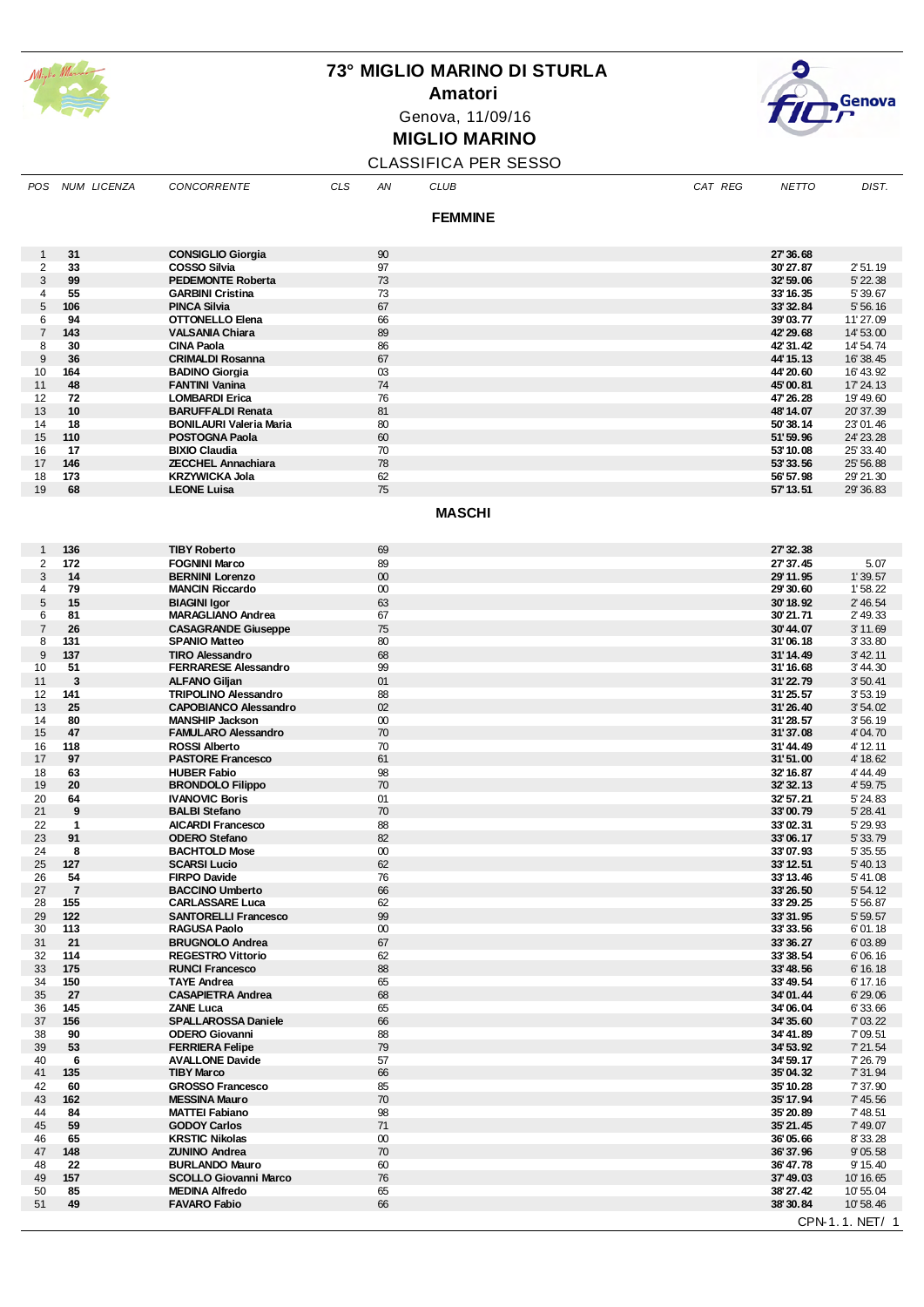| POS        | NUM LICENZA | <b>CONCORRENTE</b>                                 | CLS | AN       | <b>CLUB</b> | CAT REG | <b>NETTO</b>           | DIST.                  |
|------------|-------------|----------------------------------------------------|-----|----------|-------------|---------|------------------------|------------------------|
|            |             |                                                    |     |          |             |         |                        |                        |
|            |             |                                                    |     |          |             |         |                        |                        |
| 52<br>53   | 123<br>133  | <b>SCAGLIA Stefano</b><br><b>STURARO Fabio</b>     |     | 73<br>62 |             |         | 38'35.03<br>38' 40.40  | 11'02.65<br>11'08.02   |
| 54         | 86          | <b>MENIN Marco</b>                                 |     | 76       |             |         | 38' 53.40              | 11'21.02               |
| 55         | 167         | <b>GARZIA Silvio</b>                               |     | 62       |             |         | 38' 55.16              | 11'22.78               |
| 56         | 166         | <b>GRENGHI Oliviero</b>                            |     | 69       |             |         | 38' 57.03              | 11'24.65               |
| 57         | 96          | <b>PASA Alessio</b>                                |     | 55       |             |         | 39'09.31               | 11'36.93               |
| 58         | 32          | <b>CORALLO Federico</b>                            |     | 88       |             |         | 39'30.63               | 11' 58.25              |
| 59         | 103         | <b>PIANO Paolo</b>                                 |     | 60       |             |         | 39' 41.37              | 12'08.99               |
| 60<br>61   | 142<br>151  | <b>VALLE Giovanni</b><br><b>CAZZANTI Ivano</b>     |     | 75<br>59 |             |         | 39' 44.11<br>39' 45.32 | 12' 11.73<br>12' 12.94 |
| 62         | 139         | <b>TORRE Giorgio</b>                               |     | 69       |             |         | 39' 46.07              | 12' 13.69              |
| 63         | 129         | SOFFIENTINI Marco                                  |     | 76       |             |         | 40'00.69               | 12' 28.31              |
| 64         | 165         | <b>LOMBARDO Vincenzo</b>                           |     | 72       |             |         | 40'17.51               | 12' 45.13              |
| 65         | 46          | <b>FABBIANI Marco</b>                              |     | 71       |             |         | 40' 20.41              | 12' 48.03              |
| 66         | 74          | <b>LUGLI Stefano</b>                               |     | 66       |             |         | 40'23.26               | 12' 50.88              |
| 67<br>68   | 144<br>29   | <b>VENZANO Renato</b><br><b>CAVALLI Mirko</b>      |     | 73<br>65 |             |         | 40'32.76<br>40'39.09   | 13'00.38<br>13'06.71   |
| 69         | 87          | <b>MICILLO Pietro</b>                              |     | 66       |             |         | 40' 50.10              | 13' 17.72              |
| 70         | 125         | <b>SCALISI Antonio</b>                             |     | 66       |             |         | 40'57.64               | 13' 25.26              |
| 71         | 108         | <b>PISSARELLO Stefano</b>                          |     | 83       |             |         | 41'01.97               | 13' 29.59              |
| 72         | 140         | <b>TOSELLI Paolo</b>                               |     | 78       |             |         | 41'05.34               | 13' 32.96              |
| 73         | 152         | <b>SALUTE Niccolo'</b>                             |     | 84       |             |         | 41' 19.44              | 13' 47.06              |
| 74         | 149         | <b>BUSCAGLIA Paolo</b>                             |     | 82       |             |         | 41'24.15               | 13' 51.77              |
| 75<br>76   | 105<br>52   | <b>PICCIONI Marco</b><br><b>FERRARIS Carlo</b>     |     | 73<br>75 |             |         | 41'35.12<br>41'37.56   | 14' 02.74<br>14' 05.18 |
| 77         | 11          | <b>BASSO Andrea</b>                                |     | 71       |             |         | 41' 45.49              | 14' 13.11              |
| 78         | 102         | <b>PETINO Umberto</b>                              |     | 64       |             |         | 42'03.49               | 14' 31.11              |
| 79         | 41          | <b>DELLACASA Matteo</b>                            |     | 73       |             |         | 42' 12.18              | 14' 39.80              |
| 80         | 67          | <b>LASTRICO Giovanni</b>                           |     | 46       |             |         | 42' 13.95              | 14' 41.57              |
| 81         | 104         | <b>PICCARDO Paolo</b>                              |     | 59       |             |         | 42' 16.39              | 14' 44.01              |
| 82         | 163         | <b>VICIDOMINI Giuseppe</b>                         |     | 78<br>81 |             |         | 42' 25.70<br>42' 34.74 | 14' 53.32<br>15' 02.36 |
| 83<br>84   | 23<br>92    | <b>CALMANTI Samuele</b><br><b>ODESCALCHI Fabio</b> |     | 74       |             |         | 42'36.96               | 15' 04.58              |
| 85         | 161         | <b>MIGLIARINO Fabrizio</b>                         |     | 66       |             |         | 42' 38.13              | 15' 05.75              |
| 86         | 126         | <b>SCANO Marco</b>                                 |     | 65       |             |         | 42' 44.29              | 15' 11.91              |
| 87         | 120         | <b>SALVAREZZA Pietro</b>                           |     | 63       |             |         | 42' 46.52              | 15' 14.14              |
| 88         | 128         | <b>SCIACCALUGA Roberto</b>                         |     | 75       |             |         | 42' 48.20              | 15' 15.82              |
| 89         | 38          | <b>DE CAROLIS MONTERO Dann</b>                     |     | 68       |             |         | 42' 59.91              | 15' 27.53              |
| 90<br>91   | 35<br>174   | <b>COZZI Davide</b><br><b>RIZZARDI Danilo</b>      |     | 84<br>64 |             |         | 43'01.43<br>43' 57.68  | 15' 29.05<br>16' 25.30 |
| 92         | 37          | DANOVARO Andrea                                    |     | 68       |             |         | 44' 10.44              | 16'38.06               |
| 93         | 168         | <b>CARUBINI Luca</b>                               |     | 73       |             |         | 44' 26.52              | 16' 54.14              |
| 94         | 130         | <b>SPANIO Cinzio</b>                               |     | 48       |             |         | 44' 32.67              | 17'00.29               |
| 95         | 75          | <b>LULLI Alessio</b>                               |     | 75       |             |         | 44' 45.65              | 17' 13.27              |
| 96         | 93          | <b>ORTONA Carlo</b>                                |     | 63       |             |         | 44' 47.62              | 17' 15.24              |
| 97<br>98   | 69<br>115   | <b>LIBERTI Giuseppe</b><br>REMUZZI Andrea Hiroshi  |     | 66<br>80 |             |         | 44' 52.93<br>44' 55.48 | 17' 20.55<br>17' 23.10 |
| 99         | 169         | <b>PIROMALLI Carmelo</b>                           |     | 64       |             |         | 44' 56.54              | 17' 24.16              |
| 100        | 138         | <b>TIRO Paolo</b>                                  |     | 37       |             |         | 44' 58.10              | 17' 25.72              |
| 101        | 56          | <b>GARTELLI Mario</b>                              |     | 55       |             |         | 45' 14.15              | 17' 41.77              |
| 102        | 4           | ARGERI Remo                                        |     | 32       |             |         | 45' 19.66              | 17' 47.28              |
| 103        | 147         | <b>ZUCCA Paolo</b>                                 |     | 60       |             |         | 45' 55.65              | 18' 23.27              |
| 104<br>105 | 109<br>13   | <b>PONTE Andrea</b><br><b>BENUSSI Ferruccio</b>    |     | 64<br>54 |             |         | 46' 12.00<br>46'39.17  | 18' 39.62<br>19'06.79  |
| 106        | 78          | <b>MALASPINA Marco</b>                             |     | 71       |             |         | 46' 50.61              | 19' 18.23              |
| 107        | 83          | <b>MARTINELLI Roberto</b>                          |     | 59       |             |         | 46' 51.57              | 19' 19.19              |
| 108        | 171         | <b>BERTOCCHI Antonio</b>                           |     | 69       |             |         | 46' 52.17              | 19' 19.79              |
| 109        | 24          | <b>CANEPA Giovanni</b>                             |     | 71       |             |         | 46' 54.75              | 19' 22.37              |
| 110        | 40          | <b>DELLA CORTE Raffaele</b>                        |     | 54       |             |         | 48'04.45               | 20' 32.07              |
| 111        | 43          | <b>DIANA Claudio</b>                               |     | 57       |             |         | 48' 58.72              | 21'26.34               |
| 112<br>113 | 44<br>28    | DROGO Drogo<br><b>CASTROGIOVANNI Marcello</b>      |     | 61<br>68 |             |         | 49'03.46<br>49'09.00   | 21'31.08<br>21' 36.62  |
| 114        | 34          | <b>COSTA Giovanni</b>                              |     | 58       |             |         | 52' 20.61              | 24' 48.23              |
| 115        | 42          | <b>DELL'ORTO Vittorio</b>                          |     | 67       |             |         | 52' 58.43              | 25' 26.05              |
| 116        | 117         | <b>RONZITI Franco</b>                              |     | 54       |             |         | 53' 13.24              | 25' 40.86              |
| 117        | 50          | <b>FERLAZZO Walter</b>                             |     | 63       |             |         | 53'21.34               | 25' 48.96              |
| 118<br>119 | 12<br>170   | <b>BAZZURRO Enrico</b><br><b>COPPOLA Gianluigi</b> |     | 55<br>69 |             |         | 55' 46.31<br>56' 20.37 | 28' 13.93<br>28' 47.99 |
| 120        | 159         | <b>CASARINO Mauro</b>                              |     | 50       |             |         | 57' 27.21              | 29' 54.83              |
| 121        | 153         | <b>DRAGO Mario</b>                                 |     | 41       |             |         | 57' 54.43              | 30'22.05               |
| 122        | 154         | <b>DRAGO Andrea</b>                                |     | 34       |             |         | 1:00' 17.40            | 32' 45.02              |
| 123        | 58          | <b>GIACCO Gioacchino</b>                           |     | 62       |             |         | 1:07' 25.33            | 39' 52.95              |
| 124        | 62          | <b>GUGLIELMINO Gaetano</b>                         |     | 53       |             |         | 1:08'21.62             | 40'49.24               |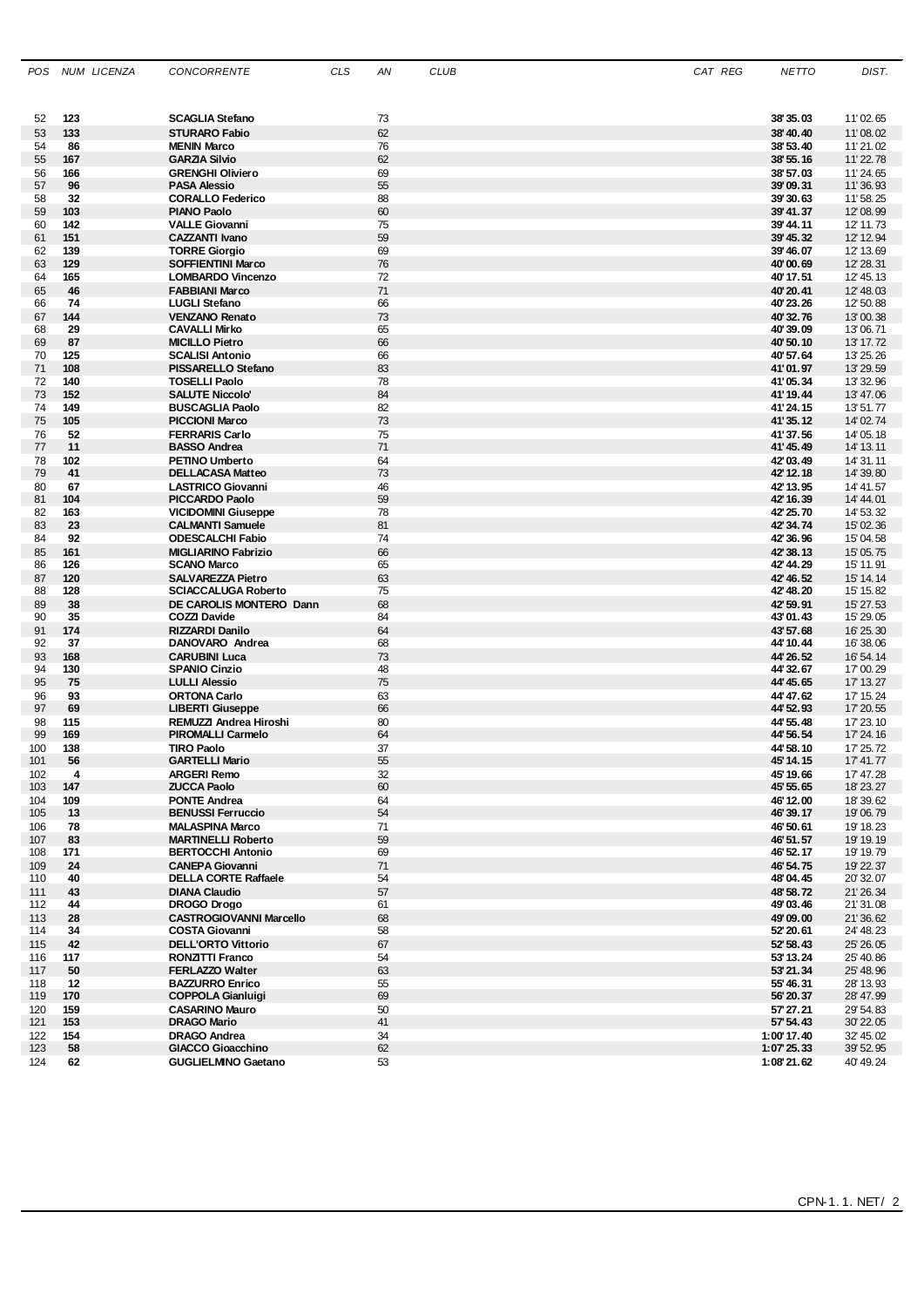

**Amatori**





## **MIGLIO MARINO**

## CLASSIFICA PER CATEGORIA

|                     | POS NUM LICENZA       | CONCORRENTE                                           | CLS | AN       | <b>CLUB</b>       | CAT REG | <b>NETTO</b>           | DIST.                 |
|---------------------|-----------------------|-------------------------------------------------------|-----|----------|-------------------|---------|------------------------|-----------------------|
|                     |                       |                                                       |     |          | 1997-2006 Femmine |         |                        |                       |
|                     |                       |                                                       |     |          |                   |         |                        |                       |
| $\mathbf{1}$        | 33                    | <b>COSSO Silvia</b>                                   |     | 97       |                   |         | 30'27.87               |                       |
| $\overline{2}$      | 164                   | <b>BADINO Giorgia</b>                                 |     | 03       |                   |         | 44' 20.60              | 13' 52.73             |
|                     |                       |                                                       |     |          | 1997-2006 Maschi  |         |                        |                       |
|                     |                       |                                                       |     |          |                   |         |                        |                       |
| $\mathbf{1}$        | 14                    | <b>BERNINI Lorenzo</b>                                |     | 00       |                   |         | 29' 11.95              |                       |
| 2                   | 79                    | <b>MANCIN Riccardo</b>                                |     | 00       |                   |         | 29'30.60               | 18.65                 |
| 3                   | 51                    | <b>FERRARESE Alessandro</b>                           |     | 99       |                   |         | 31' 16.68              | 2' 04.73              |
| 4<br>5              | 3<br>25               | <b>ALFANO Gilian</b><br><b>CAPOBIANCO Alessandro</b>  |     | 01<br>02 |                   |         | 31'22.79<br>31'26.40   | 2' 10.84<br>2' 14.45  |
| 6                   | 80                    | <b>MANSHIP Jackson</b>                                |     | 00       |                   |         | 31'28.57               | 2' 16.62              |
| $\overline{7}$      | 63                    | <b>HUBER Fabio</b>                                    |     | 98       |                   |         | 32' 16.87              | 3' 04.92              |
| 8                   | 64                    | <b>IVANOVIC Boris</b>                                 |     | 01       |                   |         | 32' 57.21              | 3' 45.26              |
| 9                   | 8                     | <b>BACHTOLD Mose</b>                                  |     | 00       |                   |         | 33'07.93               | 3' 55.98              |
| 10                  | 122                   | <b>SANTORELLI Francesco</b>                           |     | 99       |                   |         | 33'31.95               | 4' 20.00              |
| 11                  | 113                   | <b>RAGUSA Paolo</b>                                   |     | 00       |                   |         | 33' 33.56              | 4' 21.61              |
| 12                  | 84                    | <b>MATTEI Fabiano</b>                                 |     | 98       |                   |         | 35' 20.89              | 6'08.94               |
| 13                  | 65                    | <b>KRSTIC Nikolas</b>                                 |     | 00       |                   |         | 36'05.66               | 6'53.71               |
|                     |                       |                                                       |     |          | 1987-1996 Femmine |         |                        |                       |
|                     |                       |                                                       |     |          |                   |         |                        |                       |
| $\mathbf{1}$        | 31                    | <b>CONSIGLIO Giorgia</b>                              |     | 90       |                   |         | 27' 36, 68             |                       |
| $\overline{2}$      | 143                   | <b>VALSANIA Chiara</b>                                |     | 89       |                   |         | 42' 29.68              | 14' 53.00             |
|                     |                       |                                                       |     |          | 1987-1996 Maschi  |         |                        |                       |
|                     |                       |                                                       |     |          |                   |         |                        |                       |
|                     |                       |                                                       |     |          |                   |         |                        |                       |
| $\mathbf{1}$        | 172                   | <b>FOGNINI Marco</b>                                  |     | 89       |                   |         | 27' 37.45              |                       |
| 2                   | 141                   | <b>TRIPOLINO Alessandro</b>                           |     | 88       |                   |         | 31'25.57               | 3' 48.12              |
| 3<br>4              | $\overline{1}$<br>175 | <b>AICARDI Francesco</b><br><b>RUNCI Francesco</b>    |     | 88<br>88 |                   |         | 33'02.31<br>33'48.56   | 5' 24.86<br>6' 11.11  |
| 5                   | 90                    | <b>ODERO Giovanni</b>                                 |     | 88       |                   |         | 34' 41.89              | 7' 04.44              |
| 6                   | 32                    | <b>CORALLO Federico</b>                               |     | 88       |                   |         | 39'30.63               | 11'53.18              |
|                     |                       |                                                       |     |          |                   |         |                        |                       |
|                     |                       |                                                       |     |          | 1977-1986 Femmine |         |                        |                       |
|                     |                       |                                                       |     |          |                   |         |                        |                       |
| $\mathbf{1}$        | 30                    | <b>CINA Paola</b>                                     |     | 86       |                   |         | 42' 31.42              |                       |
| $\overline{2}$      | 10                    | <b>BARUFFALDI Renata</b>                              |     | 81       |                   |         | 48' 14.07              | 5' 42.65              |
| 3                   | 18                    | <b>BONILAURI Valeria Maria</b>                        |     | 80       |                   |         | 50'38.14               | 8'06.72               |
| 4                   | 146                   | <b>ZECCHEL Annachiara</b>                             |     | 78       |                   |         | 53' 33.56              | 11'02.14              |
|                     |                       |                                                       |     |          | 1977-1986 Maschi  |         |                        |                       |
|                     |                       |                                                       |     |          |                   |         |                        |                       |
|                     | 131                   | <b>SPANIO Matteo</b>                                  |     | 80       |                   |         | 31'06.18               |                       |
| 1<br>2              | 91                    | <b>ODERO Stefano</b>                                  |     | 82       |                   |         | 33'06.17               | 1'59.99               |
| 3                   | 53                    | <b>FERRIERA Felipe</b>                                |     | 79       |                   |         | 34' 53.92              | 3' 47.74              |
| 4                   | 60                    | <b>GROSSO Francesco</b>                               |     | 85       |                   |         | 35' 10.28              | 4'04.10               |
| $5\phantom{.0}$     | 108                   | PISSARELLO Stefano                                    |     | 83       |                   |         | 41'01.97               | 9' 55.79              |
| 6                   | 140                   | <b>TOSELLI Paolo</b>                                  |     | 78       |                   |         | 41'05.34               | 9'59.16               |
| $\overline{7}$      | 152                   | <b>SALUTE Niccolo'</b>                                |     | 84       |                   |         | 41' 19.44              | 10'13.26              |
| 8                   | 149                   | <b>BUSCAGLIA Paolo</b>                                |     | 82       |                   |         | 41'24.15               | 10' 17.97             |
| 9<br>10             | 163                   | <b>VICIDOMINI Giuseppe</b><br><b>CALMANTI Samuele</b> |     | 78<br>81 |                   |         | 42' 25.70<br>42' 34.74 | 11' 19.52<br>11'28.56 |
| 11                  | 23<br>35              | <b>COZZI Davide</b>                                   |     | 84       |                   |         | 43'01.43               | 11'55.25              |
| 12                  | 115                   | REMUZZI Andrea Hiroshi                                |     | 80       |                   |         | 44' 55.48              | 13' 49.30             |
|                     |                       |                                                       |     |          |                   |         |                        |                       |
|                     |                       |                                                       |     |          | 1967-1976 Femmine |         |                        |                       |
|                     |                       |                                                       |     |          |                   |         |                        |                       |
| 1                   | 99                    | <b>PEDEMONTE Roberta</b>                              |     | 73       |                   |         | 32' 59.06              |                       |
| $\overline{2}$<br>3 | 55<br>106             | <b>GARBINI Cristina</b><br><b>PINCA Silvia</b>        |     | 73<br>67 |                   |         | 33' 16.35<br>33'32.84  | 17.29<br>33.78        |
| 4                   | 36                    | <b>CRIMALDI Rosanna</b>                               |     | 67       |                   |         | 44' 15.13              | 11' 16.07             |
| $\sqrt{5}$          | 48                    | <b>FANTINI Vanina</b>                                 |     | 74       |                   |         | 45'00.81               | 12'01.75              |
| 6                   | 72                    | <b>LOMBARDI Erica</b>                                 |     | 76       |                   |         | 47' 26.28              | 14' 27.22             |
| $\overline{7}$      | 17                    | <b>BIXIO Claudia</b>                                  |     | 70       |                   |         | 53' 10.08              | 20' 11.02             |
| 8                   | 68                    | <b>LEONE Luisa</b>                                    |     | 75       |                   |         | 57' 13.51              | 24' 14.45             |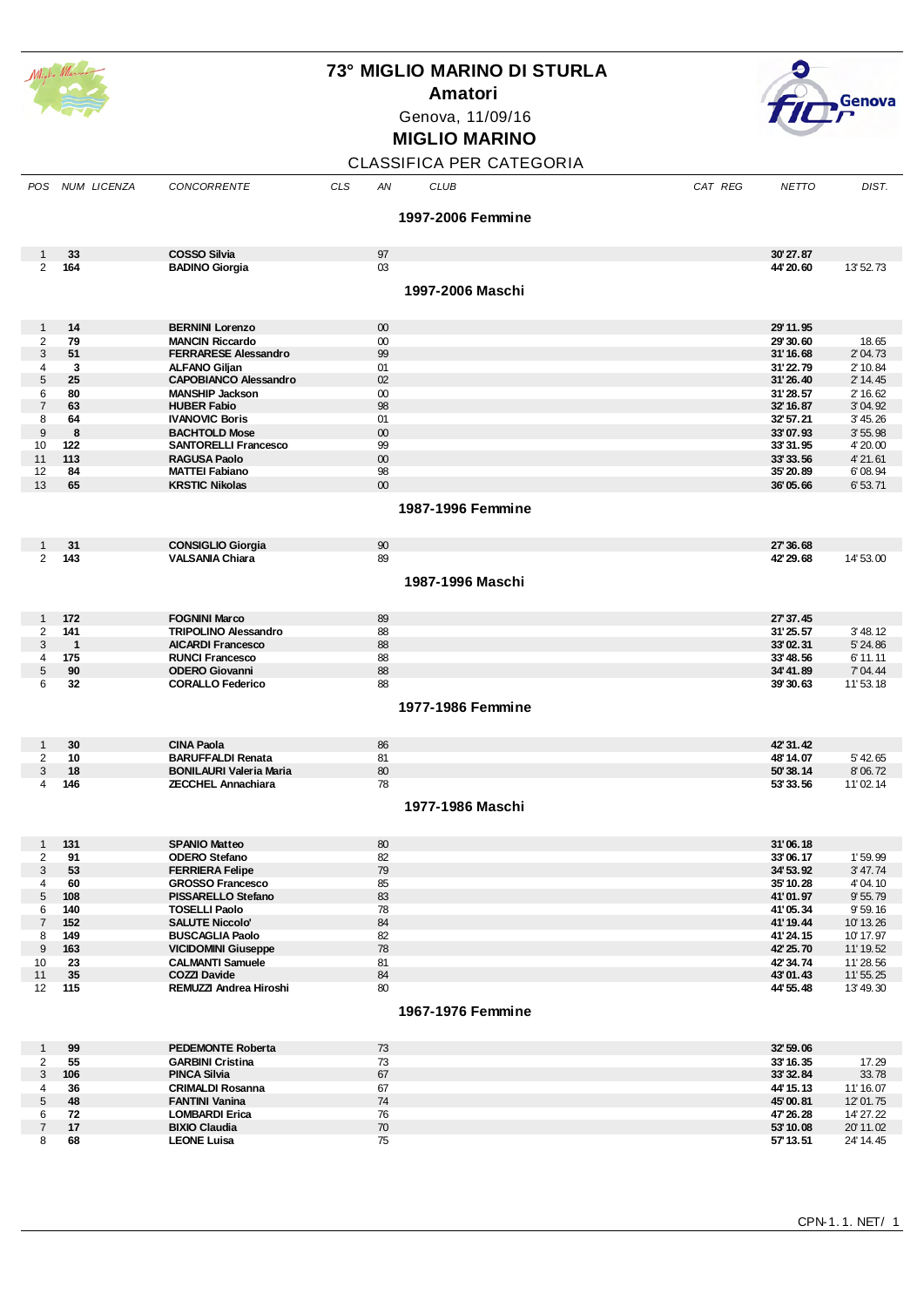#### **1967-1976 Maschi**

| 1                   | 136            | <b>TIBY Roberto</b>                                   | 69                     | 27' 32.38              |                       |
|---------------------|----------------|-------------------------------------------------------|------------------------|------------------------|-----------------------|
| $\overline{2}$      | 81             | <b>MARAGLIANO Andrea</b>                              | 67                     | 30'21.71               | 2' 49.33              |
| 3                   | 26             | <b>CASAGRANDE Giuseppe</b><br><b>TIRO Alessandro</b>  | 75                     | 30' 44.07              | 3' 11.69              |
| 4<br>5              | 137<br>47      | <b>FAMULARO Alessandro</b>                            | 68<br>70               | 31'14.49               | 3' 42.11<br>4' 04.70  |
| 6                   | 118            | <b>ROSSI Alberto</b>                                  | 70                     | 31'37.08<br>31'44.49   | 4' 12.11              |
| $\overline{7}$      | 20             | <b>BRONDOLO Filippo</b>                               | 70                     | 32' 32.13              | 4' 59.75              |
| 8                   | 9              | <b>BALBI</b> Stefano                                  | 70                     | 33'00.79               | 5' 28.41              |
| 9                   | 54             | <b>FIRPO Davide</b>                                   | 76                     | 33' 13.46              | 5' 41.08              |
| 10                  | 21             | <b>BRUGNOLO Andrea</b>                                | 67                     | 33' 36.27              | 6'03.89               |
| 11                  | 27             | <b>CASAPIETRA Andrea</b>                              | 68                     | 34'01.44               | 6'29.06               |
| 12                  | 162            | <b>MESSINA Mauro</b>                                  | 70                     | 35' 17.94              | 7' 45.56              |
| 13                  | 59             | <b>GODOY Carlos</b>                                   | 71                     | 35' 21.45              | 7' 49.07              |
| 14                  | 148            | <b>ZUNINO Andrea</b>                                  | 70                     | 36'37.96               | 9'05.58               |
| 15                  | 157            | <b>SCOLLO Giovanni Marco</b>                          | 76                     | 37' 49.03              | 10' 16.65             |
| 16                  | 123            | <b>SCAGLIA Stefano</b>                                | 73                     | 38' 35.03              | 11'02.65              |
| 17                  | 86             | <b>MENIN Marco</b>                                    | 76                     | 38' 53.40              | 11'21.02              |
| 18                  | 166            | <b>GRENGHI Oliviero</b>                               | 69                     | 38' 57.03              | 11'24.65              |
| 19                  | 142            | <b>VALLE Giovanni</b>                                 | 75                     | 39' 44.11              | 12' 11.73             |
| 20                  | 139            | <b>TORRE Giorgio</b>                                  | 69                     | 39' 46.07              | 12' 13.69             |
| 21                  | 129            | <b>SOFFIENTINI Marco</b>                              | 76                     | 40'00.69               | 12' 28.31             |
| 22                  | 165            | <b>LOMBARDO Vincenzo</b>                              | 72                     | 40' 17.51              | 12' 45.13             |
| 23                  | 46             | <b>FABBIANI Marco</b>                                 | 71                     | 40'20.41               | 12' 48.03             |
| 24                  | 144            | <b>VENZANO Renato</b>                                 | 73                     | 40'32.76               | 13'00.38              |
| 25                  | 105            | <b>PICCIONI Marco</b>                                 | 73                     | 41'35.12               | 14' 02.74             |
| 26                  | 52             | <b>FERRARIS Carlo</b>                                 | 75                     | 41'37.56               | 14'05.18              |
| 27<br>28            | 11<br>41       | <b>BASSO Andrea</b><br><b>DELLACASA Matteo</b>        | 71<br>73               | 41' 45.49<br>42' 12.18 | 14' 13.11<br>14'39.80 |
|                     | 92             |                                                       |                        |                        | 15' 04.58             |
| 29<br>30            | 128            | <b>ODESCALCHI Fabio</b><br><b>SCIACCALUGA Roberto</b> | 74<br>75               | 42' 36.96<br>42' 48.20 | 15' 15.82             |
| 31                  | 38             | DE CAROLIS MONTERO Dann                               | 68                     | 42' 59.91              | 15' 27.53             |
| 32                  | 37             | DANOVARO Andrea                                       | 68                     | 44' 10.44              | 16'38.06              |
| 33                  | 168            | <b>CARUBINI Luca</b>                                  | 73                     | 44' 26.52              | 16' 54.14             |
| 34                  | 75             | <b>LULLI Alessio</b>                                  | 75                     | 44' 45.65              | 17' 13.27             |
| 35                  | 78             | <b>MALASPINA Marco</b>                                | 71                     | 46' 50.61              | 19' 18.23             |
| 36                  | 171            | <b>BERTOCCHI Antonio</b>                              | 69                     | 46' 52.17              | 19' 19.79             |
| 37                  | 24             | <b>CANEPA Giovanni</b>                                | 71                     | 46' 54.75              | 19' 22.37             |
| 38                  | 28             | <b>CASTROGIOVANNI Marcello</b>                        | 68                     | 49'09.00               | 21'36.62              |
| 39                  | 42             | <b>DELL'ORTO Vittorio</b>                             | 67                     | 52' 58.43              | 25' 26.05             |
| 40                  | 170            | <b>COPPOLA Gianluigi</b>                              | 69                     | 56' 20.37              | 28' 47.99             |
|                     |                |                                                       |                        |                        |                       |
|                     |                |                                                       | 1957-1966 Femmine      |                        |                       |
| 1                   | 94             | <b>OTTONELLO Elena</b>                                | 66                     | 39'03.77               |                       |
| 2                   | 110            | <b>POSTOGNA Paola</b>                                 | 60                     | 51'59.96               | 12' 56.19             |
| 3                   | 173            | <b>KRZYWICKA Jola</b>                                 | 62<br>1957-1966 Maschi | 56' 57.98              | 17' 54.21             |
| 1                   | 15             |                                                       | 63                     | 30'18.92               |                       |
|                     | 97             | <b>BIAGINI Igor</b>                                   |                        |                        |                       |
| $\overline{2}$<br>3 | 127            | <b>PASTORE Francesco</b><br><b>SCARSI Lucio</b>       | 61<br>62               | 31'51.00<br>33' 12.51  | 1'32.08<br>2' 53.59   |
| 4                   | $\overline{7}$ | <b>BACCINO Umberto</b>                                | 66                     | 33' 26.50              | 3'07.58               |
| 5                   | 155            | <b>CARLASSARE Luca</b>                                | 62                     | 33' 29.25              | 3' 10.33              |
| 6                   | 114            | <b>REGESTRO Vittorio</b>                              | 62                     | 33' 38.54              | 3' 19.62              |
| $\overline{7}$      | 150            | <b>TAYE Andrea</b>                                    | 65                     | 33' 49.54              | 3' 30.62              |
| 8                   | 145            | <b>ZANE Luca</b>                                      | 65                     | 34'06.04               | 3' 47.12              |
| 9                   | 156            | <b>SPALLAROSSA Daniele</b>                            | 66                     | 34' 35.60              | 4' 16.68              |
| 10                  | 6              | <b>AVALLONE Davide</b>                                | 57                     | 34' 59.17              | 4' 40.25              |
| 11                  | 135            | <b>TIBY Marco</b>                                     | 66                     | 35'04.32               | 4' 45.40              |
| 12                  | 22             | <b>BURLANDO Mauro</b>                                 | 60                     | 36' 47.78              | 6'28.86               |
| 13                  | 85             | <b>MEDINA Alfredo</b>                                 | 65                     | 38' 27.42              | 8'08.50               |
| 14                  | 49             | <b>FAVARO Fabio</b>                                   | 66                     | 38'30.84               | 8' 11.92              |
| 15                  | 133            | <b>STURARO Fabio</b>                                  | 62                     | 38' 40.40              | 8'21.48               |
| 16                  | 167            | <b>GARZIA Silvio</b>                                  | 62                     | 38' 55.16              | 8'36.24               |
| 17                  | 103            | <b>PIANO Paolo</b>                                    | 60                     | 39' 41.37              | $9'$ 22.45            |
| 18                  | 151            | CAZZANTI Ivano                                        | 59                     | 39' 45.32              | 9' 26.40              |
| 19                  | 74             | <b>LUGLI Stefano</b>                                  | 66                     | 40'23.26               | 10'04.34              |
| 20                  | 29             | <b>CAVALLI Mirko</b>                                  | 65                     | 40'39.09               | 10'20.17              |
| 21                  | 87             | <b>MICILLO Pietro</b>                                 | 66                     | 40'50.10               | 10'31.18              |
| 22                  | 125            | <b>SCALISI Antonio</b>                                | 66                     | 40'57.64               | 10'38.72              |
| 23                  | 102            | <b>PETINO Umberto</b>                                 | 64                     | 42'03.49               | 11' 44.57             |
| 24                  | 104            | <b>PICCARDO Paolo</b>                                 | 59                     | 42' 16.39              | 11' 57.47             |
| 25                  | 161            | <b>MIGLIARINO Fabrizio</b>                            | 66                     | 42' 38.13              | 12' 19.21             |
| 26<br>27            | 126            | <b>SCANO Marco</b><br><b>SALVAREZZA Pietro</b>        | 65                     | 42' 44.29              | 12' 25.37             |
|                     | 120            | <b>RIZZARDI Danilo</b>                                | 63                     | 42' 46.52              | 12' 27.60             |
| 28<br>29            | 174<br>93      | <b>ORTONA Carlo</b>                                   | 64<br>63               | 43' 57.68<br>44' 47.62 | 13'38.76<br>14' 28.70 |